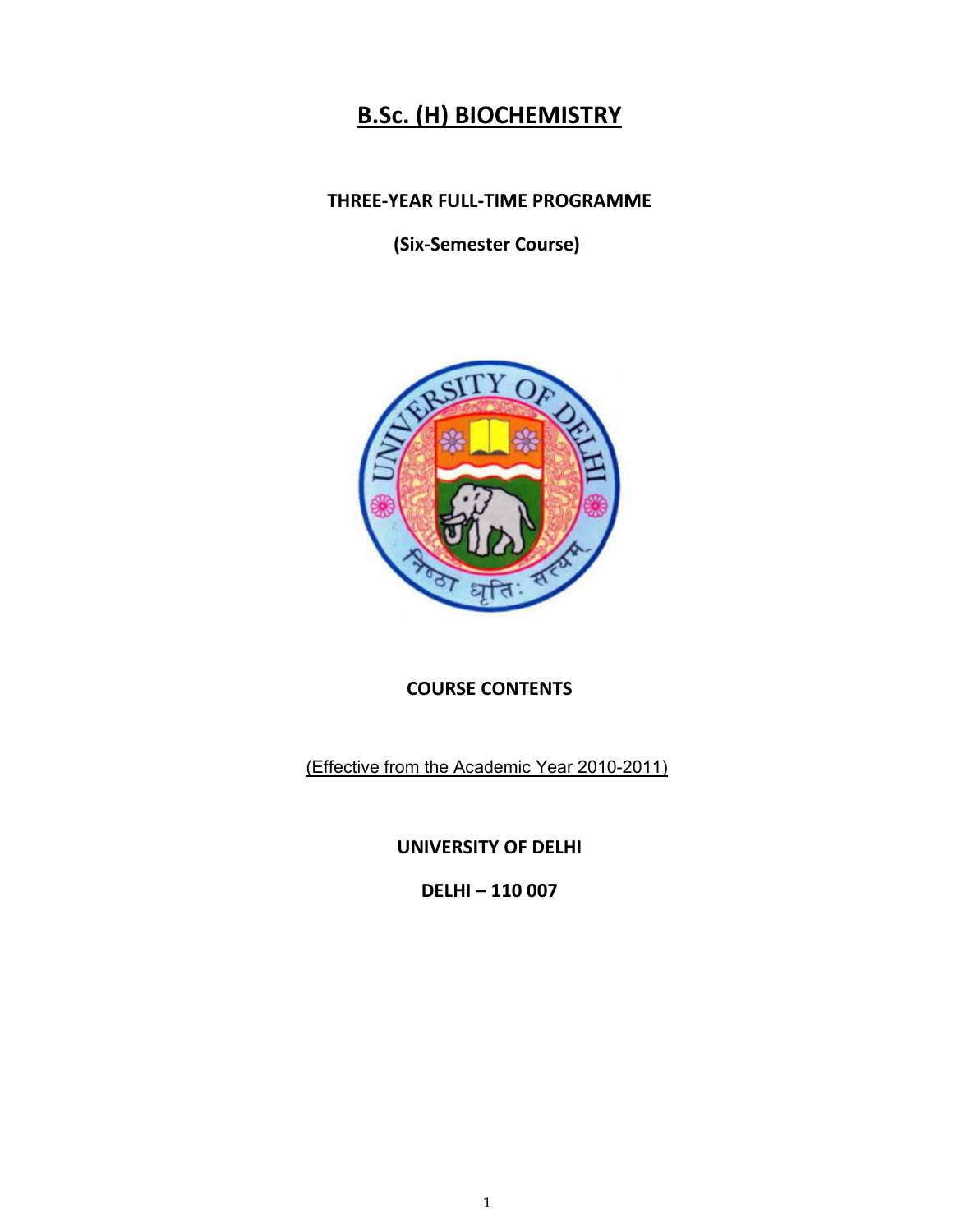## **Course Structure**

## **YEAR-1**

### **PART I: Semester-1**

| Paper 1 | <b>BCHT 101</b>         | <b>Biomolecules</b>                                                           |
|---------|-------------------------|-------------------------------------------------------------------------------|
| Paper 2 | <b>BCHT 102</b>         | <b>Biophysics</b>                                                             |
| Paper 3 | <b>CHCT 301</b>         | Chemistry-I                                                                   |
| Paper 4 | ENAT 101*/<br>CSAT 101* | Technical Writing & Communication in English / Computational<br><b>Skills</b> |

## **PART I: Semester-2**

| Paper 5            | ENAT 201 <sup>*</sup> /<br><b>CSAT 201*</b> | Technical Writing & Communication in English /<br><b>Computational Skills</b> |
|--------------------|---------------------------------------------|-------------------------------------------------------------------------------|
| Paper <sub>6</sub> | <b>BCHT 203</b>                             | <b>Biochemical Techniques</b>                                                 |
| Paper 7            | <b>CHCT 402</b>                             | Chemistry-II                                                                  |
| Paper 8            | <b>MACT 303</b>                             | <b>Mathematics &amp; Statistics</b>                                           |

**\*The college will have an option to take either of the two papers in a particular semester for a particular course, while students have to appear in both the papers** 

**In addition, there shall be one qualifying paper in self-learning mode called Environmental Studies offered in Semester-2** 

## **YEAR-2**

#### **PART II: Semester-3**

| Paper 9  | <b>BCHT 304</b> | <b>Proteins and Enzymes</b>          |
|----------|-----------------|--------------------------------------|
| Paper 10 | <b>BCHT 305</b> | Metabolism of Carbohydrates & Lipids |
| Paper 11 | <b>CBHT 301</b> | Cell Biology-I                       |
| Paper 12 | <b>MBHT 301</b> | Molecular Biology-I                  |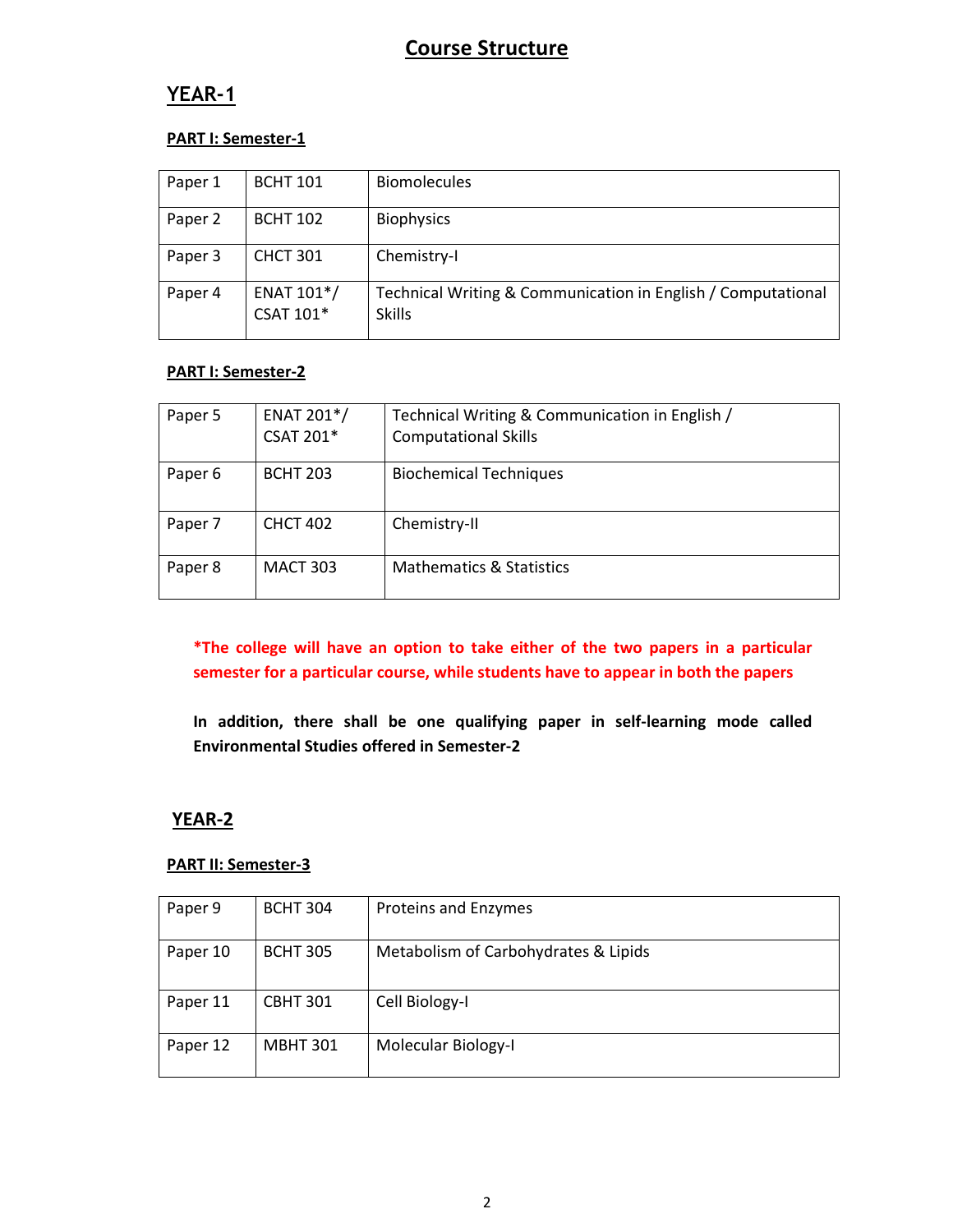### **PART II: Semester-4**

| Paper 13 | <b>BCHT 406</b> | <b>Bioenergetics</b>                    |
|----------|-----------------|-----------------------------------------|
| Paper 14 | <b>BCHT 407</b> | Metabolism of Amino acids & Nucleotides |
| Paper 15 | <b>CBHT 402</b> | Cell Biology-II                         |
| Paper 16 | <b>MBHT 402</b> | Molecular Biology-II                    |

## **YEAR-3**

### **PART III: Semester-5**

| Paper 17 | <b>BCHT 508</b> | <b>Membrane Biology</b>          |
|----------|-----------------|----------------------------------|
| Paper 18 | <b>BCHT 509</b> | Hormone Biochemistry             |
| Paper 19 | <b>BCHT 510</b> | Immunology-I                     |
| Paper 20 | <b>GGHT 501</b> | <b>Genetics &amp; Genomics-I</b> |

### **PART III: Semester-6**

| Paper 21 | <b>BCHT 611</b> | <b>Molecular Physiology</b>       |
|----------|-----------------|-----------------------------------|
| Paper 22 | <b>BCHT 612</b> | <b>Recombinant DNA Technology</b> |
| Paper 23 | <b>BCHT 613</b> | Immunology-II                     |
| Paper 24 | <b>GGHT 602</b> | <b>Genetics &amp; Genomics-II</b> |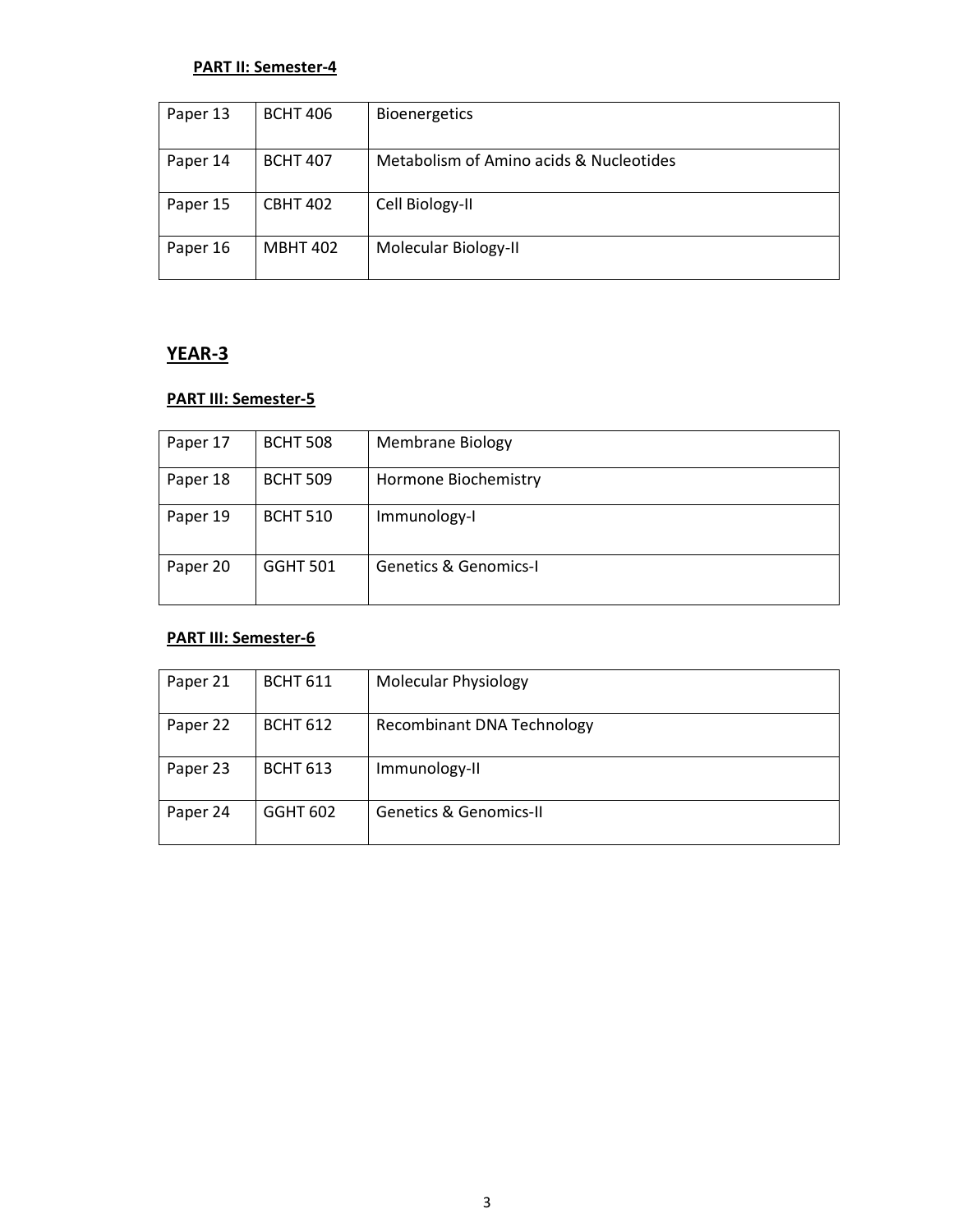## **PREAMBLE**

**The three years programme for B.Sc. (Hons) Biochemistry is prescribed according to the semester system of University of Delhi for the undergraduate courses beginning 2010 and is divided into six semesters. The programme has 24 papers in total, 4 in each semester.** 

 **The programme endeavors to provide students a broad based training in biochemistry with a solid background of basic concepts as well as exposing them to the exciting advancements in the field. In addition to theoretical knowledge, significant emphasis has been given to provide hands on experience to the students in the forefront areas of experimental biochemistry. A multidisciplinary approach has been employed to provide the best leverage to students to enable them to move into frontier areas of Biological research in the future. Hence, apart from the papers in biochemistry, two papers of chemistry, one paper of mathematics, one paper on applications of computers and one paper of biophysics have also been included in the course.**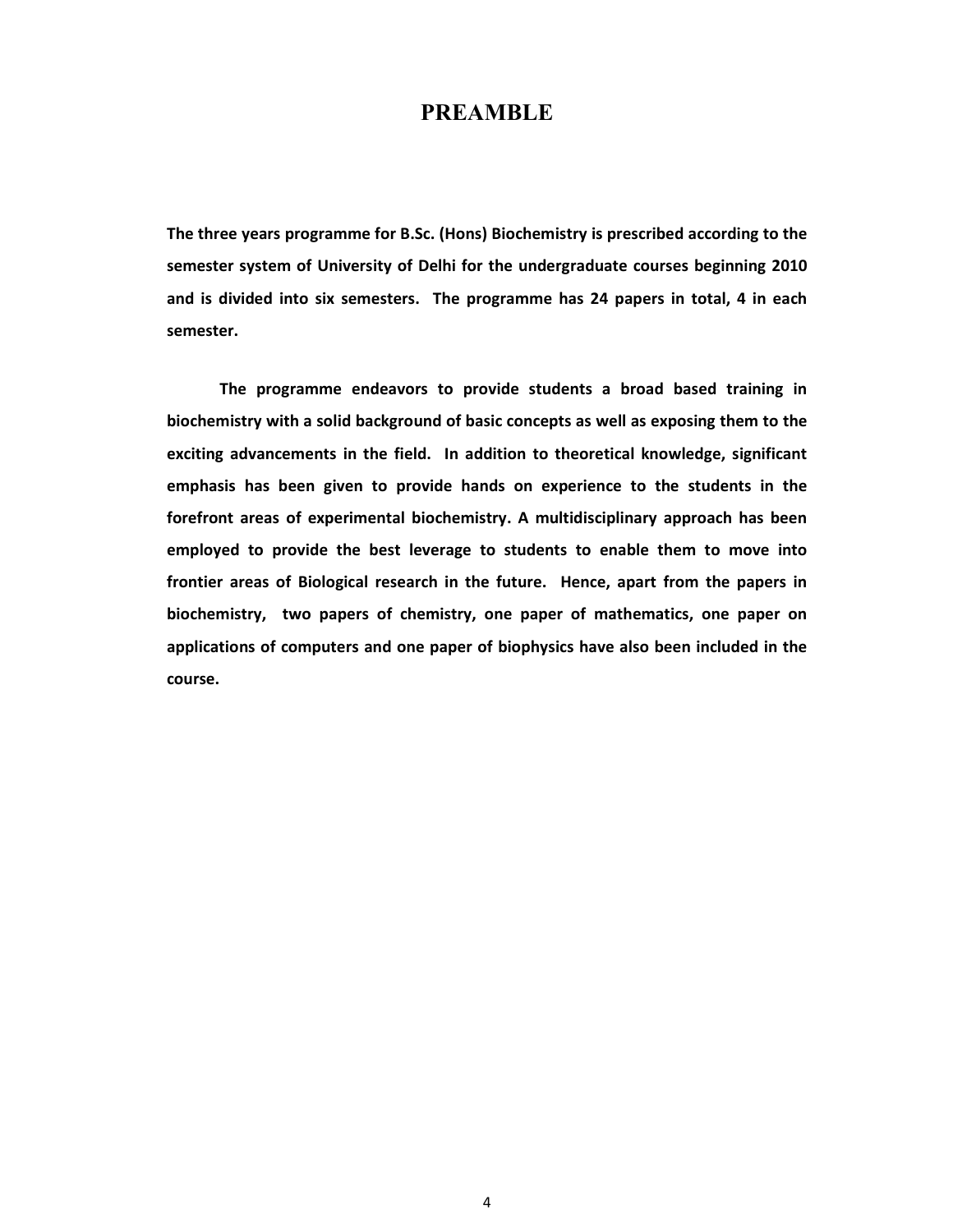## **Paper 1-BCHT-101: Biomolecules**

## **THEORY Marks: 100**

- 1. **Biomolecules**: Structure, function, diversity and distribution. General introduction of composition of living matter, Cell wall structure with reference to gram positive and gram negative bacteria.
- 2. **Carbohydrate:** Monosaccharides and their inter relationship, structure of sugar, Stereoisomerism and optical isomerism of sugars. Ring structure and tautomeric forms, mutarotation. Important derivatives of Monosaccharides, Disaccharides and Trisaccharides (Glucose, fructose, maltose, lactose, cellobiose, gentiobiose, Melibiose, Turanose, Sucrose, Trehalose, Mannotriose, Rabinose, Rhamnose, Raffinose, Gentionose, Melizitose.) Structure, occurance and biological importance of structural polysaccharides e.g. Cellulose, chitin, agar, algenic acids,pectins, glycoproteins, proteoglycans, sialic acids, blood group polysaccharides, bacterial cell wall polysaccharides.
- 3. **Lipids:** Building block of lipids fatty acids, glycerol, sphingosine Definition and classification of lipids. Classification of fatty acids, physio-chemical properties of fatty acids, separation of fatty acids, distribution of fatty acids in nature and characterization of fatty acids, saponification and iodine number. Properties of glycerol, fats and oils. Systematic nomenclature and classes of glycerides, MAG, DAG, TG, phospholipids, PA, PG, PE, PS, LPC, PI and plasmalogens, sphingolipids sphingosine, ceramide, sphingomyelin, glycolipids cerebrosides, gangliosides and sialic acids. Properties and function of phospholipids and Prostaglandins. Isoprenoids- types and structures, structure of sterols, Bile acids, steroid hormones, plant sterol, ergosterol, stigma sterol, cholesterol, glucocorticoid, mineralocorticoids. Lipoproteins - classification, composition and their importance, Role of Lipids in cellular architecture and functions.
- **4. Amino acids:**Classification and formulae, Proteinaceous and non-proteinaceous, Essential and Non-Essential amino acids. Physical, chemical and optical properties of amino acids. Introduction to biologically active peptides e.g. Glutathione, Oxytocin, Insulin.
- **5. Nucleic acids:** Importance of nucleic acids in living system, general composition of nucleic acids, the purine and pyrimidine bases, Tautomeric forms of bases. Reactions of purines and pyrimidines, structure of nucleosides and nucleotide, deoxynucleotides, cyclic nucleotides and polynucleotides. Watson and crick model for DNA. Different types of DNA and RNA.
- **6. Vitamins:** Structure of fat soluble vitamins A, D, E & K. Water soluble vitamins, their co- enzyme forms and deficiency disorders, Thiamine, riboflavin, pantothenic acid, niacin, pyridoxine, biotin, cobalamine, folic acid and ascorbic acid.

## **Suggested Textbooks**

1. Nelson, D.L. and Cox, M.M.(2009). Lehninger`s Principles of Biochemistry, W.H. Freeman and Company, New York.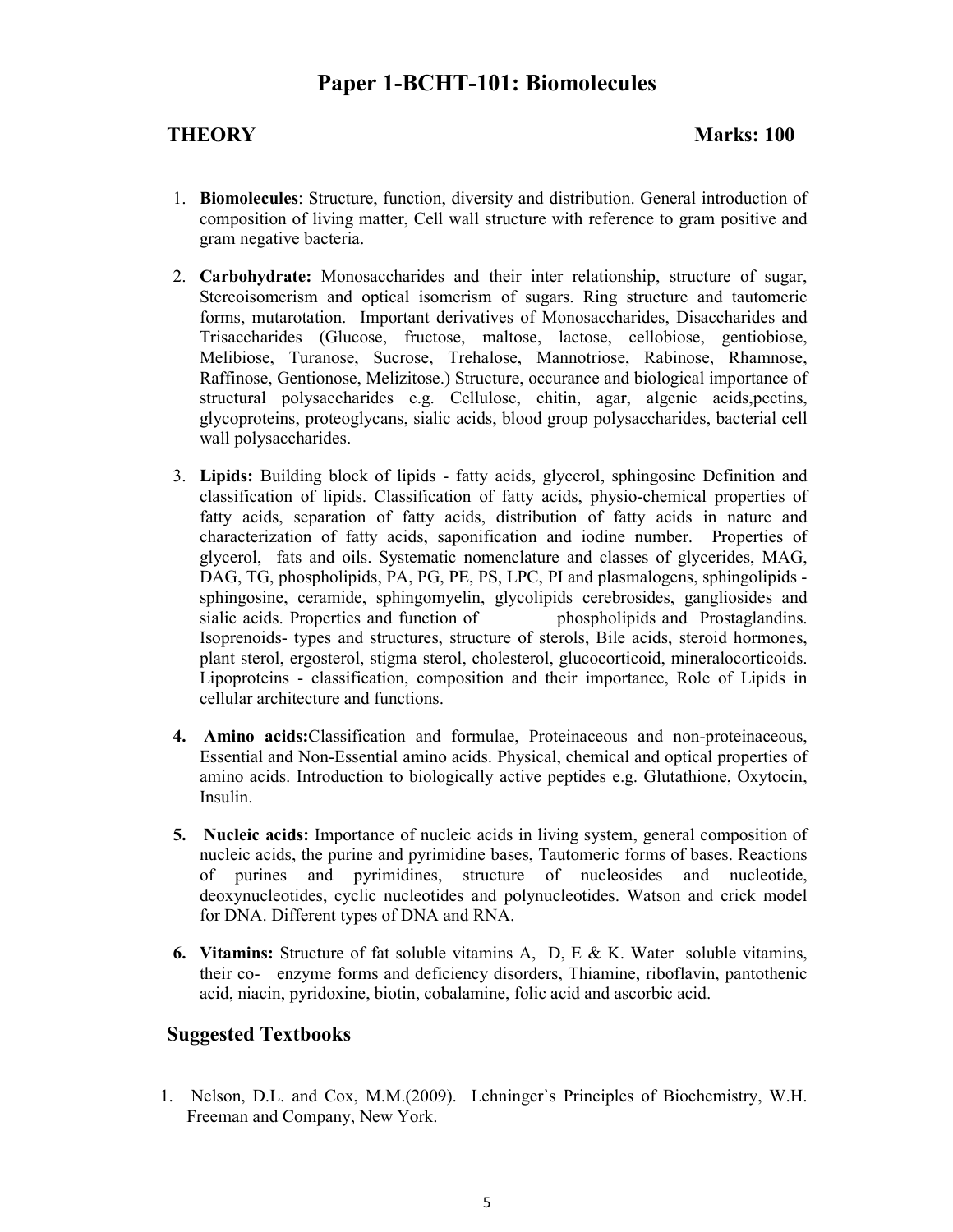## **Paper 1-BCHP-101: Biomolecules**

- 1. Preparation of normal, molar and percent solutions.
- 2. Titration curve of Glycine.
- 3. Buffer preparation..
- 4. Qualitative tests for Carbohydrates, Lipids, Amino acids, Proteins, Nucleic acids
- 5. Preparation of casein from milk and determination of its isoelectric point.
- 6. Titrimetric analysis of Vitamin C.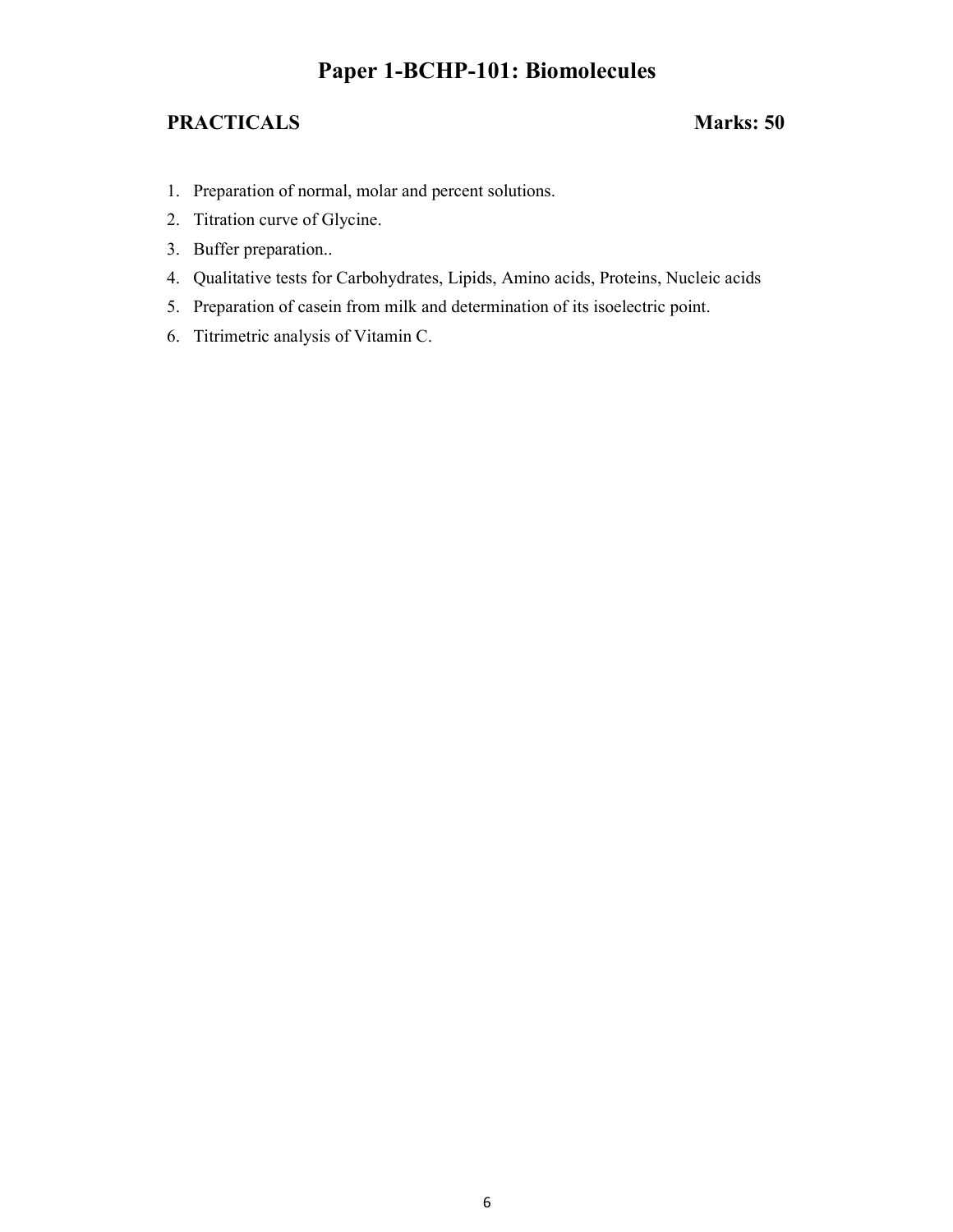- **1. Origin and Evolution of Life.** Introduction. Prebiotic earth. Theories of Origin and Evolution of life.
- **2. Biophysics of Water.** Molecular structure of water, hydrogen bonds and physical properties of water.
- **3. Electrochemistry.**Ionization; theories of electrolytic dissociation; classification of electrolytes; Electrolysis;Conductance; solubility product; common ion effect; Ostwald's dilution law; Dielectric Constant.
- **4. Photophysics.** Nature and measurement of light; Light sources , Optical components and their calibration Radiometry; Actinometry; UV radiation dosimetry with poly sulphonification; Molecular structure and excited states; Physical properties of excited molecules; PhotoPhysical processes; Fluorescence; Photophosphorescence;Internal conversion; Intersystem crossing; Photophysical spectra; Atomic spectra; Optical activity; Photophysical kinetics of biomolecular processes.
- **5. Spectroscopic Techniques.** Principle, Instrument design, methods and application of UV spectroscopy; circular Dichroism and optical rotatory dispersion(ORD); Flurescence spectroscopy; Infrared spectroscopy; NMR and ESR spectroscopy.
- **6. Hydrodynamic Techniques.**Principle , Instrument design, methods and application of Centrifugation; Ultracentrifugation ; Viscometry; Osmosis; Diffusion and Surface tension.
- **7. Optical Techniques.**Principle, Instrument design, methods and application of Bright field; Dark field; Phase Contrast; Fluorescence; Polarising; Scanning and Transmission Electron Microscopy. Flowcytometry and Cytophotometry.
- **8. Diffraction Techniques.**Crystals, Molecular crystal symmetry, X ray diffraction by crystals, Bragg's Law, von Laue conditions and rotation methods. Calculating electron density and Patterson maps ( Fourier transform and structure factors, convolutions), phase model building and evaluation, Newton diffraction, Application to Biology.
- **9. Radioactivity and measurement.** Radioactivity, Radioactive decay, Isotopes, Biological application of radioisotopes, Detection and measurement of radioactivity, Instruments used for measurement of radiation intensities, Biological effects of radiation and radiation hazards.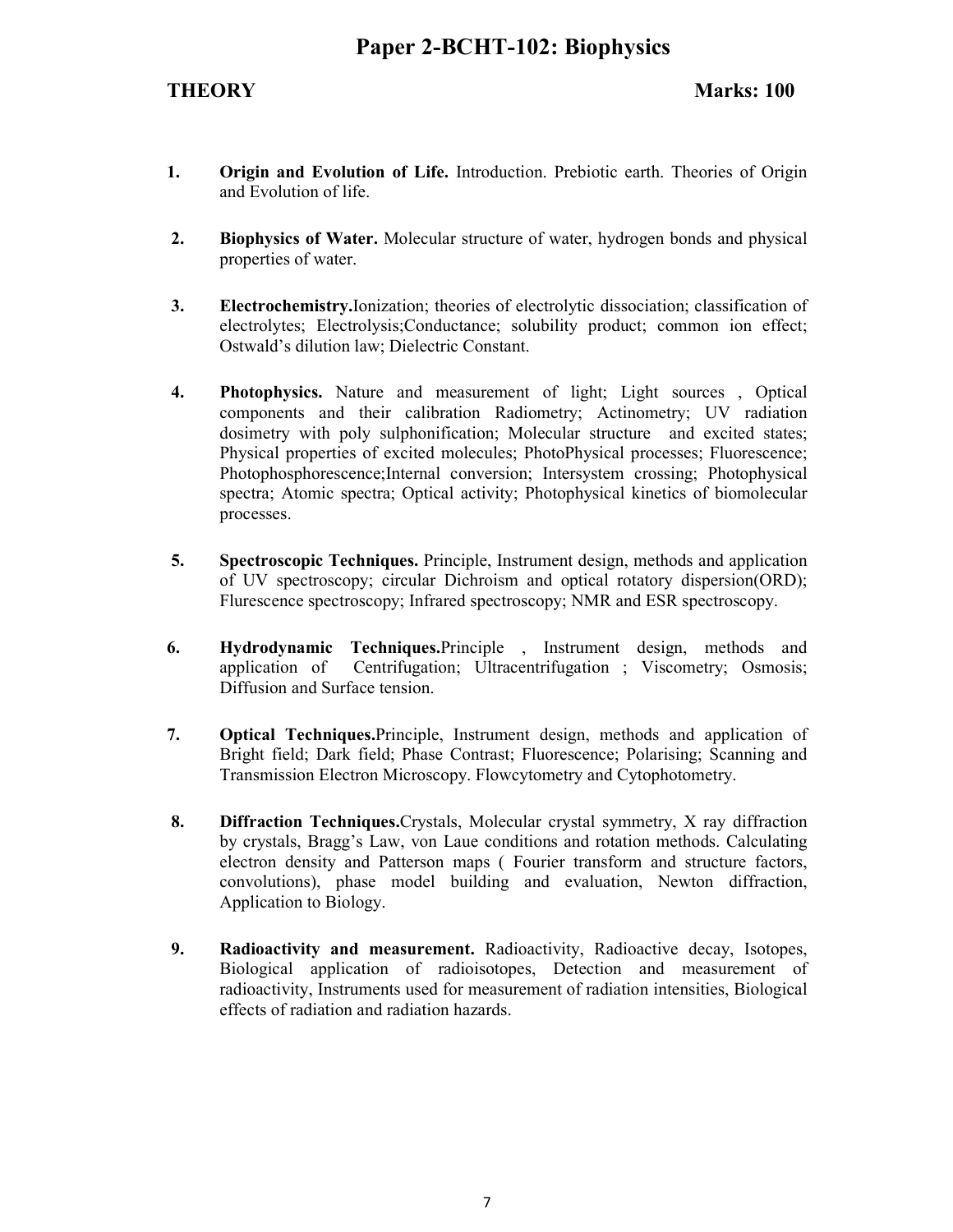## **Suggested Textbooks**

- 1. Pattabhi. V. and Gautham.N. (2002) Biophysics. Narosa Publishing House, India.
- 2. Roy, R.N. (2005) A Textbook of Biophysics. New Central Book Agency(P) Ltd., Calcutta, India.

## **Paper 2-BCHP-102: Biophysics**

- 1. Verification of Beer- Lambert's Law
- 2.  $\lambda$  max of CoCl<sub>2</sub>, PNP
- 3. Determination of ε of PNP,DCPIP
- 4. Determination of Pka of Bromophenol blue.
- 5. Mutarotation of sugars.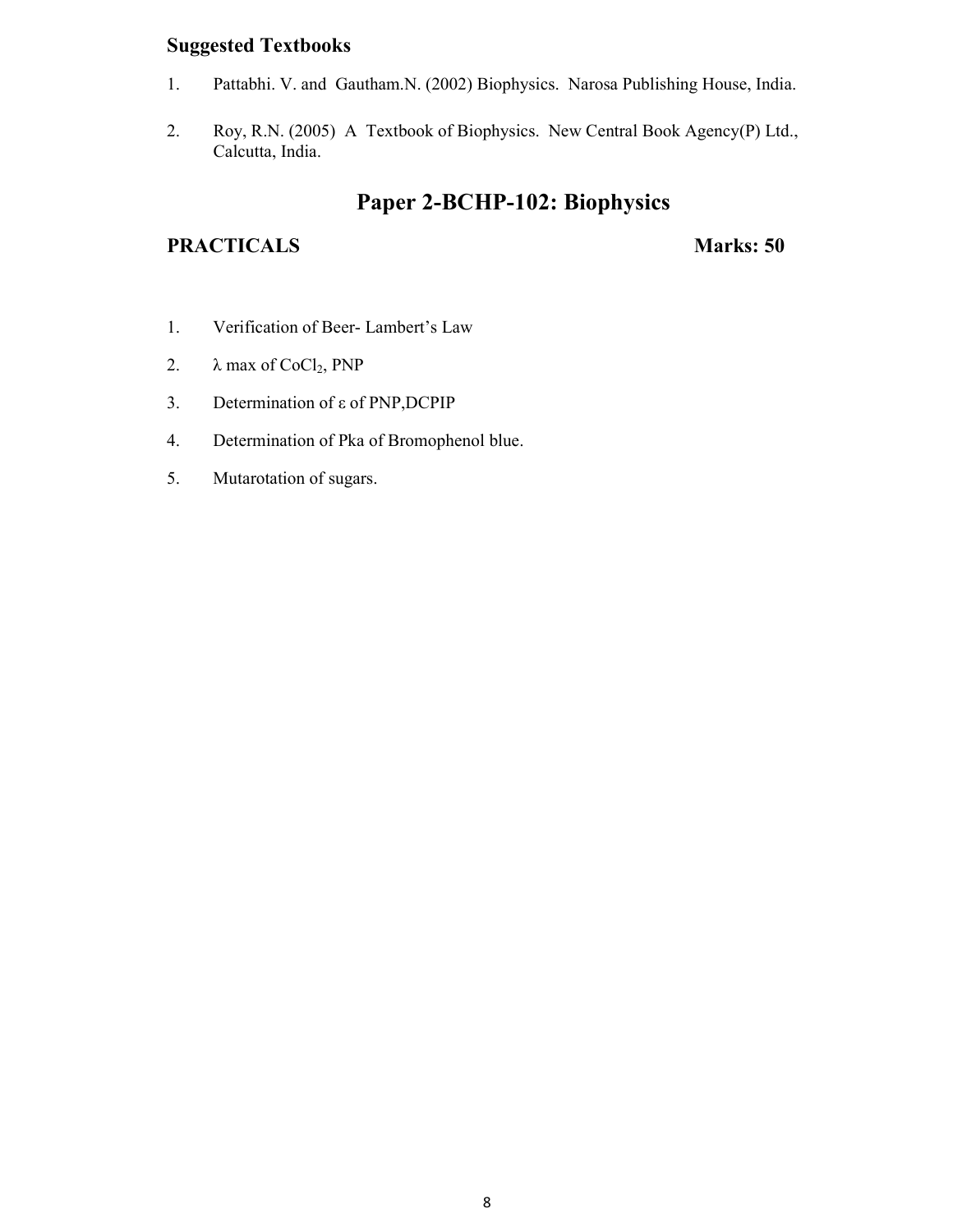## **Paper 3-CHCT-301: Chemistry-I**

## **THEORY** Marks: 100

#### *Section A: Inorganic Chemistry*

**1. Atomic Structure:** *Recapitulation of: Bohr's theory and its limitations, dual behaviour of matter and radiation, de-Broglie's relation, Heisenberg Uncertainty principle. Need of a new approach to Atomic structure.*

What is Quantum mechanics? Time independent Schrodinger equation (H  $\Psi = E\Psi$ ) and meaning of various terms in it. Significance of  $\Psi$  and  $\Psi^2$ , Schrodinger equation for hydrogen atom in Cartesian coordinates (x,y,z). Need of polar coordinates, transformation of Cartesian coordinates (x,y,z) into polar coordinates (r,θ,φ). Radial and angular parts of the hydogenic wavefunctions (atomic orbitals) and their variations for 1s, 2s, 2p, 3s, 3p and 3d orbitals. (Only graphical representation), Radial and angular nodes and their significance. Radial distribution functions and the concept of the most probable distances with special reference to 1s and 2s atomic orbitals. Significance of quantum numbers, orbital angular momentum and quantum numbers  $m_r$  and  $m_s$ . Shapes of s, p and d atomic orbitals, nodal planes. Discovery of spin, spin quantum number (s) and magnetic spin quantum number  $(m_s)$ .

Rules for filling electrons in various orbitals, Electronic configurations of the atoms. Stability of half-filled and completely filled orbitals, concept of exchange energy. Relative energies of atomic orbitals, Anomalous electronic configurations.

#### **2. Chemical Bonding and Molecular Structure**

**Ionic Bonding:** General characteristics of ionic bonding. Energy considerations in ionic bonding, lattice energy and salvation energy and their importance in the context of stability and solubility of ionic compounds. Statement of Born-Lande equation for calculation of lattice energy, Born-Haber cycle and its applications, polarizing power and polarizability. Fajan's rules, ionic character in covalent compounds, bond moment, dipole moment and percentage ionic character.

**Covalent bonding:** *VB Approach* Shapes of some inorganic molecules and ions on the basis of VSEPR and hybridization with suitable examples of, linear, trigonal planar, square planar, tetrahedral, trigonal bipyramidal and octahedral arrangements. Concept of resonance and resonating structures.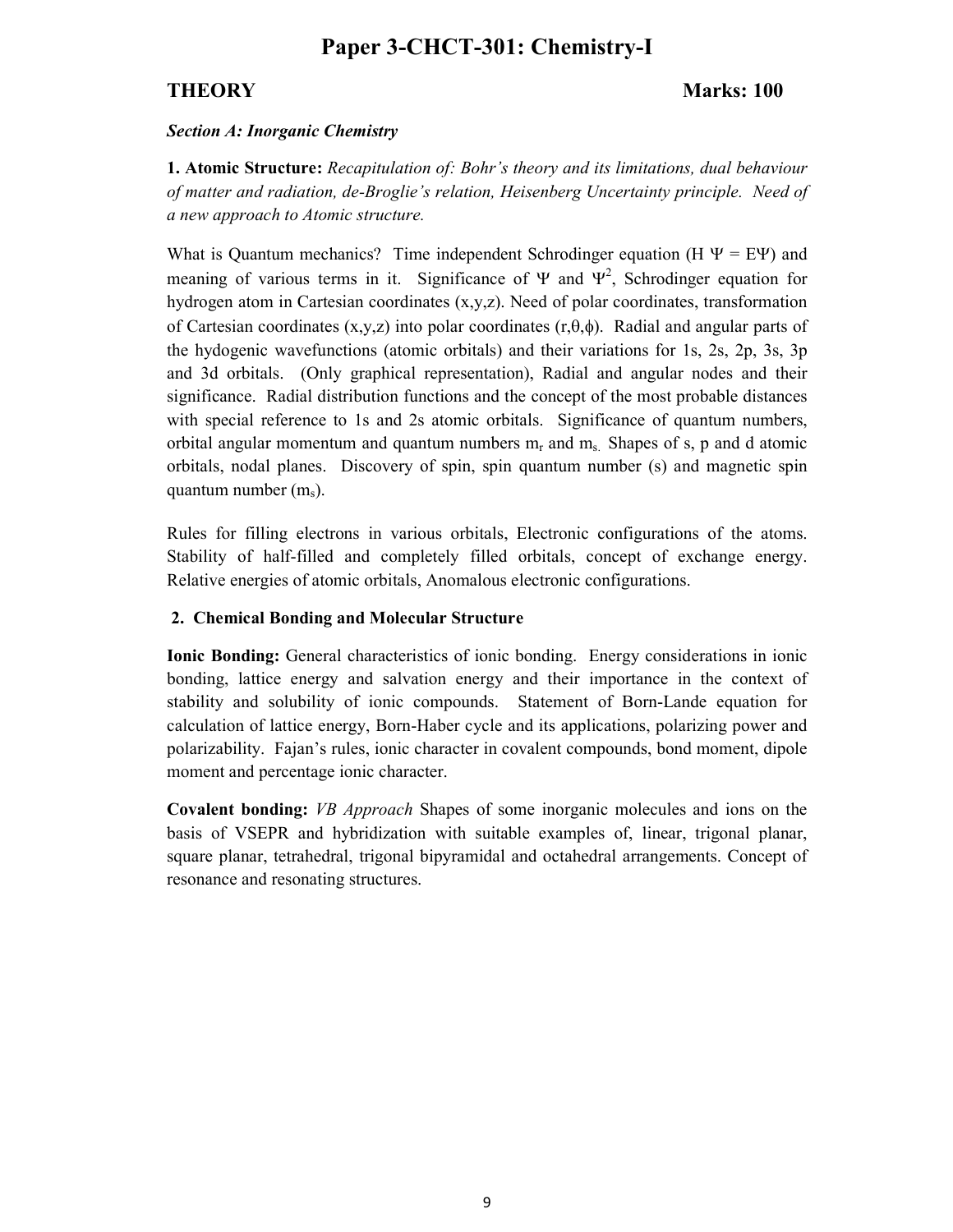### *Section B: Physical Chemistry*

#### **3. Chemical Thermodynamics**

What is thermodynamics? State of a system, state variables, intensive and extensive variab les, concept of heat and work, thermodynamic equilibrium, thermodynamic properties, var ious types of systems and processes. First Law of thermodynamics. Calculation of work ( *w*), heat (*q*), changes in internal energy (ΔU) and enthalpy (Δ*H*) for expansion or compress ion of ideal gases under isothermal and adiabatic conditions for both reversible and irreversible processes. Calculation of *w*, *q*,  $\Delta U$  and  $\Delta H$  for processes involving changes in physical states.

Important principles and definitions of thermochemistry. Concept of standard state and sta ndard enthalpies of formations, integral and differential enthalpies of solution and dilution.

Calculation of bond energy, bond dissociation energy and resonance energy from thermoc hemical data. Variation of enthalpy of a reaction with temperature – Kirchhoff's equation. Various statements of Second Law of thermodynamics, Carnot cycle, concept of entropy, Gibbs free energy and Helmholtz energy, Calculations of entropy change and free energy change for reversible and irreversible processes under isothermal and adiabatic conditions. Criteria of spontaneity. Gibbs - Helmholtz equation. Maxwell's relations. Statement of Third Law of thermodynamics and calculation of absolute entropies of substa nces.

### **4. Ionic Equilibria**

Strong, moderate and weak electrolytes, degree of ionization, factors affecting degree of io nization, ionizationconstant and ionic product of water. Ionization of weak acids and base, pH scale, common ion effect, Salt hydrolysis-calculation of hydrolysis constant, degree of hydrolysis and pH for different salts.Buffer solutions.

Solubility and solubility product of sparingly soluble salts applications of solubility product principle.

Qualitative treatment of acid base titration curves (calculation of pH at various stages of H Cl –NaOH titration only). Theory of acid – base indicators.

### **Suggested Textbooks**

- 1. Barrow, G. M. (2007) Physical Chemistry Tata McGraw-Hill, India.
- 2. Castellan, G. W.(2004) Physical Chemistry 4th Ed. Narosa, India.
- 3. Kotz, J. C., Treichel, P. M. & Townsend, J. R. (2009)General Chemistry Cengage Le arning India Pvt. Ltd.: New Delhi
- 4. Mahan, B. H. (1998)University Chemistry 3rd Ed. Narosa, India.
- 5. J. D. Lee, A new Concise Inorganic Chemistry, E L. B. S.
- 6. F. A. Cotton & G. Wilkinson. Basic Inorganic Chemistry, John Wiley.
- 7. Douglas, McDaniel and Alexader : Concepts and Models in Inorganic Chemistry, John Wiley.
- 8. James E. Huheey, *Ellen Keiter and Richard Keiter : Inorganic Chemistry: Principles of Structure and Reactivity,* Pearson Publication.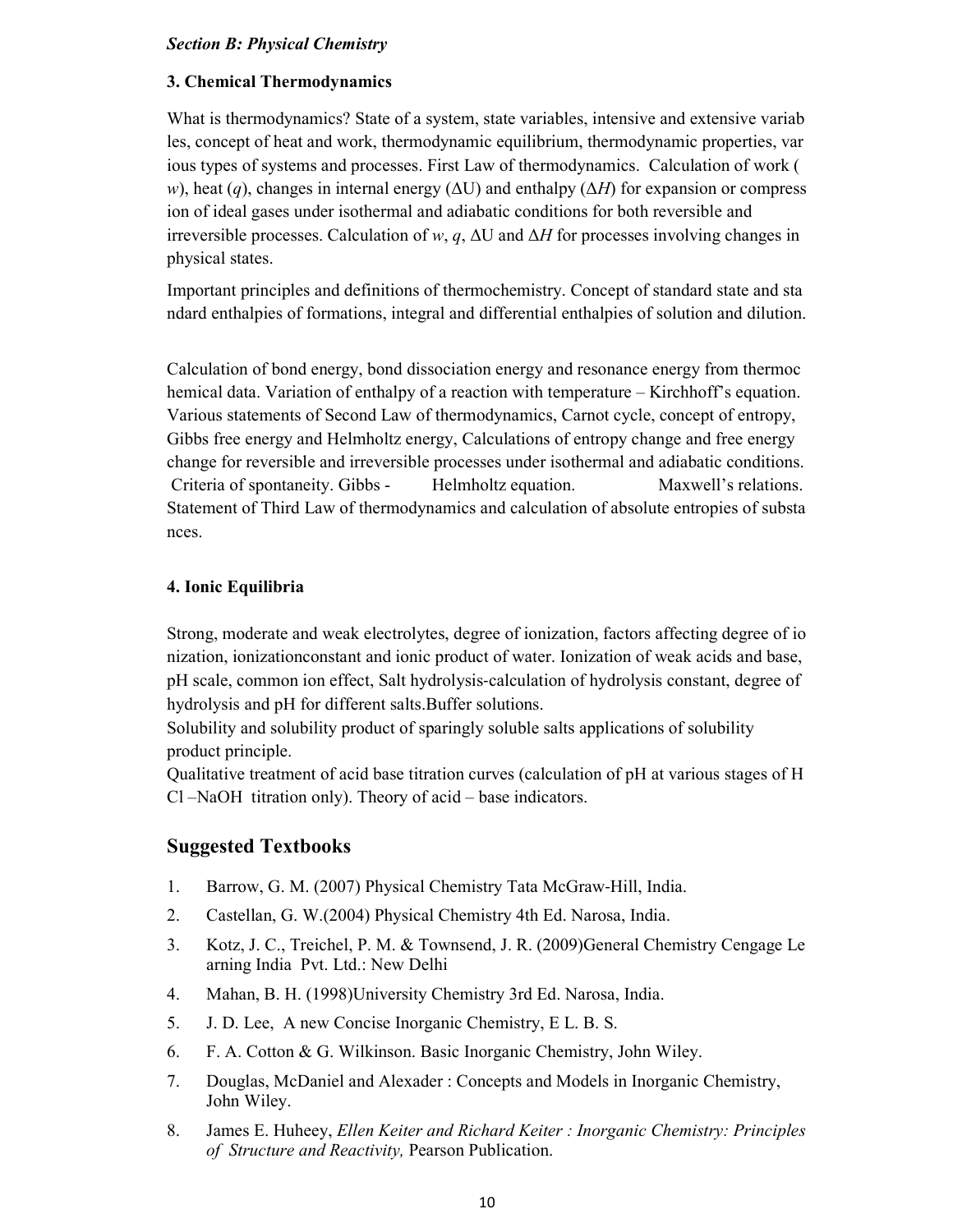## **Paper 3-CHCP-301: Chemistry-I**

## **PRACTICALS** Marks: 50

### **Section A: Inorganic Chemistry**

#### **Volumetric Analysis**

- 1. Estimation of sodium carbonate and sodium hydrogen carbonate present in a mixture.
- 2. Estimation of oxalic acid by titrating it with KMnO4.
- 3. Estimation of water of crystallization in Mohr's salt by titrating with KMnO4.
- 4. Estimation of Fe(II) ions by titrating it with  $K_2Cr_2O_7$  using internal indicator.
- 5. Estimation of Cu(II) ions iodometrically using  $Na<sub>2</sub>S<sub>2</sub>O<sub>3</sub>$ .

### **Section B: Physical Chemistry**

- (I) **Surface tension measurement** (use of organic solvents excluded) Determination of the surface tension of a liquid or a dilute solutionusing a stalagmometer.
- (II) **Viscosity measurement** (use of organic solvents excluded) Determination of the relative and absolute viscosity of a liquid or dilute solution using an Ostwald's viscometer.
- (III) **Kinetic studies** Study of the kinetics of the following reaction by integrated rate method: Acid hydrolysis of methyl acetate with hydrochloric acid volumetrically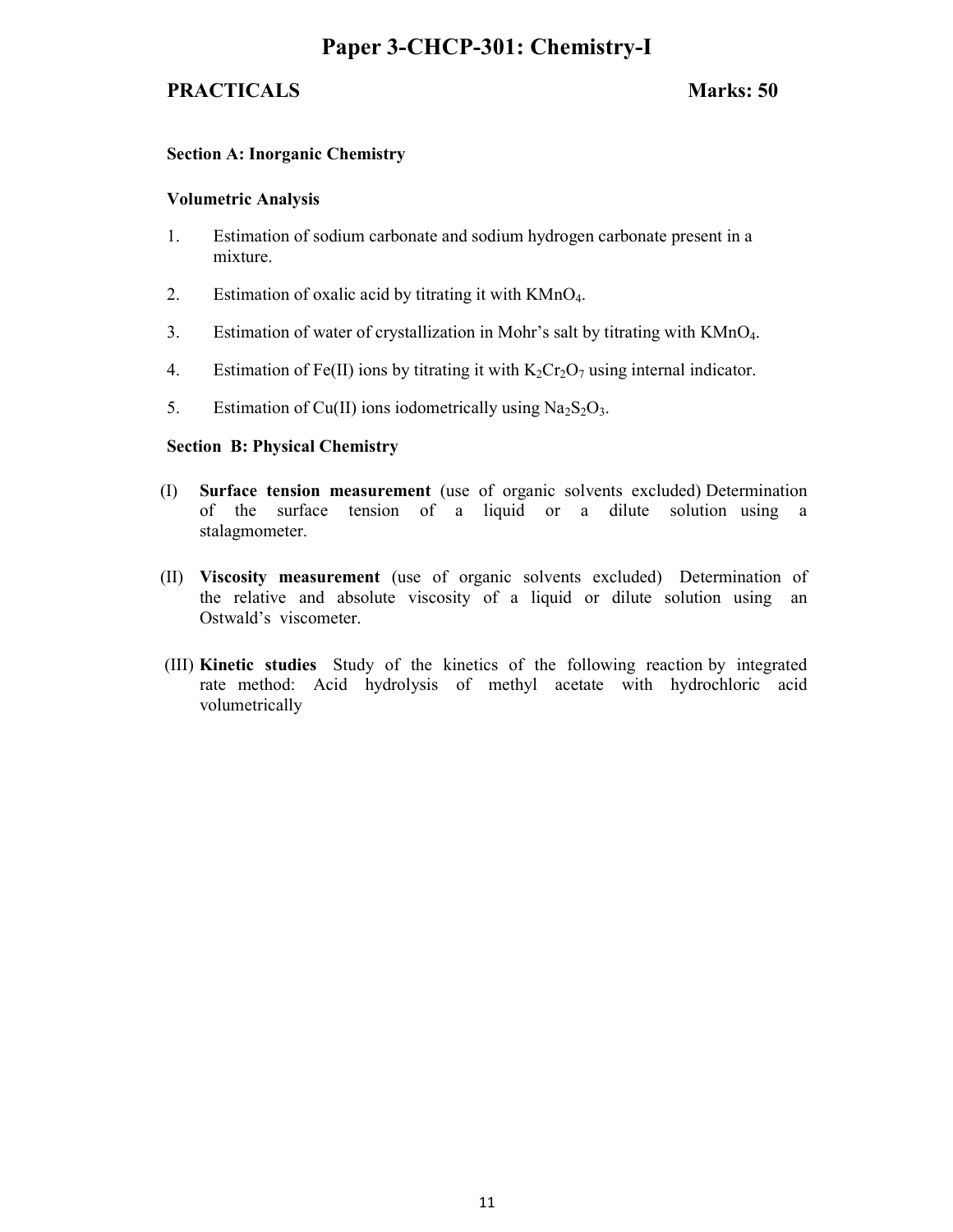## **Paper 4/5-ENAT-101/201: Technical Writing and Communication in English**

## **THEORY Marks: 100**

### **Unit 1**

Communication: Language and communication, differences between speech and writing, distinct features of speech, distinct features of writing.

### **Unit 2**

Writing Skills; Selection of topic, thesis statement, developing the thesis; introductory, developmental, transitional and concluding paragraphs, linguistic unity, coherence and cohesion, descriptive, narrative, expository and argumentative writing.

### **Unit 3**

Technical Writing: Scientific and technical subjects; formal and informal writings; formal writings/reports, handbooks, manuals, letters, memorandum, notices, agenda, minutes; common errors to be avoided.

## **SUGGESTED READINGS**

1. M. Frank. Writing as thinking: *A guided process approach, Englewood Cliffs,* Prentice Hall Reagents.

2. L. Hamp-Lyons and B. Heasely: Study Writing; *A course in written English.* For academic and professional purposes, Cambridge Univ. Press.

3. R. Quirk, S. Greenbaum, G. Leech and J. Svartik: *A comprehensive grammar of the English language*, Longman, London.

4. Daniel G. Riordan & Steven A. Panley: *"Technical Report Writing Today"* - Biztaantra.

#### **Additional Reference Books**

5. Daniel G. Riordan, Steven E. Pauley, Biztantra: *Technical Report Writing Today*, 8th Edition (2004).

6. *Contemporary Business Communication*, Scot Ober, Biztantra, 5th Edition (2004).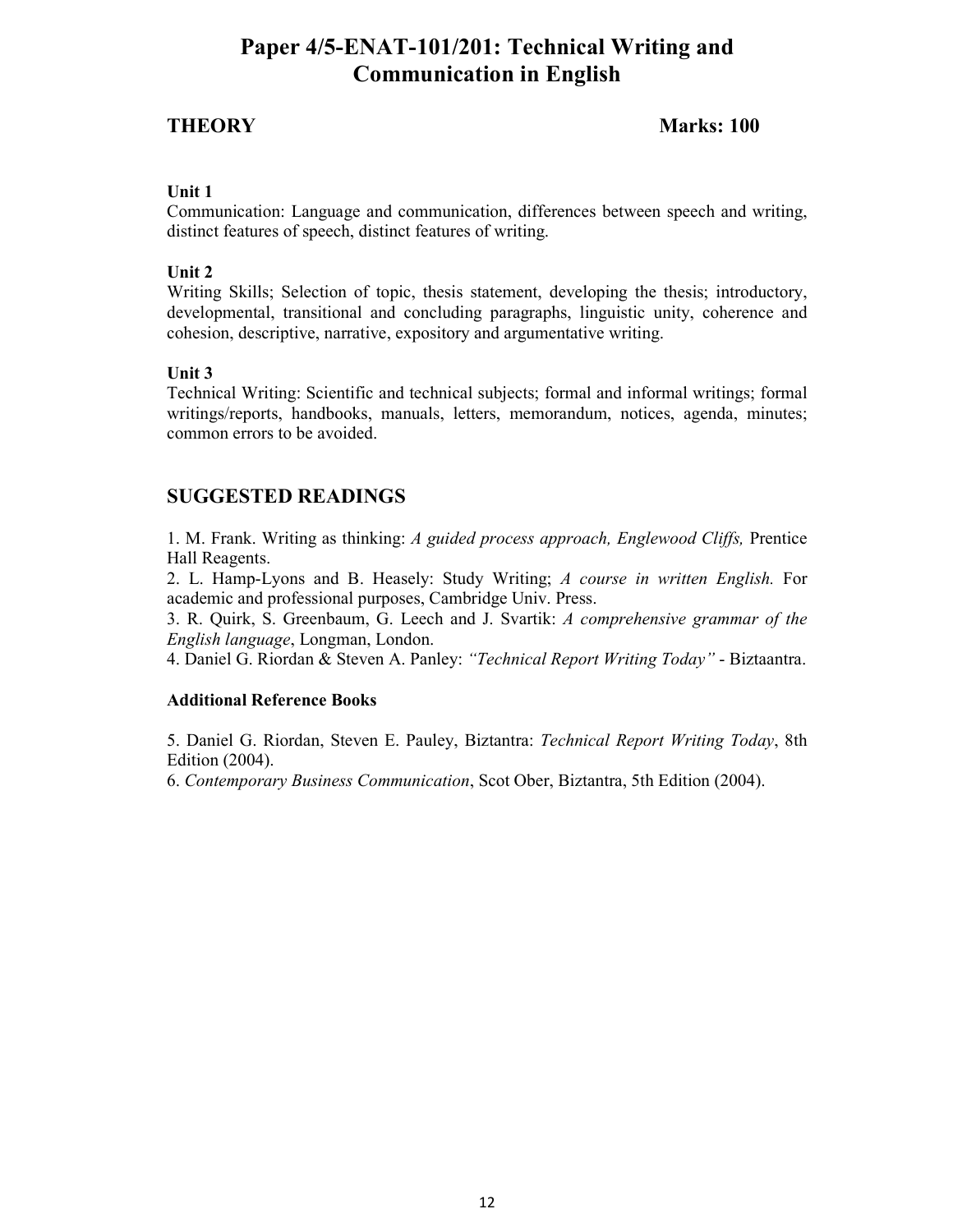## **Paper 4/5-CSAT-101/201: Computational Skills**

## **THEORY Marks: 100**

### **Computer Fundamentals (12 Periods)**

Introduction to Computers: Characteristics of Computers, Uses of computers, Types and generations of Computers

Basic Computer Organization - Units of a computer, CPU, ALU, memory hierarchy, registers, I/O devices

User Interface with the Operating System, System Tools

### **Data Representation (8 Periods)**

Binary representation of integers and real numbers, 1's Complement, 2's Complement, Addition and subtraction of binary numbers, BCD, ASCII, Unicode;

#### **Networks terminology (4 Periods)**

Types of networks, router, switch, server-client architecture

### **Multimedia (4 Periods)**

Introduction, Characteristics, Elements, Applications

### **Problem Solving (10 Periods)**

Notion of algorithms, stepwise methodology of developing an algorithm, developing macros in spreadsheet

#### **General Awareness (4 Periods)**

IT Act, System Security (virus/firewall etc.), *I-Tax, Reservations,Banking* 

## **Paper 4/5-CSAP-101/201: Computational Skills**

- 1. Defined projects will be done by the students and evaluated by the instructor.
- 2. Document Preparation
- 3. Presentation Software
- 4. Familiarizing with the Operating System, Control Panel, Networking Configuration, Firewall setting
- 5. Spreadsheet Handing, Working with worksheets, Creating a spreadsheet, entering and formatting information, basic functions and formulas, creating charts, tables and graphs.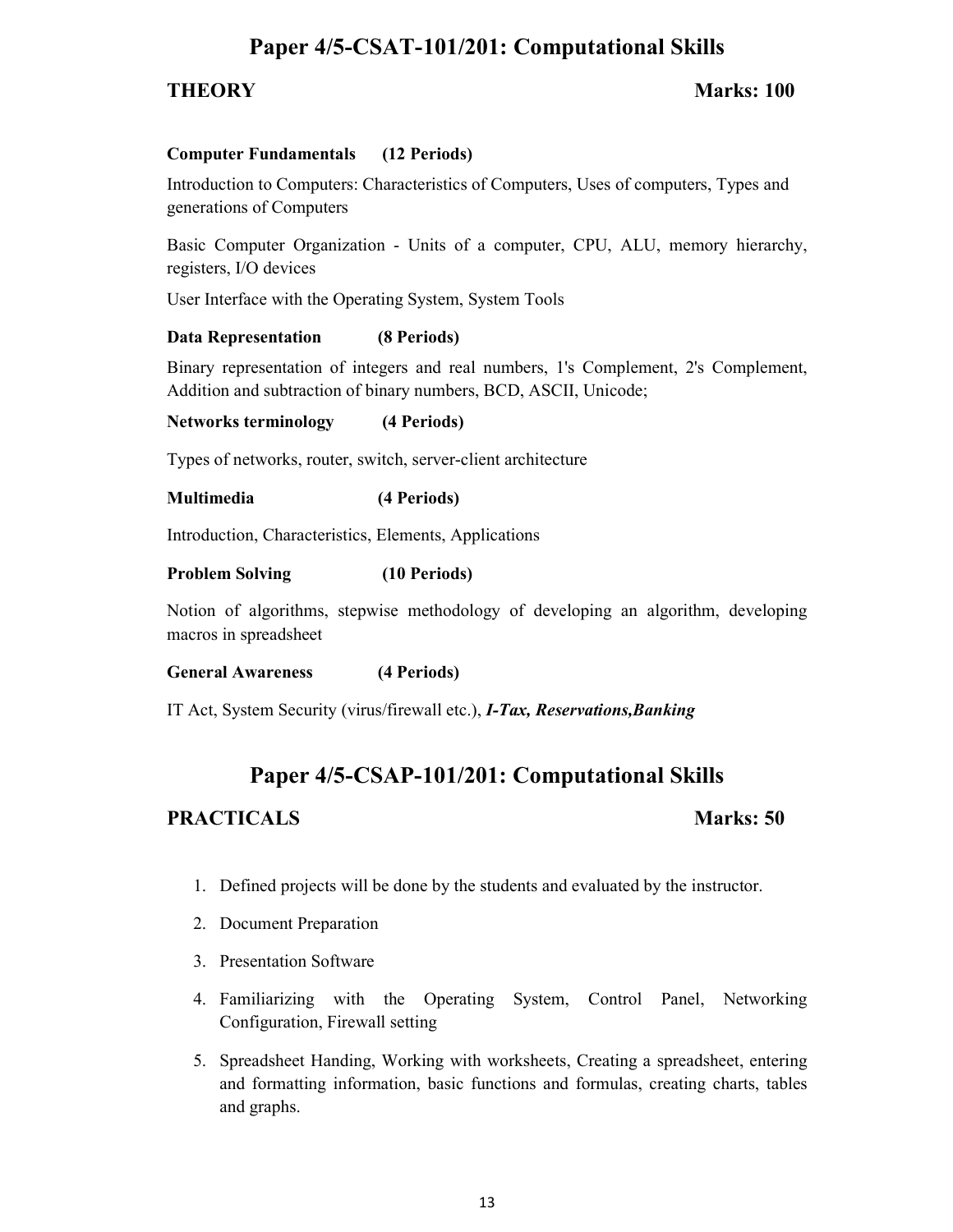## **SUGGESTED BOOKS**

[1] V Rajaraman, **Fundamentals of Computers,** Fourth Edition, PHI.

[2] Anita Goel, **Fundamentals of Computers;** Forthcoming title in Pearson-Education

Note: Use of Open Office/Star Office is recommended, as they are freely downloadable.

Reference manual for Open Office available at: http://www.openffice.org

Reference manual for Star Office available at: http://www.sun.com/software/staroffice/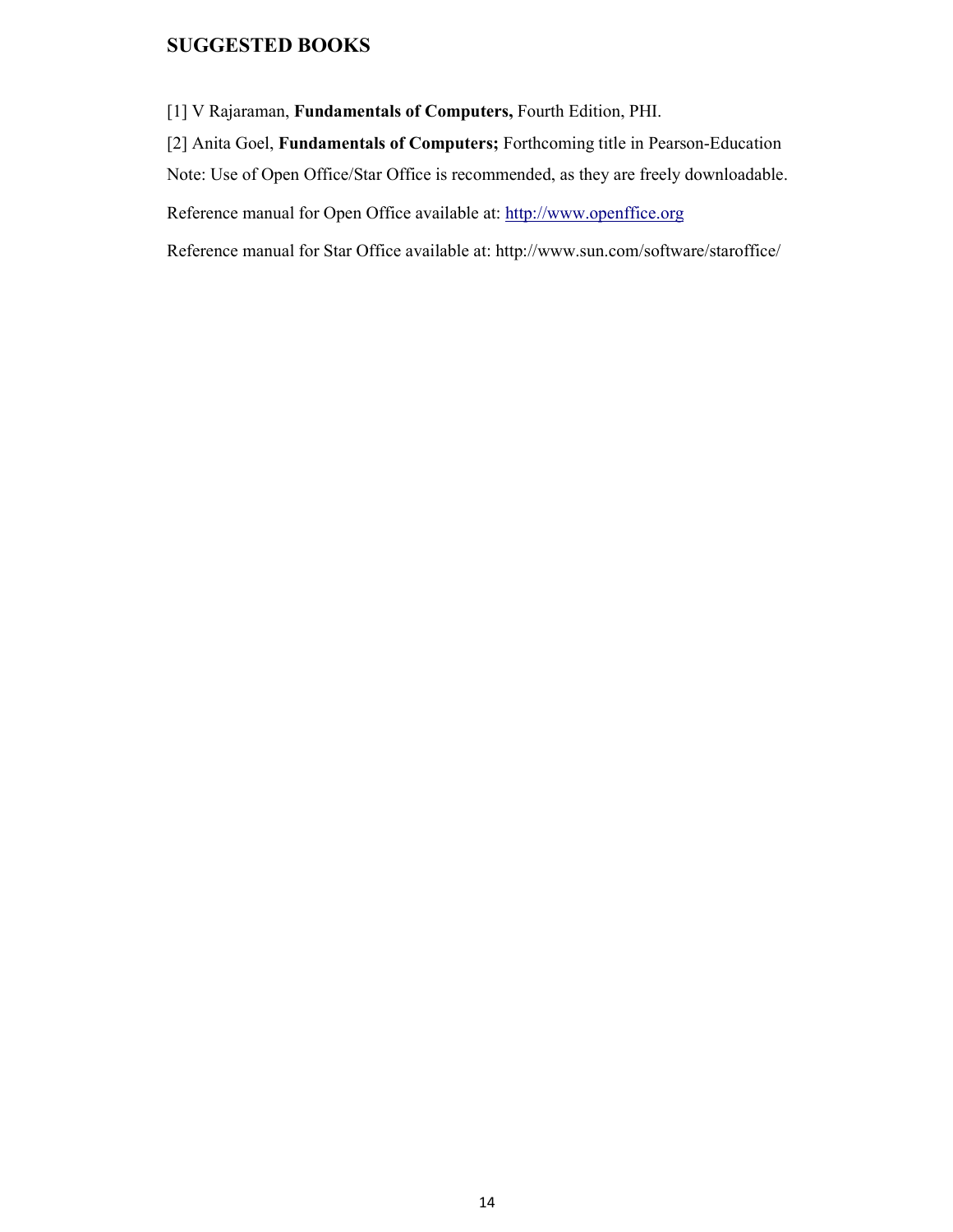## **Paper 6-BCHT-203: Biochemical Techniques**

### **THEORY Marks: 100**

- **1. Separation Techniques.** Different methods of protein precipitation: Precipitation using inorganic salts (salting out) and organic solvents, isoelectric precipitation,Dialysis, Ultrafilteration, Lyophilization
- **2.** Chromatography. Basic principles of chromatography: Partition coefficient, concept of theoretical plates, various modes of chromatography (paper, thin layer, column), preparative and analytical applications, LPLC and HPLC. Different types of chromatography: Paper Chromatography, Thin Layer Chromatography. Molecular Sieve Chromatography, Ion Exchange Chromatography, Affinity Chromatography, Gas Liquid Chromatography
- **3. Electrophoresis.** Basic Principle of electrophoresis, Paper electrophoresis, Gel electrophoresis, discontinuous gel electrophoresis, PAGE, SDS-PAGE, Native gels, denaturing gels, agarose gel electrophoresis, buffer systems in electrophoresis, electrophoresis of proteins and nucleic acids, protein and nucleic acid blotting, detection and identification (staining procedures), molecular weight determination, Isoelectric Focusing of proteins.
- **4. Centrifugation.** Principle of centrifugation, basic rules of sedimentation, sedimentation coefficient, various types of centrifuges, different types of rotors, differential centrifugation, density gradient centrifugation (Rate zonal and Isopycnic)
- **5. Spectrophotometry.** Principle of UV-Visible absorption spectrophotometry, instrumentation and applications
- **6. Flourimetry.** Phenomena of fluorescence, intrinsic and extrinsic fluorescence, instrumentation and applications

### **Suggested Textbooks**

- 1. Freifelder, D. (1982) Physical Biochemistry 2<sup>nd</sup> edition, W.H. Freeman and Co., N.Y. USA.
- 2. Cooper, T.G. (1977) The Tools of Biochemistry John Wiley and Sons, N.Y. USA.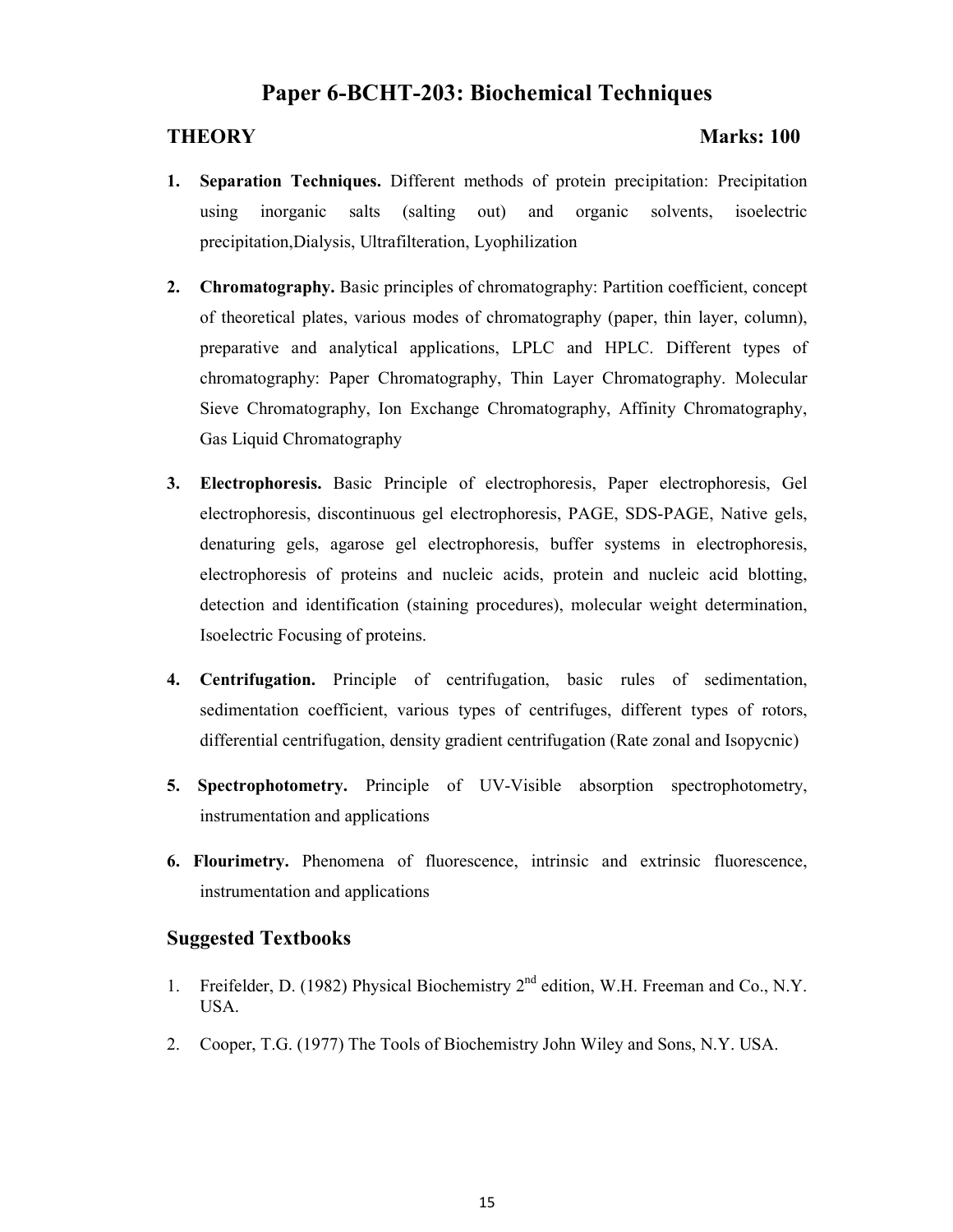## **Paper 6-BCHP-203: Biochemical Techniques**

- 1. Estimation of Proteins by Biuret, Lowry and Bradford.
- 2. Separation and identification of amino acids by paper chromatography.
- 3. Separation and identification of Sugars/lipids by TLC.
- 4. Separation of Amino acids by Ion- Exchange Chromatography.
- 5. Gel Filtration Chromatography.
- 6. SDS-PAGE analysis of proteins.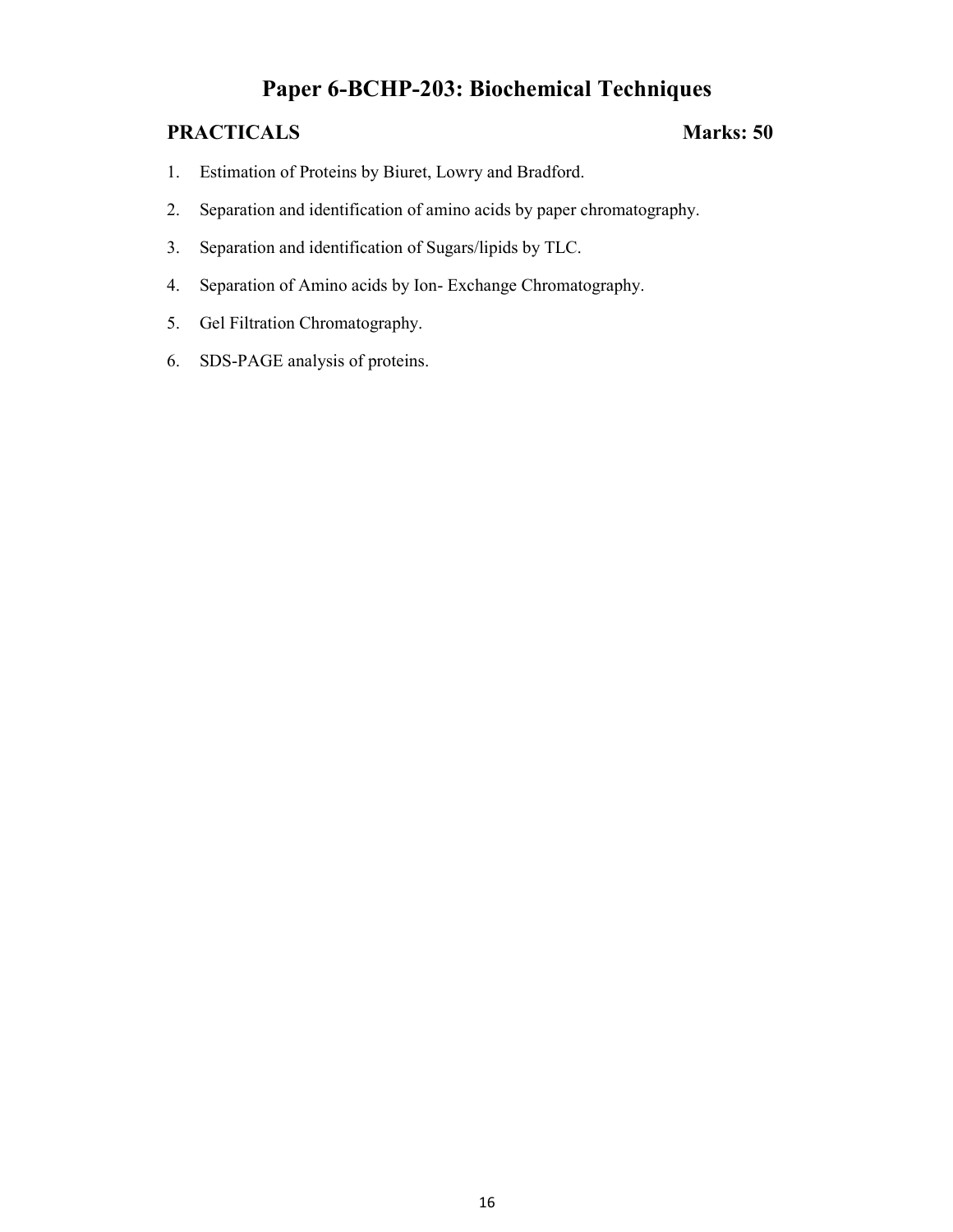## **THEORY Marks: 100**

#### *Section A: Basic Organic Chemistry* **(30 Periods)**

#### **1. Fundamentals of Organic Chemistry**

Concept of hybridization of carbon. Cleavage of a covalent bond: homolysis and heterolysis. Electronic effects and their applications (inductive, electromeric, hyperconjugation and resonance). Structure and stability of reactive intermediates (carbocations, carbanions and free radicals). Relative strength of carboxylic acids (aliphatic, aromatic and halo-substituted aliphatic), alcohols, phenols and nitro-phenols. Relative basic strength of amines (aliphatic and aromatic) Intermolecular and intramolecular forces: types of intermolecular forces and their characteristics (ion-dipole, dipole-dipole, dipole-induced dipole and dispersion forces). Intermolecular and intramolecular hydrogen bonding. Effect of intermolecular and intramolecular forces on properties such as solubility, vapour pressure, melting and boiling points of organic compounds.

### **2. Stereochemistry**

Conformations w.r.t. ethane, butane and cyclohexane. Interconversion of Wedge Formula, Newman, Sawhorse and Fischer representations. Concept of chirality (upto two carbon atoms). Configuration: Geometrical and Optical isomerism; Enantiomerism, Diastereomerism and Meso compounds) . Threo and erythro; D and L; *cis* - *trans* nomenclature; CIP Rules:  $R / S$  (for upto 2 chiral carbon atoms) and  $E / Z$  Nomenclature (for upto two C=C systems).

### *Section B: Chemistry of Biomolecules*

### **3. Carbohydrates**

Classification, and General Properties, Glucose and Fructose (open chain and cyclic structure), Determination of configuration of monosaccharides, absolute configuration of Glucose and Fructose, Mutarotation, ascending and descending in monosaccharides. Structure of disacharrides (sucrose, cellobiose, maltose, lactose) and polysacharrides (starch and cellulose) excluding their structure elucidation.

#### **4. Amino Acids, Peptides and Proteins**

*Preparation of Amino Acids:* Strecker synthesis, using Gabriel's phthalimide synthesis. Zwitter ion, Isoelectric point and Electrophoresis. *Reactions of Amino acids*: ester of – COOH group, acetylation of  $-NH_2$  group, complexation with  $Cu^{2+}$  ions, ninhydrin test.

Overview of Primary, Secondary, Tertiary and Quaternary Structure of proteins. Determination of Primary structure of Peptides by degradation Edmann degradation (Nterminal) and C–terminal (thiohydantoin and with carboxypeptidase enzyme). Synthesis of simple peptides (upto dipeptides) by N-protection (t-butyloxycarbonyl and phthaloyl)  $\&$ C-activating groups and Merrifield solid-phase synthesis.

## **Suggested Textbooks**

1. T. W. Graham Solomons : *Organic Chemistry, John Wiley and Sons*.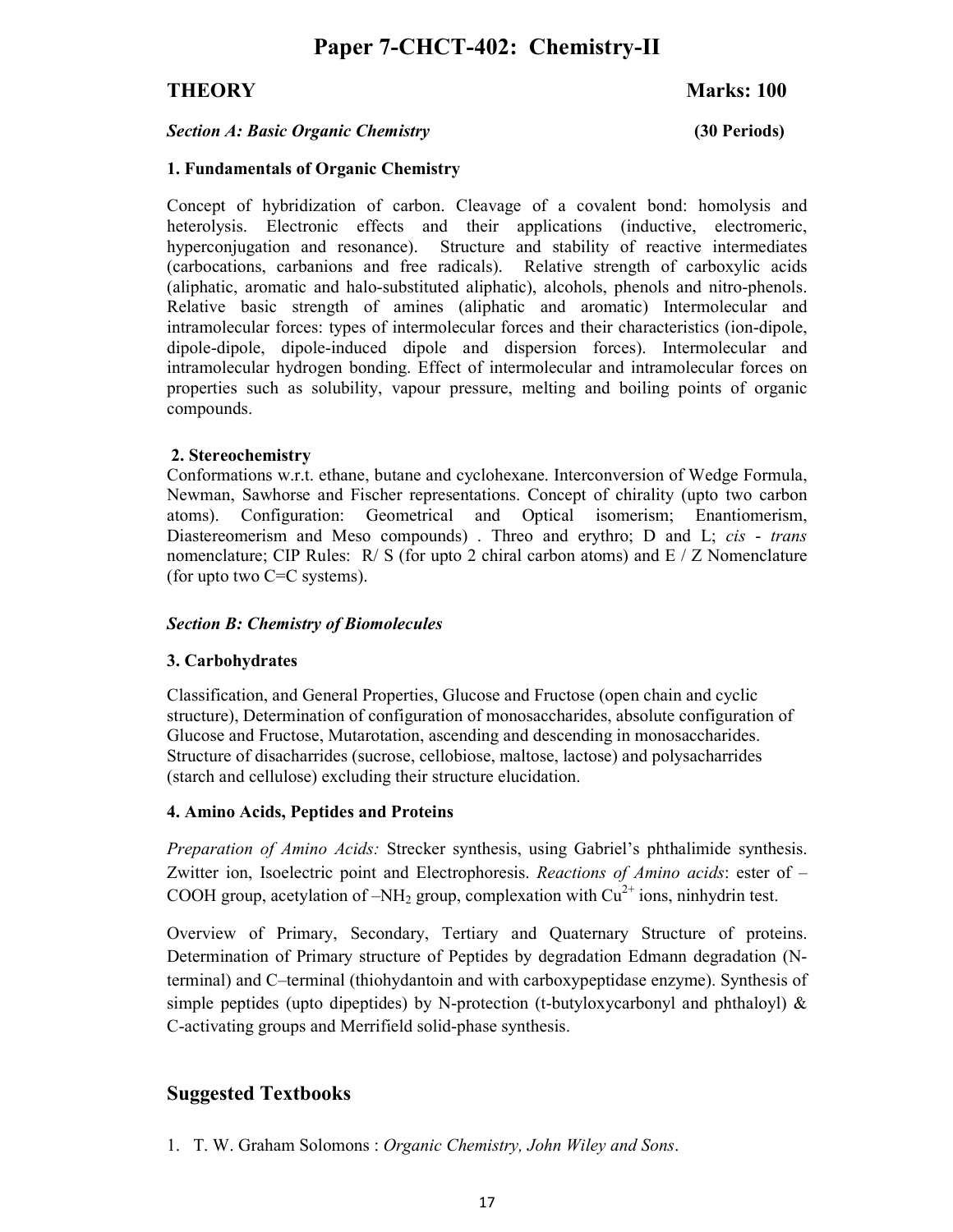- 2. Arun Bahl and B. S. Bahl : *Advanced Organic Chemistry,* S. Chand.
- 3. E. L. Eliel : *Stereochemistry of Carbon Compounds*, Tata McGraw Hill.
- 4. I. L. Finar : *Organic Chemistry* (Vol. I & II), E. L. B. S.
- 5. R. T. Morrison & R. N. Boyd : *Organic Chemistry*, Prentice Hall.

## **Paper 7-CHCP-402: Chemistry-II**

## PRACTICALS **Marks: 50**

Systematic Qualitative Organic Analysis of Organic Compounds possessing monofunctional groups (-COOH, phenolic, aldehydic, ketonic, amide, nitro, 1º amines) and preparation of one derivative.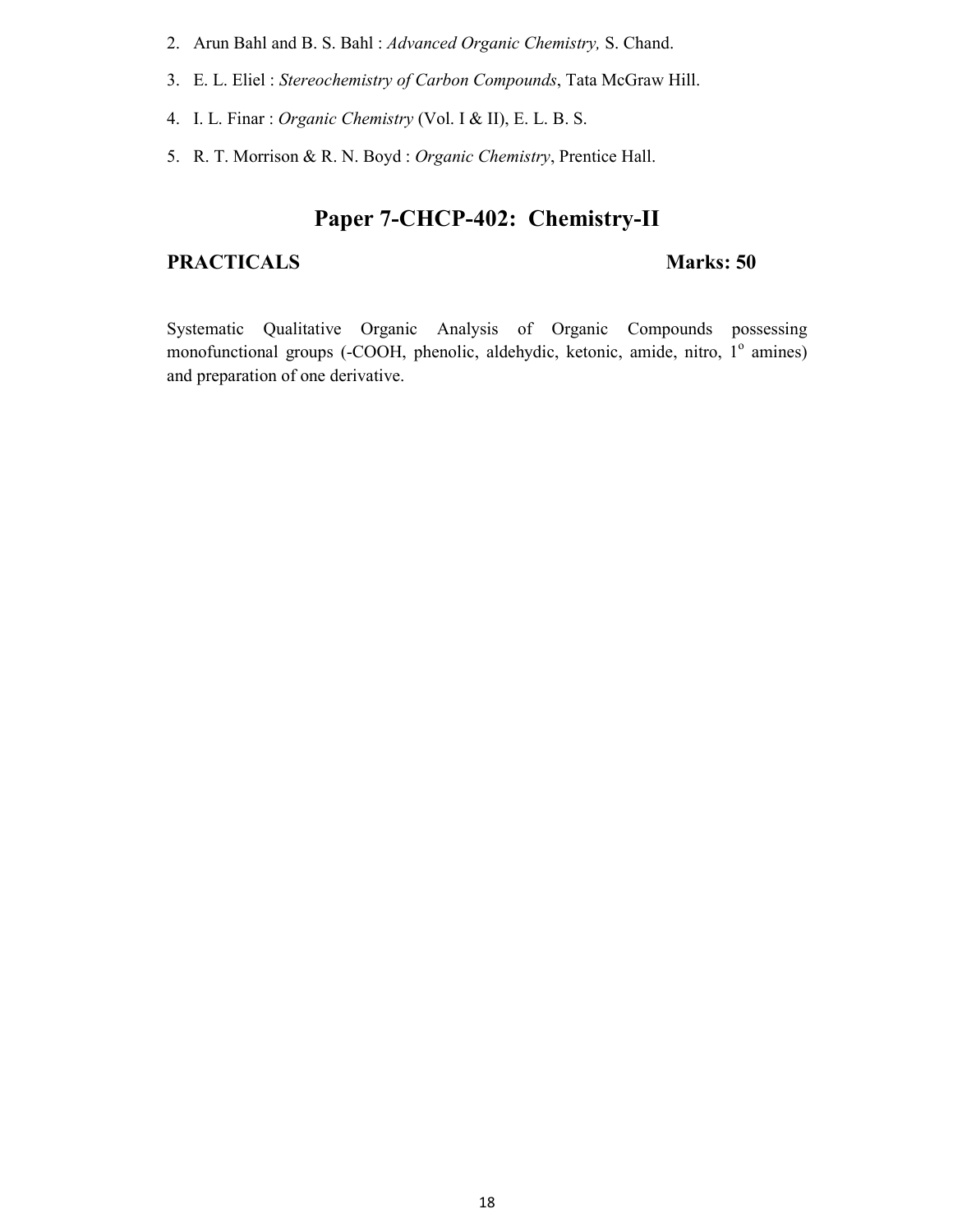## **Paper 8-MACT-303: Mathematics and Statistics**

### **THEORY** Marks: 100

**1. Calculus** Sets. Functions and their graphs : polynomial, sine, cosine, exponential and logarithmic functions. Motivation and illustration for these functions through projectile motion, simple pendulum, biological rhythms, cell division, muscular fibres etc. Simple observations about these functions like increasing, decreasing and, periodicity. Sequences to be introduced through the examples arising in Science beginning with finite sequences, followed by concepts of recursion and difference equations. For instance, the Fibonacci sequence arising from branching habit of trees and breeding habit of rabbits. Intuitive idea of algebraic relationships and convergence. Infinite Geometric Series. Series formulas for ex, log (1+x), sin x, cos x. Step function. Intuitive idea of discontinuity, continuity and limits.

Differentiation. Conception to be motivated through simple concrete examples as given above from Biological and Physical Sciences. Use of methods of differentiation like Chain rule, Product rule and Quotient rule. Second order derivatives of above functions. Integration as reverse process of differentiation. Integrals of the functions introduced above.

 **2. Sequences and Multivariate Calculus** Points in plane and space and coordinate form. Examples of matrices inducing Dilation, Rotation, Reflection and System of linear equations. Examples of matrices arising in Physical, Biological Sciences and Biological networks. Sum and Produce of matrices upto order 3.

Functions of two variables. Partial differentiation upto second order. Modeling and verification of solutions of differential equations arising in population growth, administration of medicine and diffusion equation arising from diffusion of Potassium ions in Cells.

 **3. Statistics** Measures of central tendency. Measures of dispersion; skewness, kurtosis. Elementary Probability and basic laws. Discrete and Continuous Random variable, Mathematical Expectation, Mean and Variance of Binomial, Poisson and Normal distribution. Sample mean and Sampling variance. Hypothesis testing using standard normal variate. Curve Fitting. Correlation and Regression. Emphasis on examples from Biological Sciences.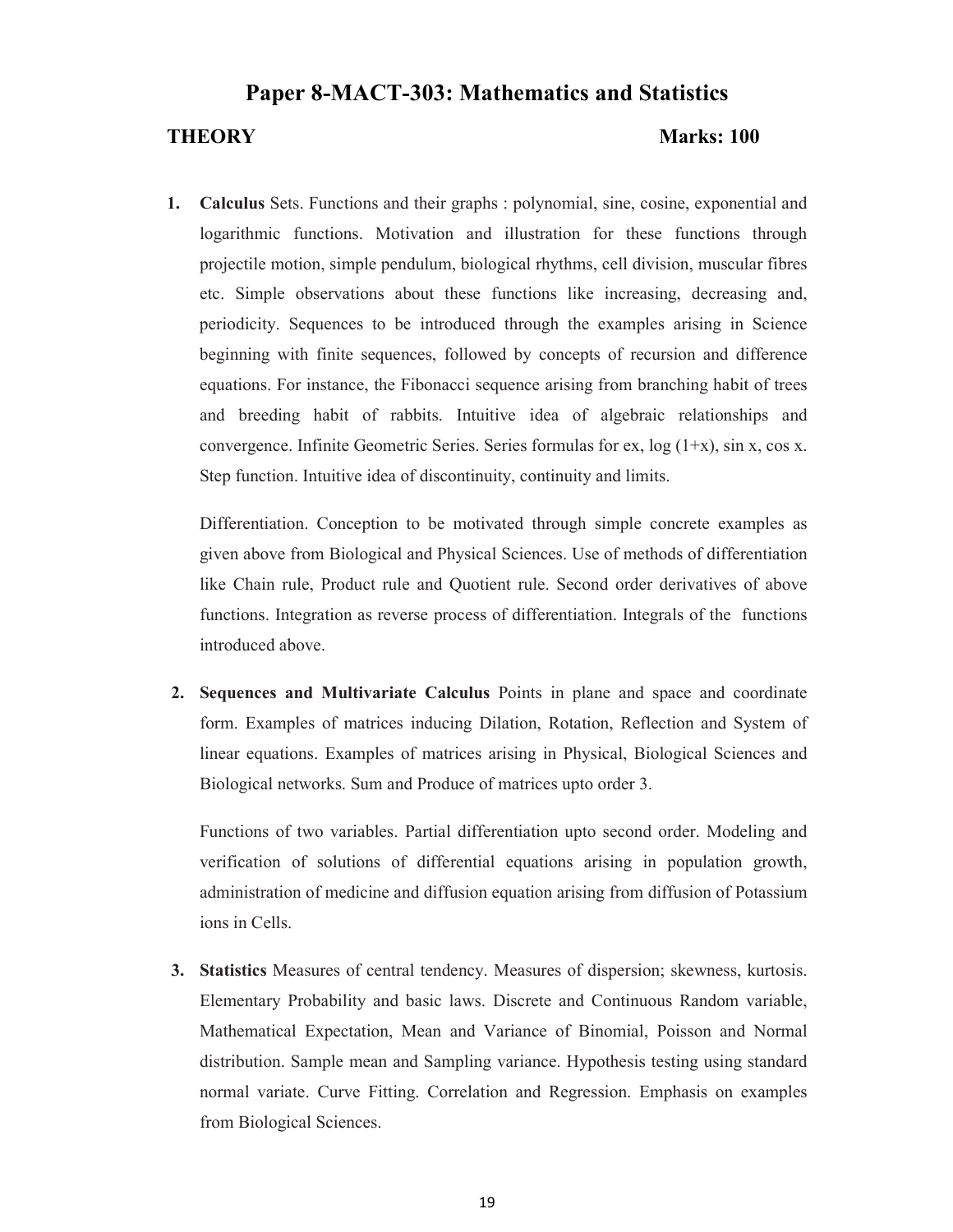## **Suggested Textbooks**

- 1. Bear, H.S. (2003) Understanding Calculus, 2nd Edition. John Wiley and Sons.
- 2. Batschelet, E. (1971) Introduction to Mathematics for Life Scientists*.* Springer Verlag, International Student Edition, Narosa Publishing House, New Delhi.
- 3. Edmondson, A. and Druce, A. (1996) Advanced Biology Statistics. Oxford University Press;
- 4. Danial, W. (2004) Biostatistics : A foundation for Analysis in Health Sciences. John Wiley and Sons Inc.

*Note:* It is desirable that softwares should be used for demonstrating visual, graphical and application oriented approaches.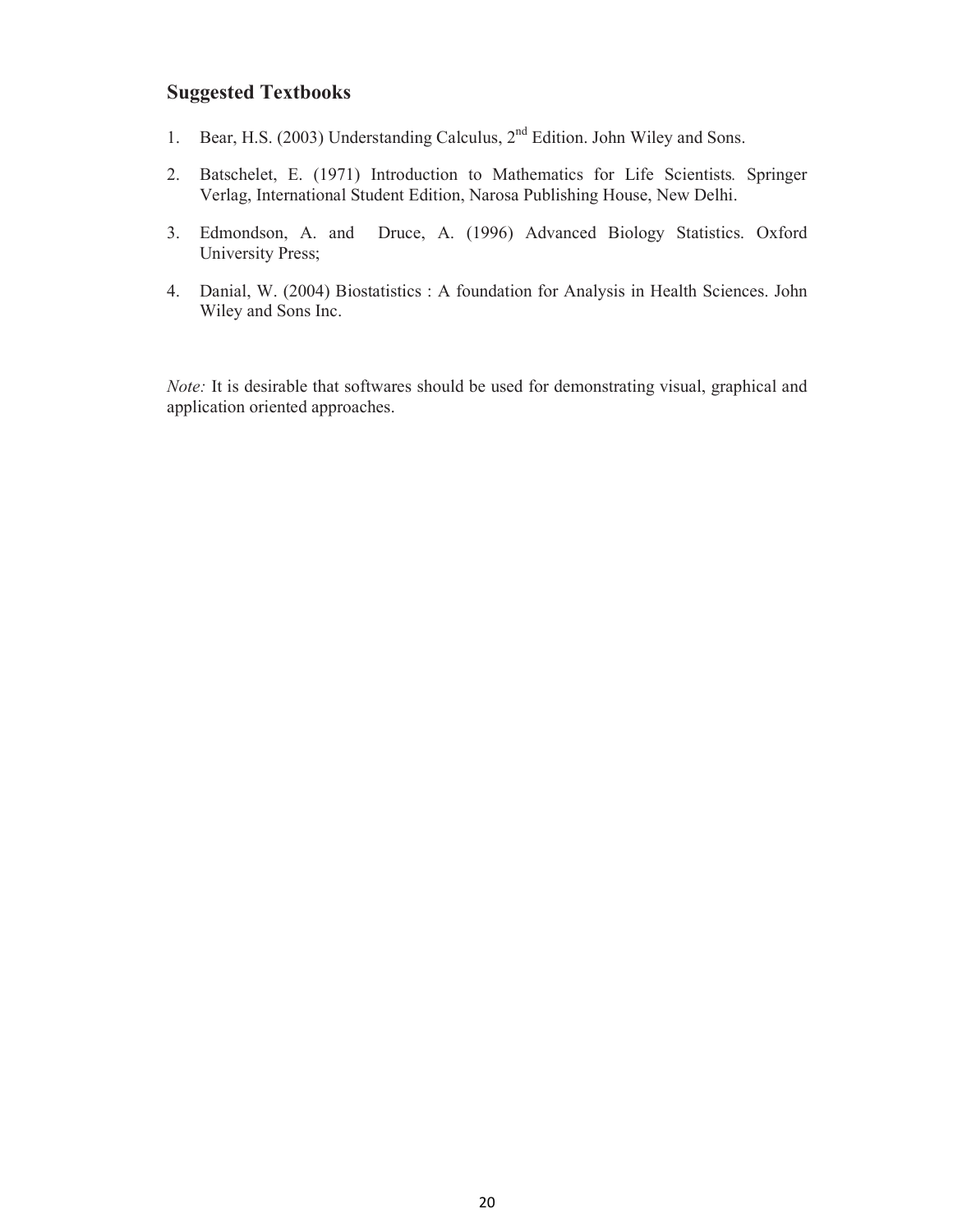## **Paper 9-BCHT-304: Proteins and Enzymes**

#### **THEORY Marks: 100**

- 1. **Proteins and Enzymes** Monomeric and multimeric proteins, Conjugated proteins. Purification and characterization. Physiochemical properties and criteria of purity. Functional diversity of proteins –enzymes, transporters, metalloprotein, nucleoprotein, lipoprotein, glycoprotein, membrane proteins, regulatory proteins.
- 2. **Hierarchy of protein structure-** Primary, Secondary, Tertiary and Quaternary structure.
- 3. **Primary structure analysis-** Amino acid composition, Subunit Determination, N-Terminal and C-Terminal analysis, Edman Sequencing methods Endopeptidases, assembly of structure using overlaps, 2D peptide mapping, solid phase synthesis.
- 4. **Secondary structure-** *N*ature of peptide bond , ф and Ψ angles, Ramachandran plot, helices and pleats, structure of keratin, collagen, silk fibroin, supersecondary structure motifs, domains(DNA binding motifs, nucleotide binding motifs)
- 5. **Tertiary and Quartenary structure** structure of Myoglobin (Mb), determination of protein structure- X- ray, NMR and Theoretical modeling Quaternary structure – structure of Haemoglobin (Hb), structure function relationship using Mb & Hb, molecular physiology of Hb  $\&$  Mb, Bohr Effect, Hill coefficient, allosteric modelsconcerted & sequential model, molecular diseases- sickle cell anemia Protein stability, Forces stabilizing the protein structure, Denaturation and Renaturation Protein folding, folding pathways assisted folding, chaperones-GroEL /ES system, misfolding, folding diseases.
- 6. **Introduction to enzymes**, proteinaceous nature, coenzymes, isozymes and ribozyme. Classification. Enzyme assays- fixed time and continuous. Activity units- IU and Katals.
- 7. **Features of enzyme catalysis** concept of active site, specificity, higher reaction rates, capacity for regulation.
- 8. **Enzyme kinetics** Lowering of activation energy release of binding energy, distorsion of substrate , binding to transition state, proximity and steering effects. Rate equations for unisubstrate reactions. Progress curve for enzyme reactions. Typical Michaelis Menten hyperbolic curve for enzymes,  $V_0$  vs [S],  $V_{\text{max}}$ . Derivation of Michaelis -Menten equation applying steady state hypothesis. K<sub>cat</sub> (turnover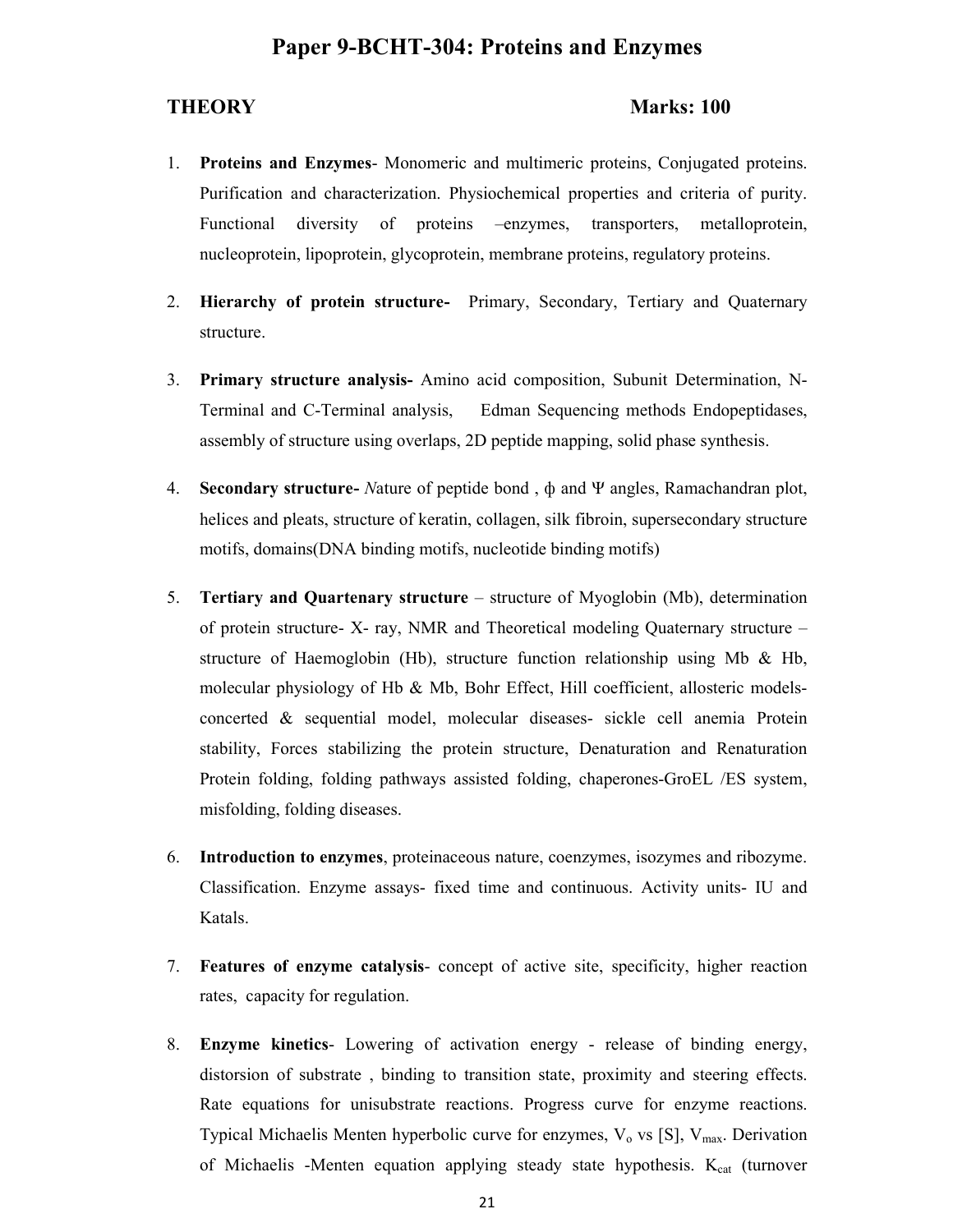number) and  $K_m$  and their significance.  $K_{cat}/K_m$  ratios for determining catalytic efficiency. Graphical methods of determining Km and Vmax. Lineweaver- Burke, Eadie-Hofstee and Dixon plots. Reversible inhibitions- competitive, uncompetitive and noncompetitive. Diagnostic kinetic plots for the same (Lineweaver-Burke). Bisubstrate reactions- nomenclature, single and double displacement reactions, identifying the same based on kinetics and isotope exchange studies.

- 9. **Mechanism of action of selected enzymes** chymotrypsin, lysozyme and carboxypeptidase.
- 10. **Coenzymes and their mechanisms** TPP, FAD/FMN, NAD/NADPH, pyridoxal phosphate, coenzyme-A, biotin, cobalamin, tetrahydrofolate, lipoic acid.
- 11. **Regulation of enzyme activity** allosteric enzymes, ATCase as an example, reversible covalent modification- glycogen phosphorylase and glutamine synthase. Zymogen activation.
- 12. **Irreversible inhibitors** mechanism based eg. Fluoroacetate (aconitase), DFMO (ornithine decarboxylase). Antibiotic inhibitors of enzymes- penicillin, sulfa drugs, methotrexate etc.

### **Suggested Textbooks**

- 1. Nelson, D. L. and Cox, M.M.( 2008**).** Lehninger , Principles of Biochemistry, 5th Edition, W.H.Freeman and Company, N.Y., USA.
- 2. Voet, D. and Voet, J.G.( 2004). Biochemistry,  $3<sup>rd</sup>$  Edition, John Wiley & Sons, Inc. USA.
- 3. Price, N.C. and Stevens, L.(1996). Fundamentals of Enzymology, Oxford University Press Inc. N.Y.,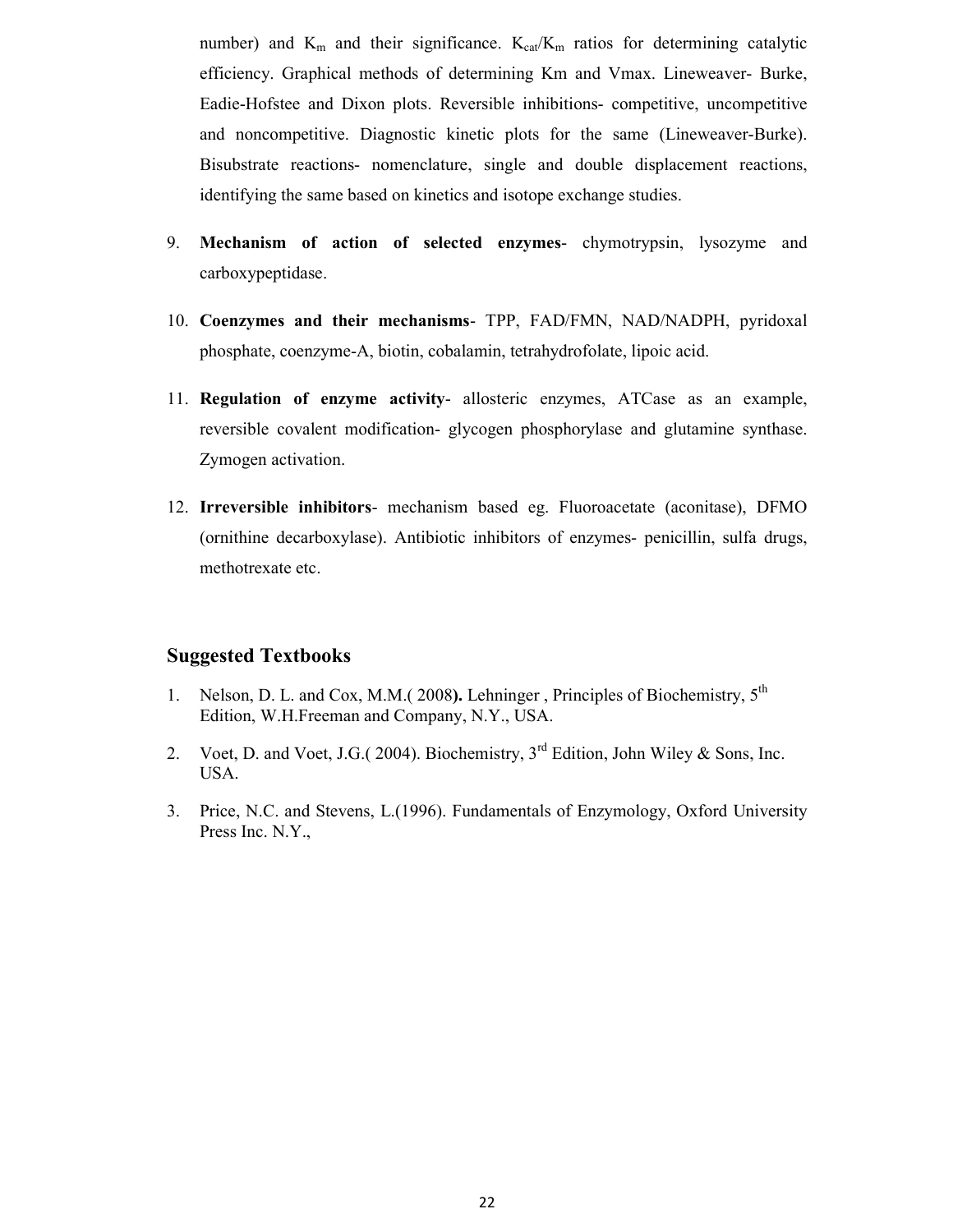## **Paper 9-BCHP-304: Proteins and Enzymes**

- 1. Assay of acid phosphatase activity, specific activity from germinating mungbean seeds.
- 2. Linearity curve of enzyme.
- 3. Effect of substrate concentration on acid phosphatase activity and determination of its Km, Vmax and Ki (with respect to inorganic phosphate).
- 4. Effect of pH and temperature on enzyme activity.
- 5. Purification of enzyme.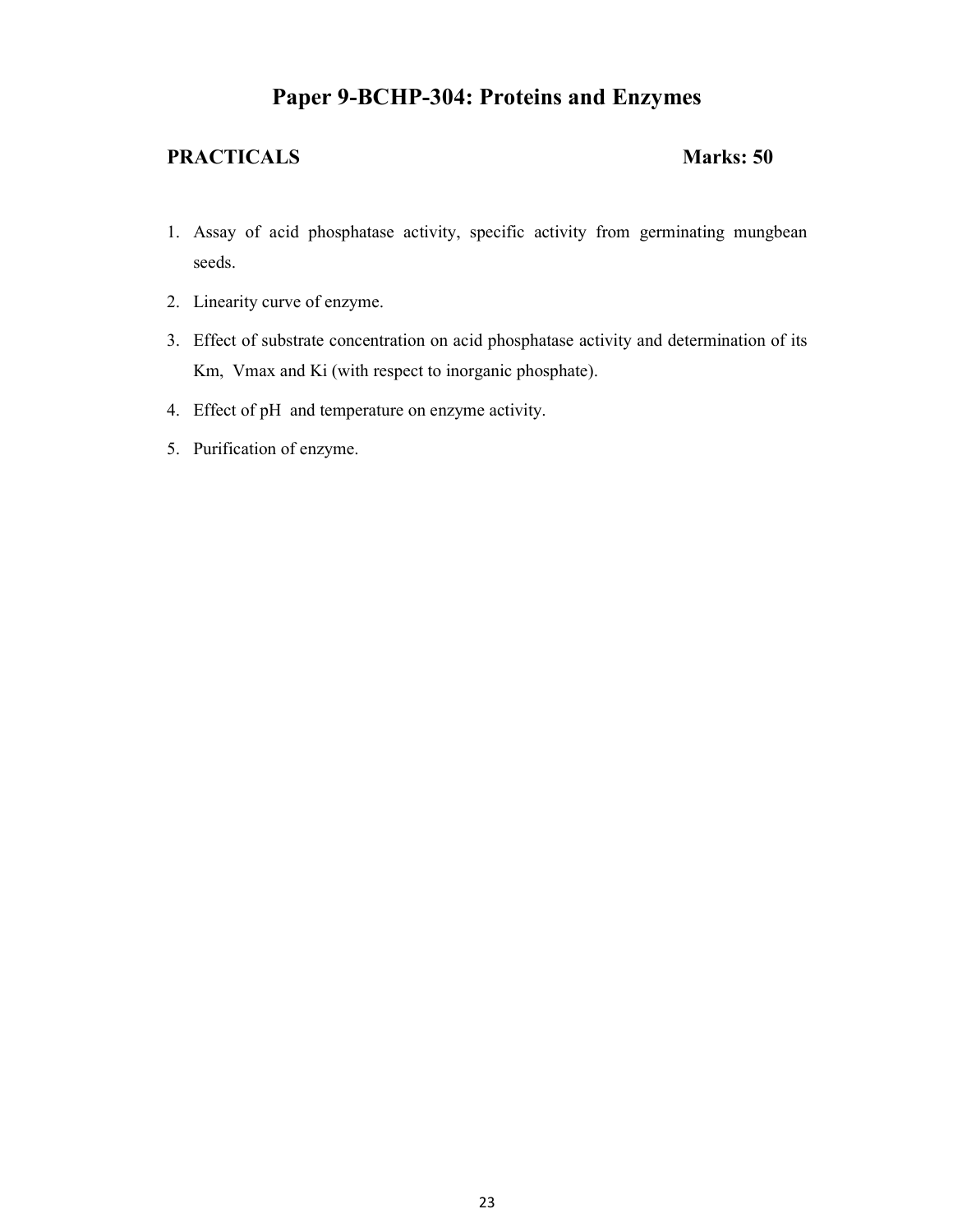## **Paper 10-BCHT-305: Metabolism of Carbohydrates and Lipids**

### **THEORY Marks: 100**

### **Carbohydrate Metabolism**

- 1. **Introduction to Intermediary metabolism**: Auxotrophs , Heterotrophs, Anabolism and Catabolism.
- 2. **Glucose: central role in metabolism** of plants, Animals and microorganism .
- 3. **Glycolysis**, reactions of glycolysis . Fermentation: anaerobic fate of pyruvate, control of metabolic flux. Regulation of glycolytic pathway. Entry of Galactose , Mannose and fructose into glycolytic pathway .Substrate cycle and their physiological importance.
- 4. **TCA cycle**: Overveiw of TCA, Metabolic sources of Acetyl-Coenzyme A. Amphibolic nature, anaplerotic reactions. TCA Cycle inhibitors . Regulation, pyruvate dehydrogenase complex enzyme.
- 5. **Other pathways of carbohydrate metabolism** :Gluconeogenesis and its Regulation, Glyoxalate Cycle reactions,Pentose phosphate Pathway, Calvin Cycle, photorespiration,
- 6. **Carbohydrate synthesis**, Synthesis of starch, cellulose and peptidoglycan.
- 7. **Glycogen metabolism**, Synthesis and breakdown, glycogen synthetase and phosphoryllase and their regulation, Glycogen Storage diseases.

### **Lipid Metabolism**

- 8. **Lipid digestion**, absorption and transport.
- 9. **Fatty acids Oxidation**, oxidation of saturated, unsaturated fattys in mitochondria , transport of fatty acids to mitochondria. α ώ .β Oxidation. Peroxisomal and glyoxisomal pathways of Fatty acids oxidations.
- 10. **Ketone Bodies** synthesis and degradation.
- 11. **Biosynthesis of lipids,** fatty acid synthesis in plants and animals and its regulation, Biosynthesis of triacylglycerols, Phospholipids, Cardiolipids, Glycolipids and sphingolipids.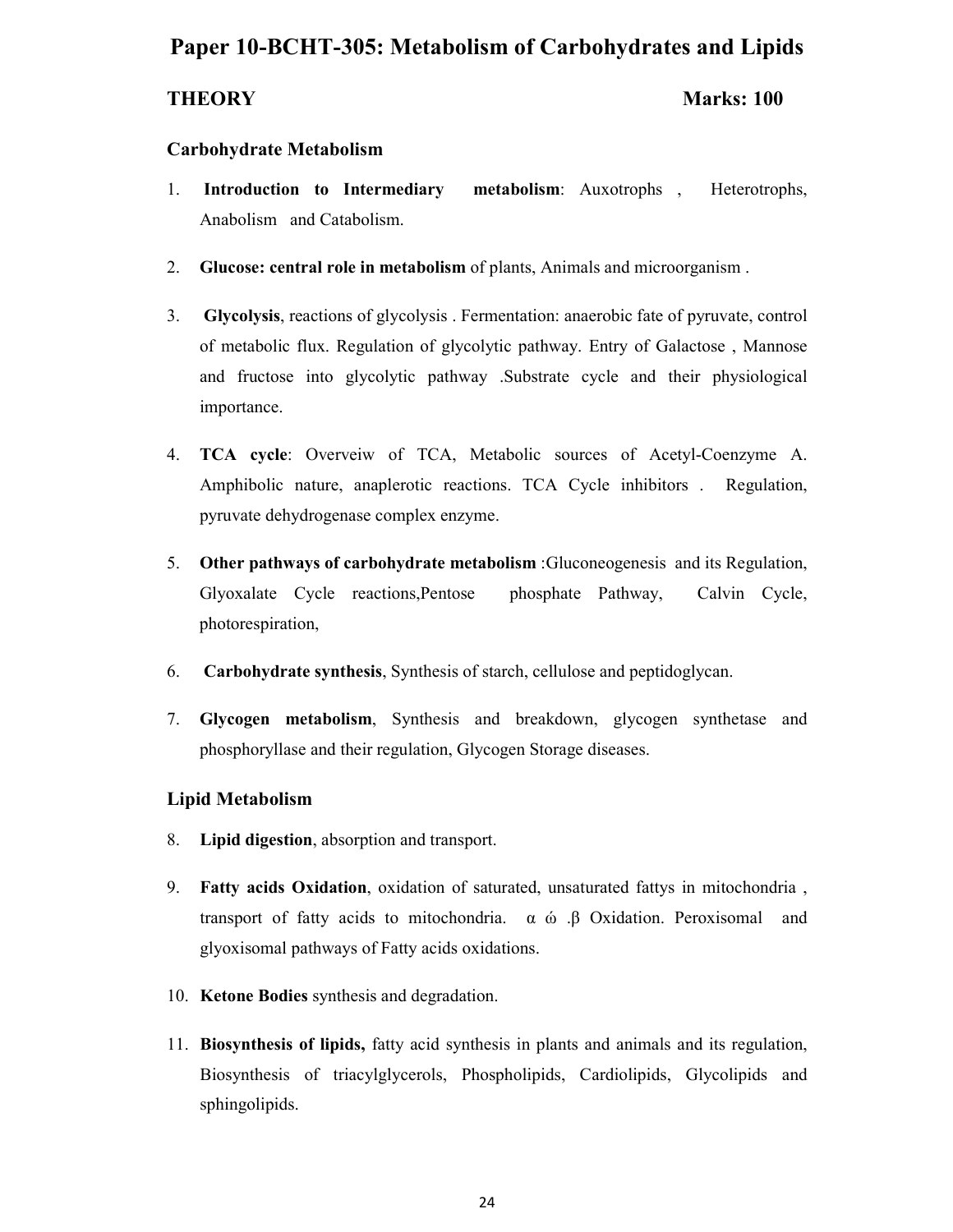- 12. **Arachidonate metabolism,** Prostaglandins, Prosta cyclins,Thrombaxanes and leukotrienes
- 13. **Starve Feed Cycle**
- 14. **Cholesterol metabolism in animals,** synthesis of cholesterol and steroid hormones; degradation to bile acids

## **Suggested Textbooks**

- 1. Nelson, D.L. and Cox, M.M. (2005); Lehninger Principles of Biochemistry, 4<sup>th</sup> edition, W.H.Freeman and company, N.Y. USA.
- 2. Garret, R.H. and Grisham, C.M. (2005) Biochemistry, 3rd Edition. Thomson Learning INC.
- 3. Voet, D and Voet, J.G, (2009) Biochemistry, John Wiley and Sons, N.Y. USA.

# **Paper 10-BCHP-305: Metabolism of Carbohydrates and Lipids**

- 1. Estimation of blood glucose.
- 2. .Estimation of cholesterol
- 3. Sugar Fermentation in Microorganisms.
- 4. Isolation of Lecithin and its estimation.
- 5. Assay of salivary amylase.
- 6. Estimation of Glucose 6- P.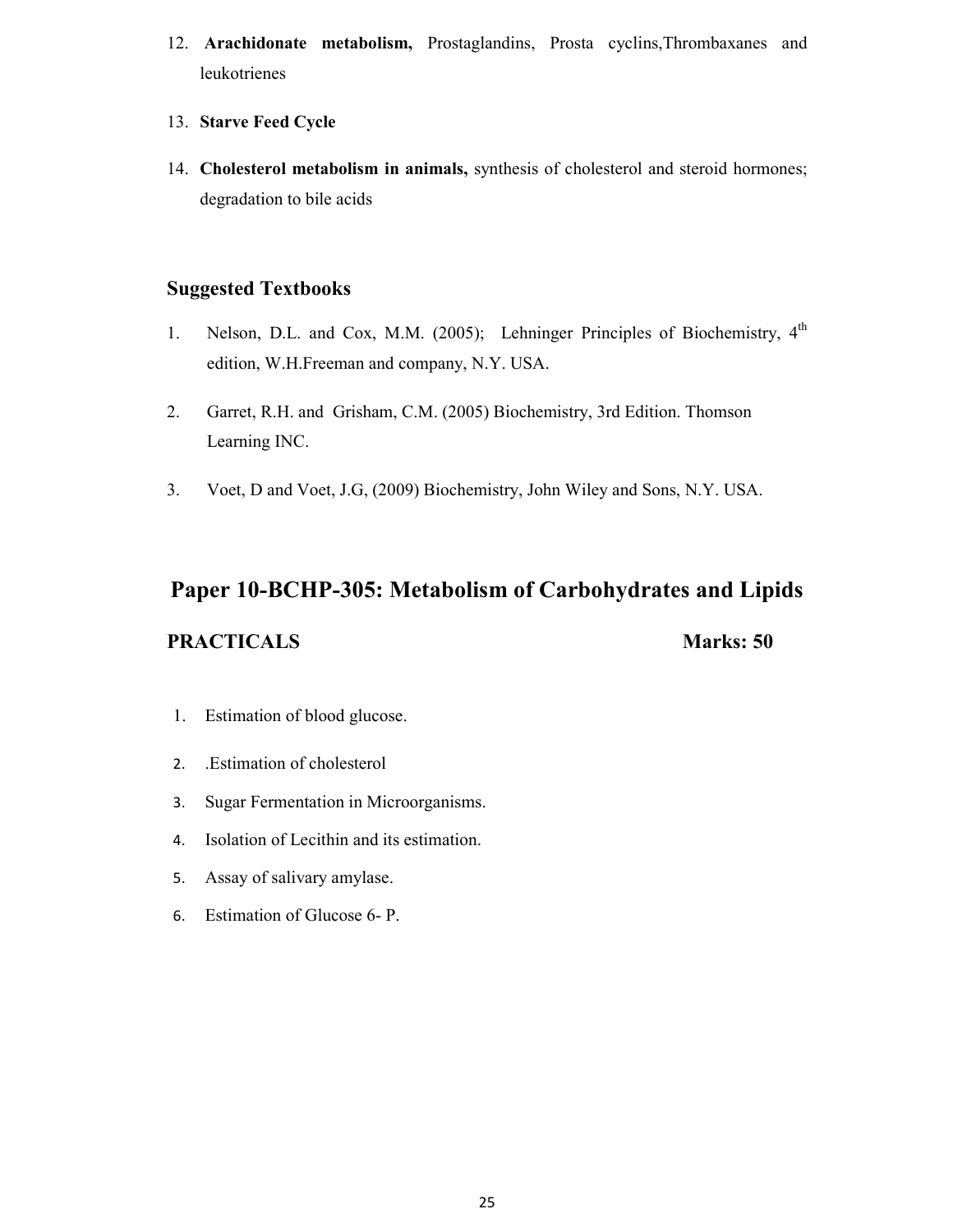## **Paper 11-CBHT-301: Cell Biology-I**

## **THEORY Marks: 100**

### Unit 1. An Overview of Cells *(Ch 1 Cooper et al.***/ Ch 1 Karp)**

Overview of prokaryotic and eukaryotic cells, cell size and shape, Phages, Viriods, Mycoplasma and *Escherichia coli*.

## **Unit 2. Tools and techniques of Cell Biology (Ch 1 Cooper** *et al***./ Ch 18 Karp/ Ch 3 De Robertis)**

**Microscopic**-Principles of Light microscopy; Phase contrast microscopy; Confocal microscopy;Electron microscopy (EM)- scanning EM and scanning transmission EM (STEM); Fluorescence microscopy;

**Analytical**-Flow cytometry- flurochromes, fluorescent probe and working principle; Spectrophotometry; Mass spectrometry; X-ray diffraction analysis.

**Separation**-Sub-cellular fractionation- differential and density gradient centrifugation; Chromatography- paper, thin-layer, gel-filtration, ion-exchange, affinity and High-Performance Liquid Chromatography (HPLC).

## Unit 3. Composition of Cells **(Ch 2 Cooper** *et al.***)**

Molecules of cell, cell membranes and cell Proteins.

### Unit 4. The Nucleus *Ch* **9 Cooper** *et al.***)**  *Ch* **9 Cooper** *et al.***)**

Nuclear Envelope- structure of nuclear pore complex, nuclear lamina, Transport across Nuclear Envelope, Chromatin: molecular organization, Nucleolus and rRNA Processing.

## Unit 5. Protein Sorting and Transport (Ch 10 Cooper *et al.*)

The Endoplasmic reticulum, The Golgi Apparatus, Mechanism of Vesicular Transport, Lysosomes.

## **Unit 6. Mitochondria, Chloroplasts and Peroxisomes (Ch 11 Cooper** *et al***.)**

Structural organization, Function, Marker enzymes,Mitochondrial biogenesis, Protein import in mitochondria, Semiautonomous nature of mitochondria and chloroplast, chloroplast DNA, Peroxisomes'assembly

## **Unit 7. Cytoskeleton and Cell Movement (Ch 12 Cooper** *et al***.)**

Structure and organization of actin filaments; actin, myosin and cell movement; intermediate filaments; microtubules.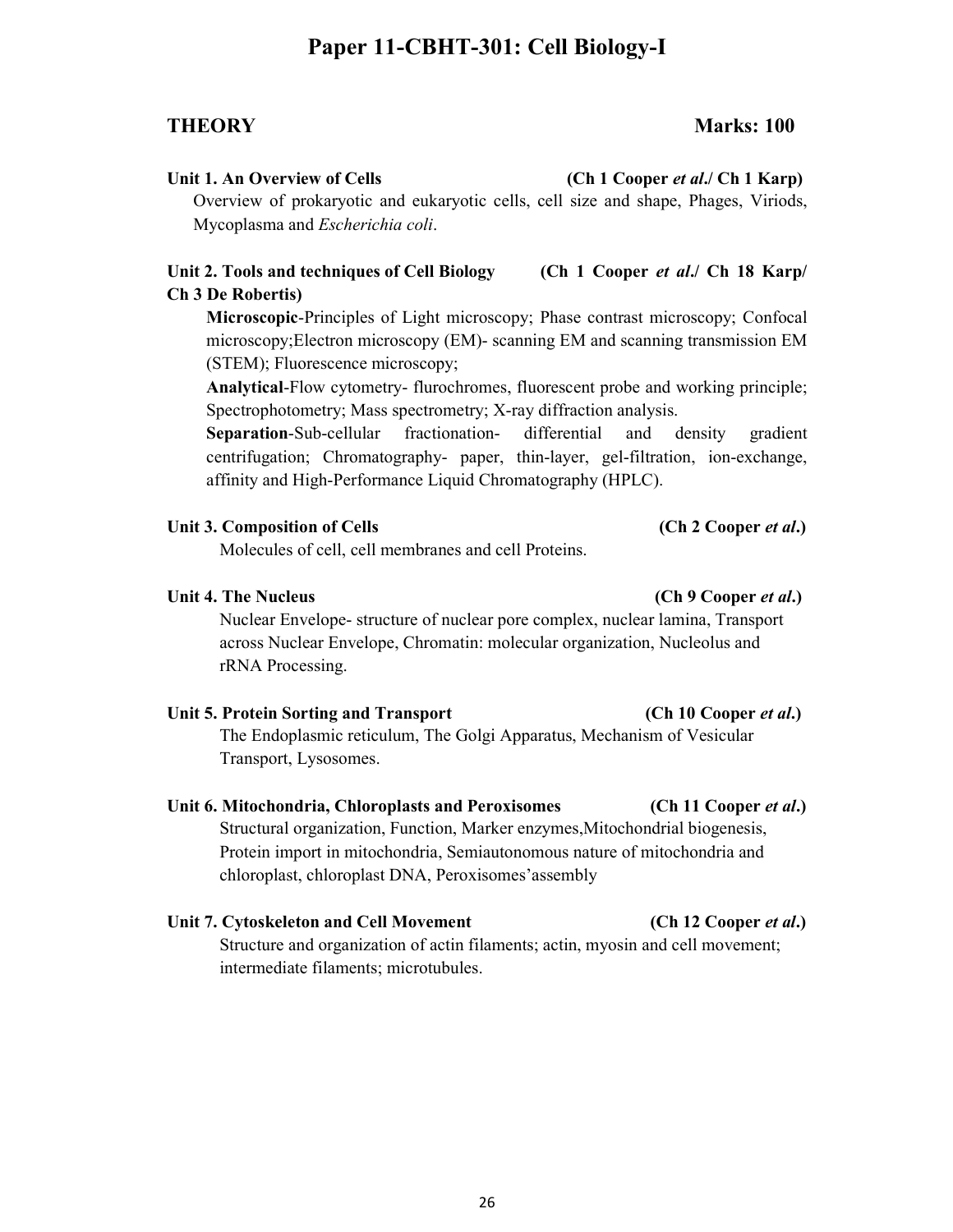## **Paper 11-CBHP-301: Cell Biology-I**

## **PRACTICALS** Marks: 50

- 1. Separation of nucleic acid bases by paper chromatography.
- 2. Microscopy- Theoretical knowledge of Light and Electron microscope.
- 3. Study of the following techniques through electron / photo micrographs: Fluorescence microscopy, autoradiography, positive staining, negative staining, freeze fracture, freeze etching, shadow casting.
- 4. Study of structure of cell organelles through electron micrographs.

### **Permanent slide preparation:**

- 5. Cytochemical staining of DNA-Feulgen.
- 6. Cytochemical staining of DNA and RNA- Methyl Green Pyronin (MGP).
- 7. Cytochemical staining of Polysaccharides-Periodic Acid Schiff's (PAS).
- 8. Cytochemical staining of Total proteins- Bromophenol blue.
- 9. Cytochemical staining of Histones -Fast Green.

### **SUGGESTED BOOKS**

- 1. Karp, G. 2010. Cell and Molecular Biology: Concepts and Experiments. 6<sup>th</sup> Edition. John Wiley & Sons. Inc.
- 2. De Robertis, E.D.P. and De Robertis, E.M.F. 2006. Cell and Molecular Biology. 8<sup>th</sup> edition. Lippincott Williams and Wilkins, Philadelphia.
- 3. Cooper, G.M. and Hausman, R.E. 2009. The Cell: A Molecular Approach.  $5<sup>th</sup>$ edition. ASM Press & Sunderland, Washington, D.C.; Sinauer Associates, MA.
- 4. Becker, W.M., Kleinsmith, L.J., Hardin. J. and Bertoni, G. P. 2009. The World of the Cell.  $7<sup>th</sup>$  edition. Pearson Benjamin Cummings Publishing, San Francisco.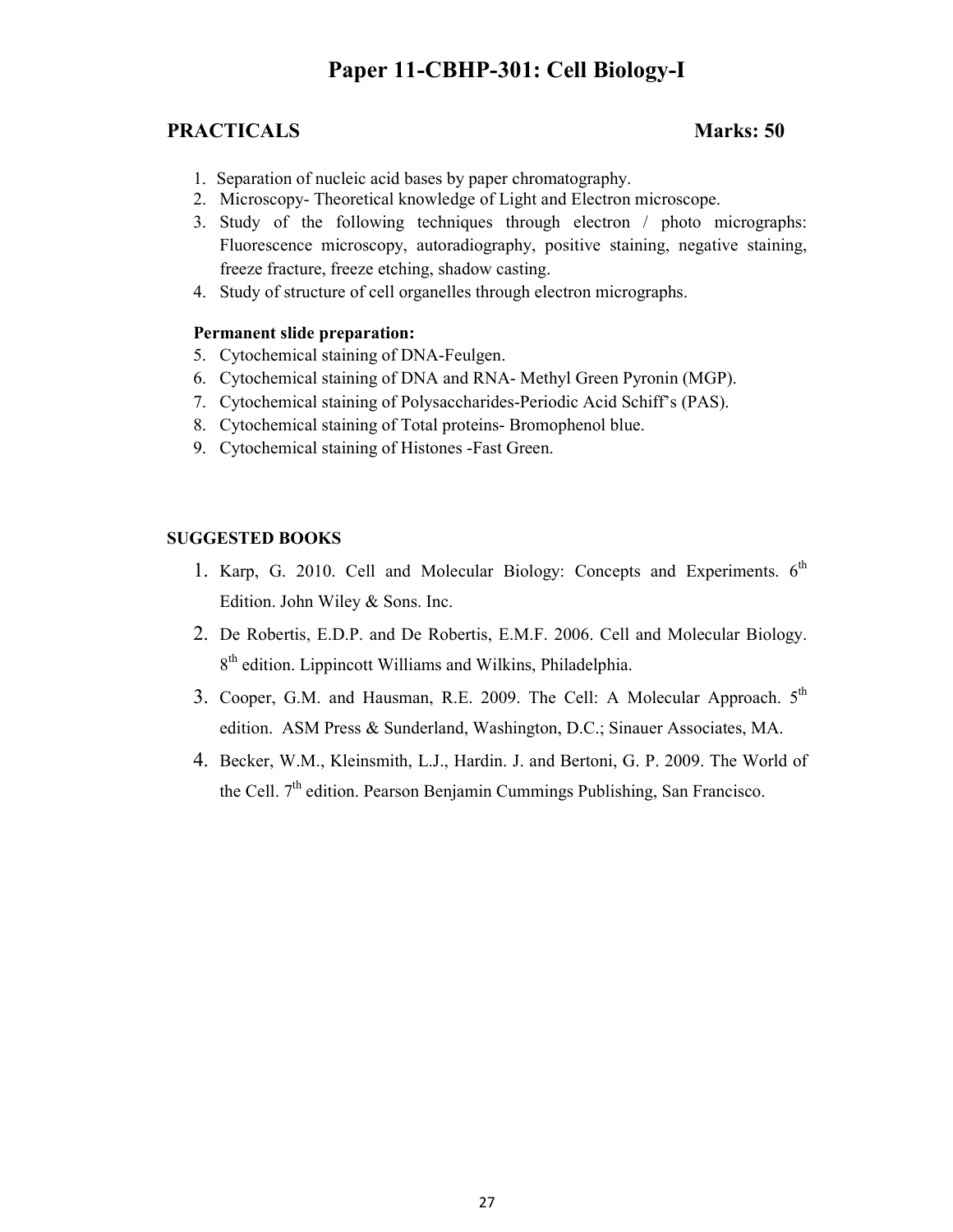## **Paper 12-MBHT-301: Molecular Biology-I**

### **THEORY Marks: 100**

#### **Unit 1. Nucleic Acids convey Genetic Information (Ch 2 Watson)**

DNA as the carrier of genetic information, Key experiments establishing-The Central Dogma, DNA Double helix, Genetic code, Direction of Protein Synthesis, Genomics.

### **Unit 2. The Structures of DNA and RNA / Genetic Material (Ch 6 Watson/ Ch 18 Becker)**

DNA Structure: Miescher to Watson and Crick- historic perspective, DNA structure, Salient features of double helix, Types of DNA, Types of genetic material, denaturation and renaturation, cot curves.

DNA topology - linking number, topoisomerases; Organization of DNA- Prokaryotes, Viruses, Eukaryotes.

RNA Structure

Organelle DNA -- mitochondria and chloroplast DNA.

## **Unit 3. Genome Structure, Chromatin and the Nucleosome (Ch 7 Watson/ Ch 18 Becker)**

Genome Sequence and Chromosome Diversity, Chromosome Duplication and Segregation, The Nucleosome

Chromatin structure- Euchromatin, Heterochromatin- Constitutive and Facultative heterochromatin.

Regulation of Chromatin Structure and Nucleosome Assembly. Organization of Chromosomes

## **Unit 4. The Replication of DNA (Prokaryotes and Eukaryotes) (Ch 8 Watson/ Ch 19 Becker)**

Chemistry of DNA synthesis, general principles - bidirectional replication, Semiconservative, Semi discontinuous,RNA priming, Various models of DNA replication including rolling circle, D-loop (mitochondrial), Ө (theta) mode of replication, replication of linear ds-DNA, replicating the 5'end of linear chromosome. Enzyme involved in DNA replication – DNA polymerases, DNA ligase, Primase, Telomerase and other accessory proteins

## Unit 5. The Mutability and Repair of DNA (Ch 9 Watson)

Replication Errors, DNA Damage and their repair.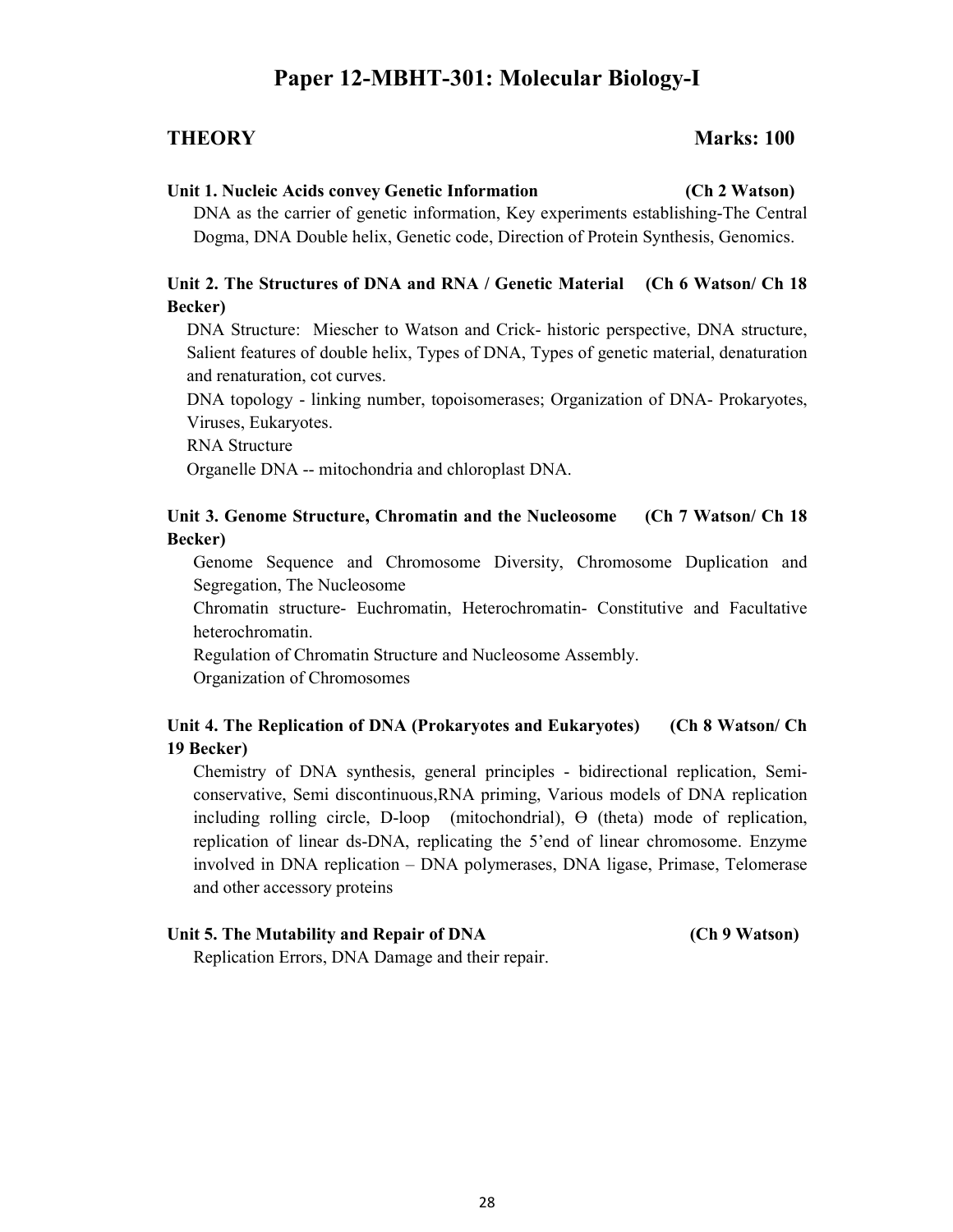## **Paper 12-MBHP-301: Molecular Biology-I**

## **PRACTICALS** Marks: 50

- 1. Preparation of Polytene chromosome from *Chironomous* larva/*Drosophila* larva
- 2. Demonstration of mammalian sex chromatin.
- 3. Preparations of temporary mount and study the different stages of Mitosis (Onion root tip).
- 4. Perform Southern Blot Hybridization (Restrict DNA for Southern Blot electrophoresis, perform electrophoresis of restricted DNA, perform southern transfer, hybridization and detection of gene of interest)
- 5. Demonstration of Northern Blotting.
- 6. Demonstration of Western Blotting.
- 7. Perform DNA amplification by PCR.
- 8. Study of semiconservative replication of DNA through micrographs/schematic representations.

#### **SUGGESTED BOOKS**

- 1. Karp, G. 2010. Cell and Molecular Biology: Concepts and Experiments.  $6<sup>th</sup>$ edition. John Wiley & Sons. Inc.
- 2. De Robertis, E.D.P. and De Robertis, E.M.F. 2006. Cell and Molecular Biology. 8<sup>th</sup> edition. Lippincott Williams and Wilkins, Philadelphia.
- 3. Becker, W.M., Kleinsmith, L.J., Hardin. J. and Bertoni, G. P. 2009. The World of the Cell.  $7<sup>th</sup>$  edition. Pearson Benjamin Cummings Publishing, San Francisco.
- 4. Watson, J. D., Baker T.A., Bell, S. P., Gann, A., Levine, M., and Losick, R., 2008 Molecular Biology of the Gene  $6<sup>th</sup>$  edition. Cold Spring Harbour Lab. Press, Pearson Pub.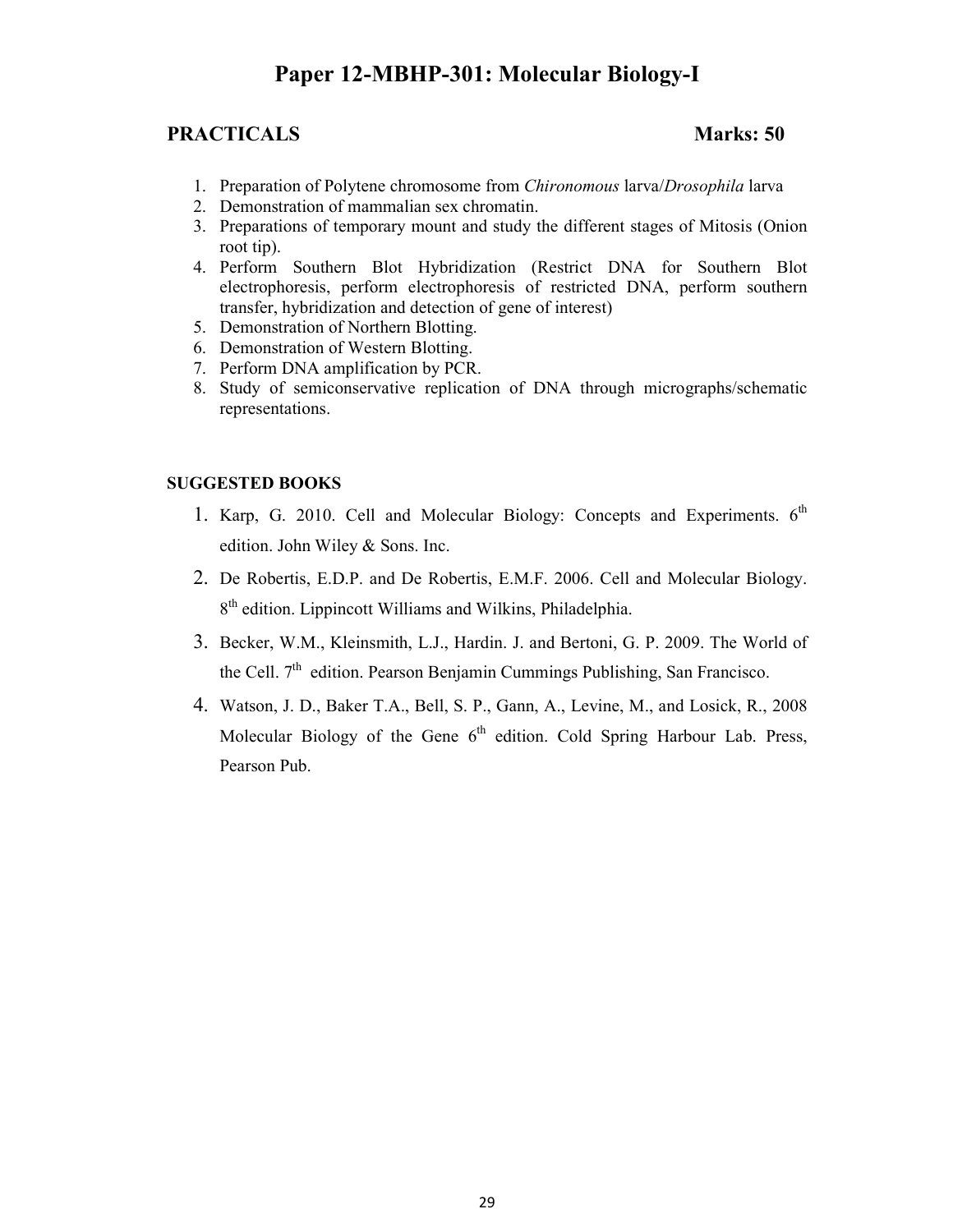## **Paper 13-BCHT-406: Bioenergetics**

### **THEORY Marks: 100**

- **1. Principles of chemical thermodynamics:**Free energy, enthalpy and entropy. Equilibrium steady ribution and role in cellular metabolism, ATP cycle. Energy charge of the cell, phosphorylation potential, proton motive force, concept of high energy bond. Chemical basis of high standard free energy of hydrolysis of ATP and other phosphorylated compounds and Thioesters. Secondary functions of proton gradient: Thermo genesis and trans hydrogenation of NAD and NADP
- **2. Biological oxidation and reduction:** Redox reactions, reduction potentials standard reduction potentials. Nernst equation. Universal electron carriers  $(NAD<sup>+</sup>, NADP<sup>+</sup>$  and FAD, flavoproteins).
- **3. Mitochondria and Oxidative phosphorylation:**Structure and organization, mitochondrial electron carriers: Ubiquinone, cytochromes and iron sulfur proteins, determination of sequences of electron carriers. position and function of the four complexes of ETC, glycerophosphate shuttle, Redox loops, Q-cycle, proton motive force, the electrochemical potential gradient, thermodynamics of phosphorylation, inhibitors. Mitchells chemiosmotic hypothesis and experimental evidences. Generation of ROS and antioxidant mechanism. Metabolite transporters in mitochondria: ADP-ATP translocase, malate aspartate shuttle and phosphate carrier. ATP Synthase: Subunit structure, F0-F1 rotor stator model, Binding change mechanism of ATP synthesis. Uncouplers, Thermogenesis. Regulation of oxidative phosphorylation, Respiratory control (P/O ratio).
- **4. Photophosphorylation:**General features of photophosphorylation, historical background, Hills reaction Hills reagents, photosynthetic pigments, light absorption by various photosynthetic pigments. Light harvesting systems of plants and microbes, Oxygenic and non-oxygenic photosynthesis.**Bacterial photophosphorylation**: Structure and function of bacterial photochemical reaction centers (purple bacteria and green-sulfur bacteria, Halobacterium salinarum).**Photophosphorylation in plants**: Structure of chloroplast, Molecular architecture of Photosystem I and Photosystem II, Z-scheme of photosynthetic electron flow, oxygen evolving complex. Action of Herbicides. ATP synthesis by photophosphorylation, chloroplast, ATP Synthase. Cyclic photophosphorylation and its significance. Thermodynamics and quatum yield of cyclic and non-cyclic photophosphorylation Regulation of photo-phosphorylation. Evolution of mitochondria and chloroplast.
- **5. Bioluminescence**. Phenomenon and its biological significance. Applications of Bioluminescence: ATP estimation, GFP as marker protein or gene, biolighting.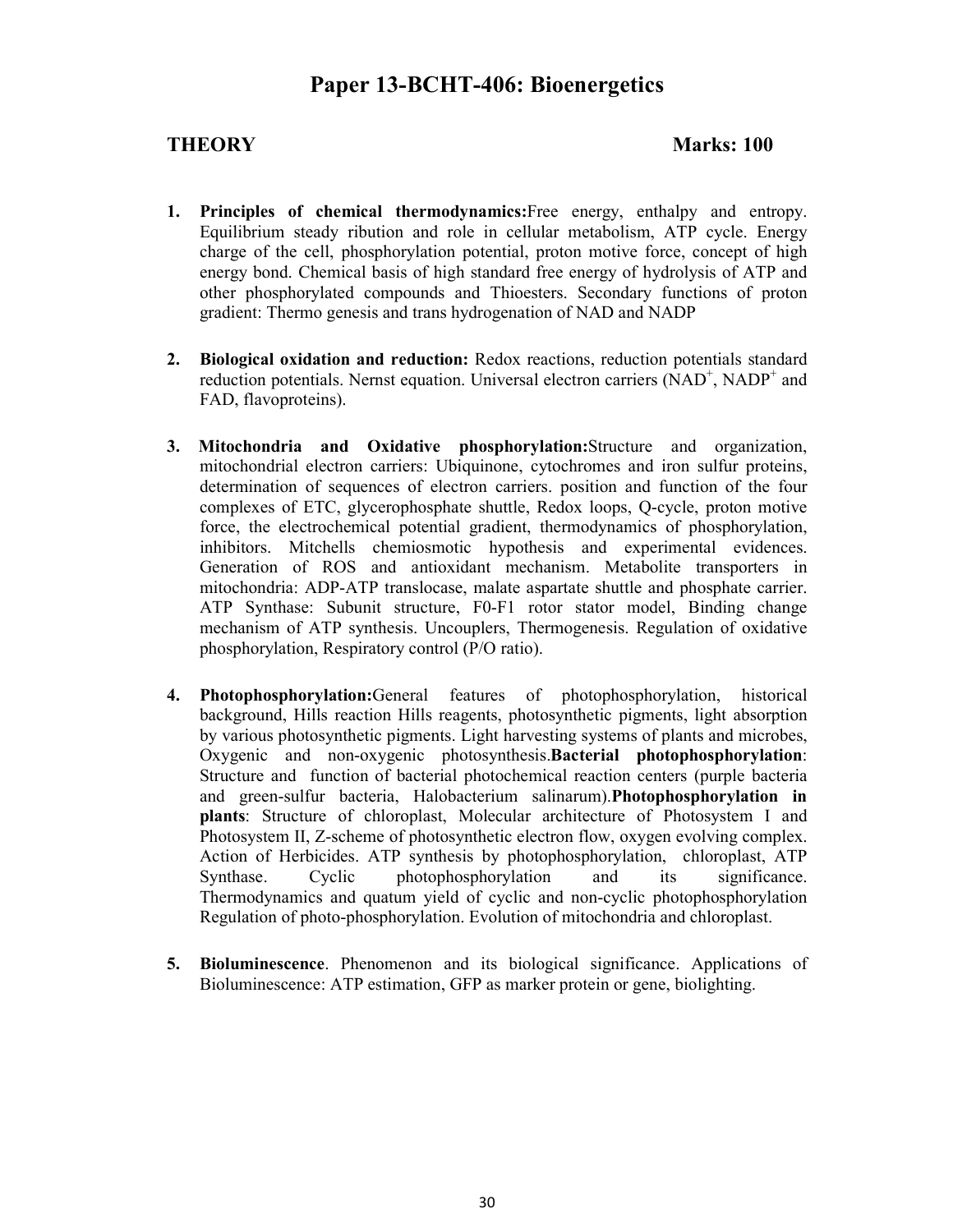## **Suggested Textbooks**

- **1.** Nelson, D.L. and Cox, M.M. (2005); Lehninger Principles of Biochemistry, fourth edition, W.H.Freeman and company, N.Y. USA.
- 2. Voet, D and Voet, J.G, (2009) Biochemistry, John Wiley and Sons, N.Y. USA.
- **3**. Garret, R.H. and Grisham, C.M. (2005) Biochemistry 3<sup>rd</sup> edition, Thomson Learning INC.

## **Paper 13-BCHP-406: Bioenergetics**

- 1. Isolation of Mitochondria from rat liver.
- 2. Effect of inhibitors and uncouplers on ATP synthesis.
- 3. Isolation of chloroplasts from spinach leaves.
- 4. Evolution of oxygen by isolated chloroplast.
- 5. Separation of photosynthetic pigments
- 6. Activity of PS I and PS II.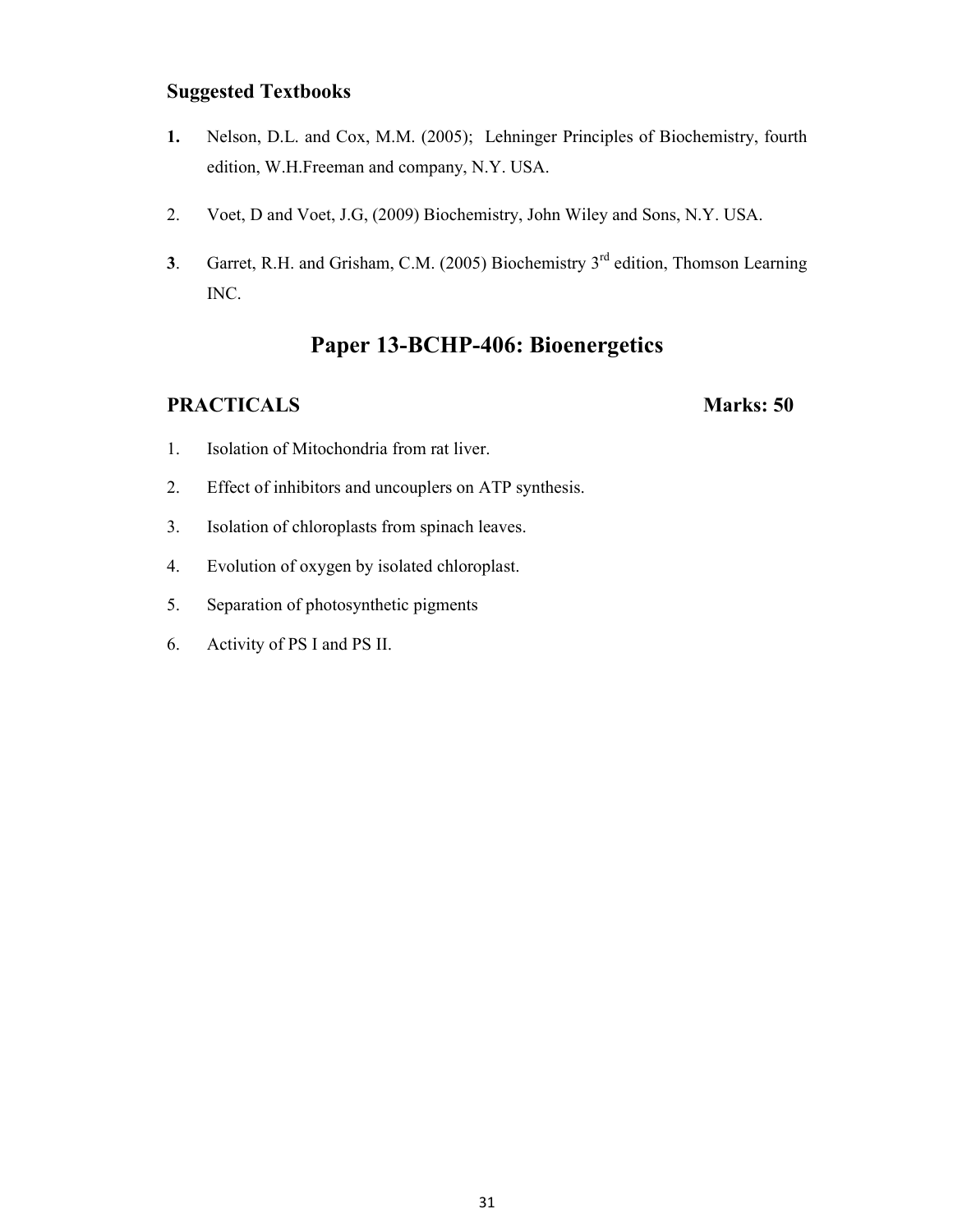## **Paper 14-BCHT-407: Metabolism of Amino acids and Nucleotides**

### **THEORY Marks: 100**

- **1. Nitrogen Cycle:** Overview; assimilation of inorganic nitrogen in biomolecules.
- **2. Nitrogen Balance:** Positive and negative nitrogen balance, protein quality: complete and incomplete proteins, criteria to assess protein quality, protein calorie malnutrition, Kwashiorkor and Marasmus.
- **3. Outlines of Amino Acids metabolism:** Digestion, absorption and uptake of Amino Acids including γ-glutamyl cycle; Transamination, role of PLP, oxidative and nonoxidative deamination, glucose-alanine cycle, urea cycle and inherited defects of urea cycle, Krebs's bicycle
- **4. Degradation of the carbon skeleton:** Glucogenic and ketogenic amino acids, catabolic pathways for the 20 standard amino acids; Metabolism of one-carbon units
- **5. Biosynthesis of Amino Acids:** Biosynthesis of non-essential amino acids; biosynthesis of Essential amino acids (Only overview-in plants) and their regulation.
- **6. Disorders of amino acid metabolism:** Phenylketonuria, Alkaptonuria, Maple syrup urine disease, Methylmalonic aciduria, Parkinson's disease, Homocystinuria, and Hartnup's disease
- **7. Precursor function of Amino acids:** Biosynthesis of Creatine, Creatine phosphate and creatinine; Creatine- Creatine phosphate energy shuttle; polyamines (putresine, spermine, spermidine,); catecholamines (dopamine, epinephrine, nor-epinephrine); and neurotransmitters such as serotonin, GABA; porphyrin biosynthesis and disorders of porphyrin metabolism.
- **8. Biosynthesis of purine nucleotides:** Biosynthesis of IMP; pathways from IMP to AMP and GMP; conversion to triphosphates; regulation of purine nucleotide biosynthesis, salvage pathways; synthesis of coenzymes (NAD<sup>+</sup>, FMN, FAD, HSCoA)
- **9. Biosynthesis of pyrimidine nucleotides:** Biosynthesis of UMP, conversion of triphosphate and regulation of Biosynthesis of pyrimidine nucleotide synthesis;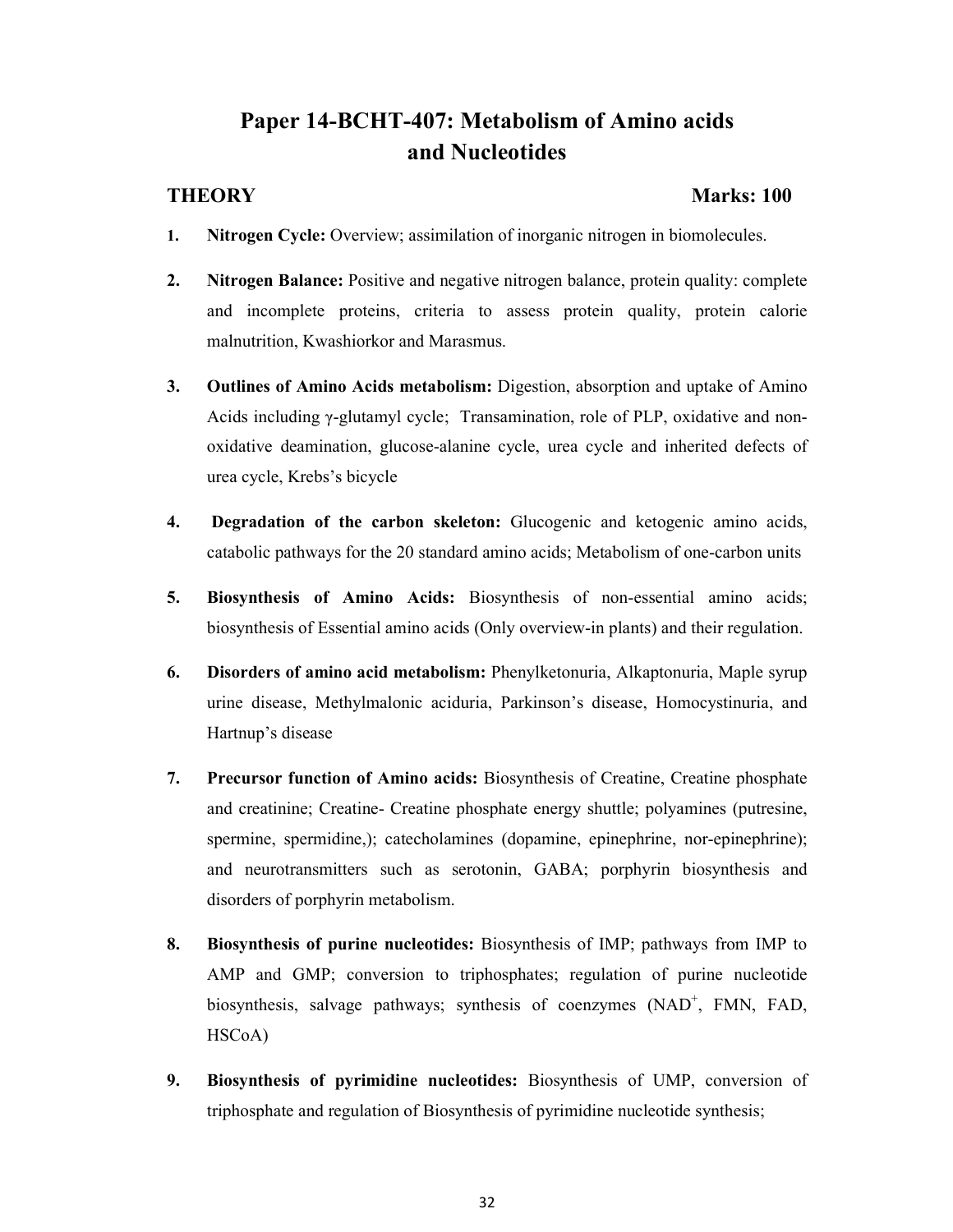**10. Deoxy ribonucleotides and synthesis of dTTP**; inhibitors of nucleotide metabolism and their use as anti bacterial / anticancer drugs

### **11. Degradation of purine and pyrimidine nucleotides**.

**12. Disorders of nucleotide metabolism**: Lesch Nyhan syndrome, Gout, SCID, Adenosine deaminase deficiency

## **Suggested Textbooks**

- 1. Cox, M.M. and Nelson, D.L.( 2008). Lehninger Principles of Biochemistry, W.H. Freeman and Company, New York, USA
- 2. Voet, D. and Voet, J.G.( 2004). Biochemistry, John Wiley and Sons. INC.
- 3. Devlin, T.M.(2002)Textbook of Biochemistry with clinical correlations, John Wiley and sons, INC.
- 4. Bowsher, C, Steer, M. and Tobin, A (2008). Plant Biochemistry, Garland science, Taylor and Francis Group, LLC.

## **Paper 14-BCHP-407: Metabolism of Amino acids and Nucleotides**

- 1. Assay of serum transaminases.
- 2. Aminoacid metabolism in Bacteria
- 3. Estimation of Urea.
- 4. Estimation of Uric acid.
- **5.** Estimation of Creatinine.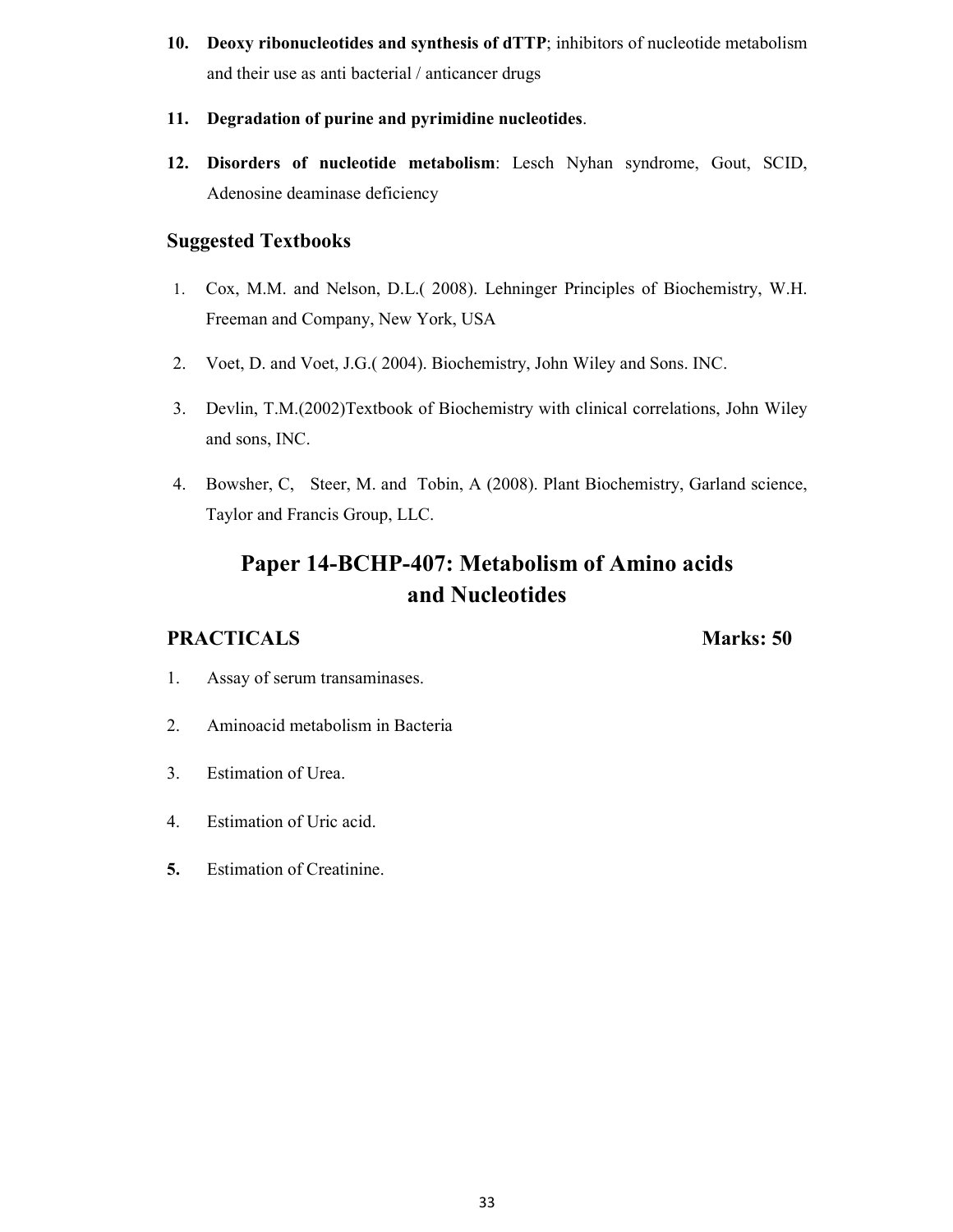## **Paper 15-CBHT-402: Cell Biology-II**

## Unit 1. The Plasma Membrane **(Ch 13 Cooper** *et al.***)**

Structure; Transport of small molecules, Endocytosis

## **Unit 2. Cell Wall, the Extracellular Matrix and Cell Interactions (Ch 14 Cooper** *et al.***)**

Bacterial and Eukaryotic Cell Wall; the extracellular matrix and cell matrix interactions; cell-cell interactions.

### Unit 3. Cell Signaling **(Ch 15 Cooper** *et al.***)**

Signaling molecules and their receptor; functions of cell surface receptors; Intracellular signal transduction pathway; signaling networks.

### Unit 4. The Cell Cycle *(Ch 16 Cooper et al.***) (Ch 16 Cooper** *et al.***)**

Eukaryotic Cell Cycle, Regulation of Cell cycle progression, Events of Mitotic Phase, Meiosis and Fertilization.

Unit 5. Cell Death and Cell Renewal **(Ch 17 Cooper** *et al.***)** 

Programmed Cell Death, Stem Cells and Maintenance of adult tissues, Embryonic Stem Cells and Therapeutic cloning.

## Unit 6. Cancer **(Ch 18 Cooper** *et al.***)**

Development and Causes of Cancer, Tumor Viruses, Oncogenes, Tumor Suppressor genes, Cancer Treatment- molecular approach.

## **Paper 15-CBHP-402: Cell Biology-II**

## **PRACTICALS** Marks: 50

- 1. To demonstrate the presence of mitochondria in striated muscle cells/ cheek
- epithelial cell using vital stain Janus Green B.
- 2. Study of polyploidy in Onion root tip by colchicine treatment.
- 3. Preparations of temporary mount of Grasshopper testis / onion flower bud anthers and study the different stages of Meiosis.
- 4. Study of mitosis and meiosis from permanent slides.
- 5. Identification and study of cancer cells- Slides/Photomicrographs.

### **THEORY Marks: 100**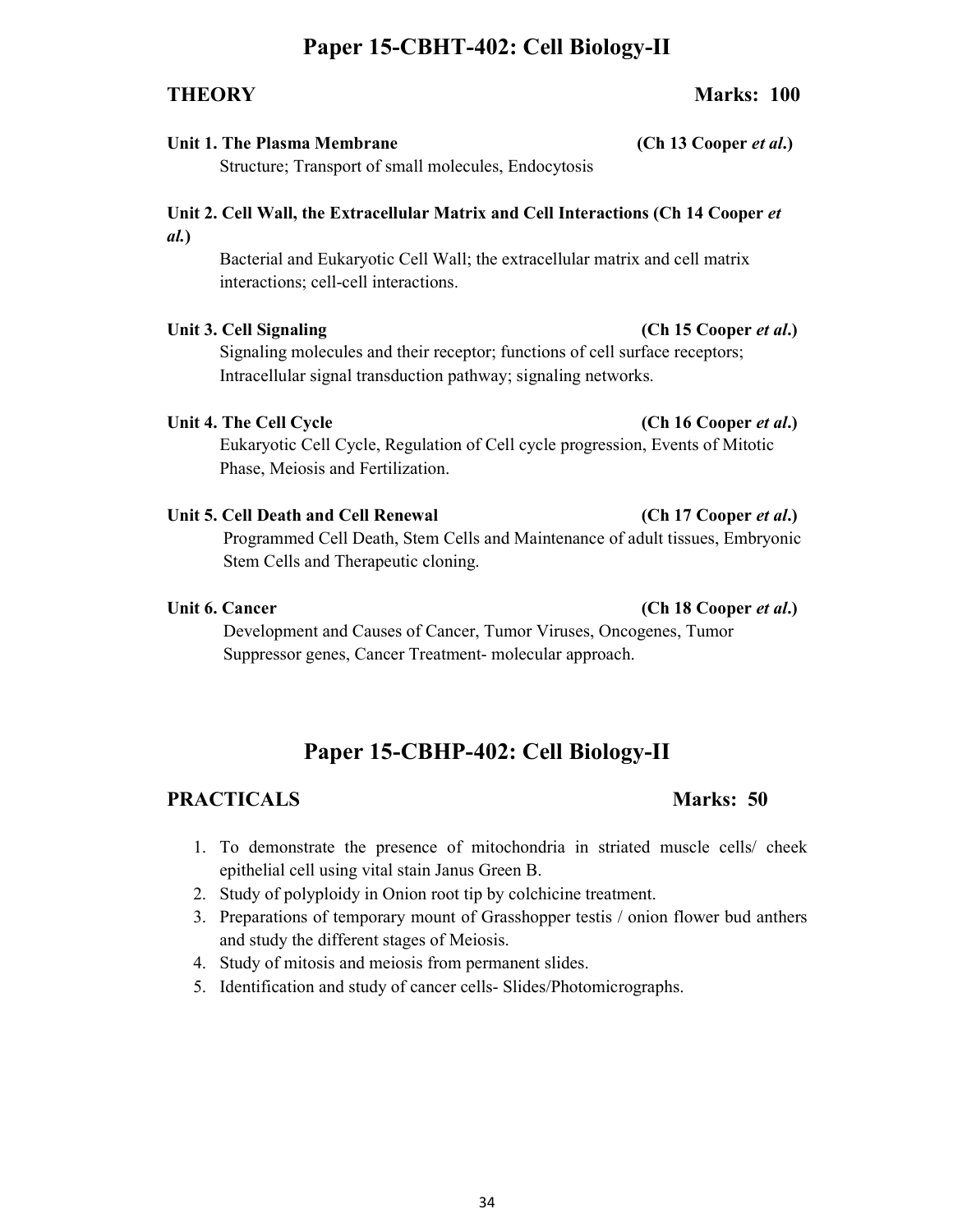#### **SUGGESTED BOOKS**

- 1. Karp, G. 2010 Cell and Molecular Biology: Concepts and Experiments. 6<sup>th</sup> edition. John Wiley & Sons. Inc.
- 2. De Robertis, E.D.P. and De Robertis, E.M.F. 2006 Cell and Molecular Biology. 8<sup>th</sup> edition. Lippincott Williams and Wilkins, Philadelphia.
- 3. Cooper, G.M. and Hausman, R.E. 2009 The Cell: A Molecular Approach. 5<sup>th</sup> edition. ASM Press & Sunderland, Washington, D.C.; Sinauer Associates, MA.
- 4. Becker, W.M., Kleinsmith, L.J., Hardin. J. and Bertoni, G. P. 2009 The World of the Cell.

7 th edition. Pearson Benjamin Cummings Publishing, San Francisco.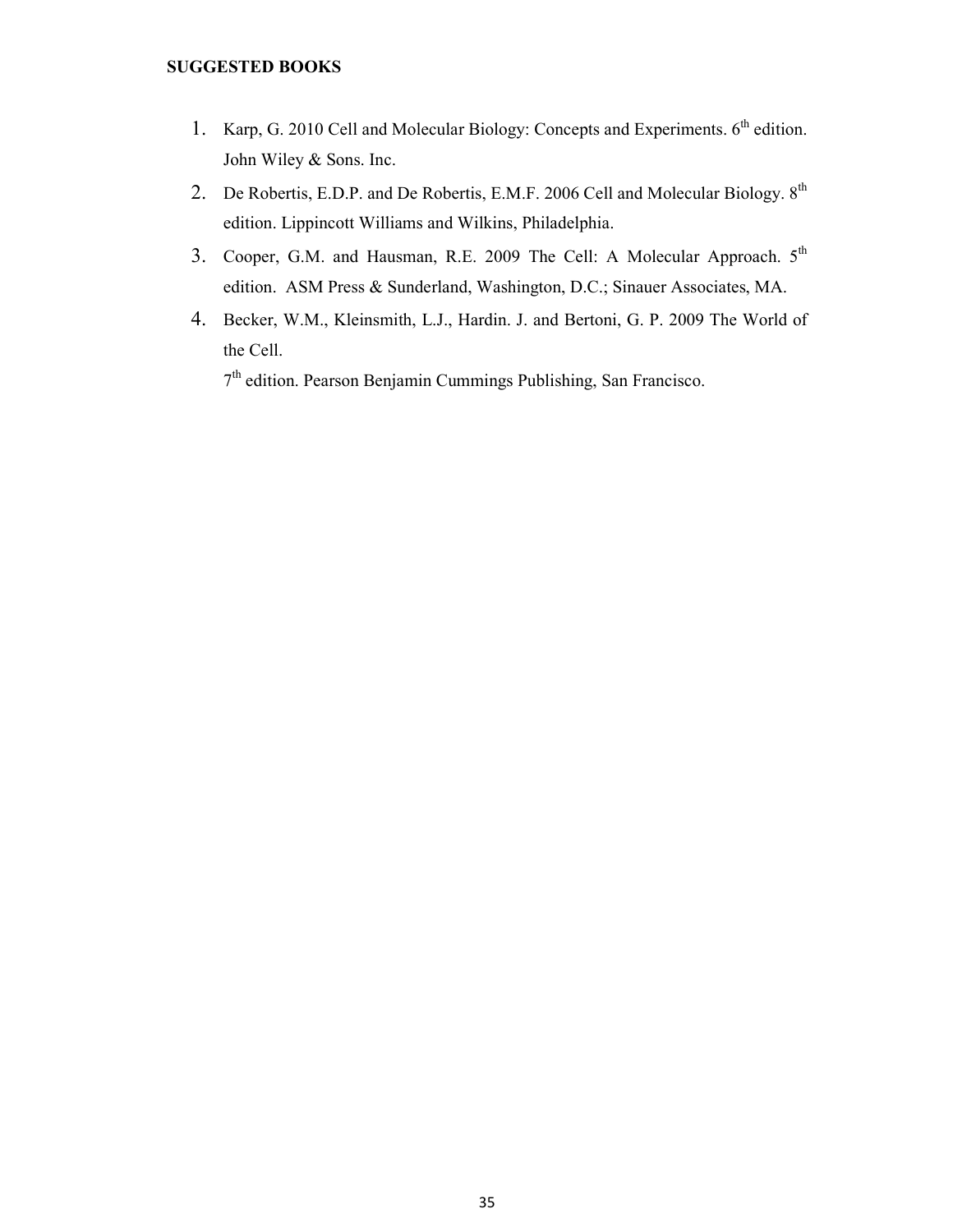## **Paper 16-MBHT-402: Molecular Biology-II**

## **Unit 1. Mechanism of Transcription (Ch 12 Watson/ Ch 21 Becker)**

RNA Polymerase and the transcription unit Transcription in Prokaryotes Transcription in Eukaryotes

## **Unit 2. RNA Modifications (Ch 13 Watson)**

Split genes, concept of introns and exons, removal of Introns, spliceosome machinery, splicing pathways, alternative splicing, exon shuffling, RNA editing, and mRNA transport.

## **Unit 3. Translation (Prokaryotes and Eukaryotes) (Ch 14 Watson/ Ch 22 Becker/ Ch 21 DeRobertis)**

Assembly line of polypeptide synthesis - ribosome structure and assembly, various steps in protein synthesis. Charging of tRNA, aminoacyl tRNA synthetases. Proteins involved in initiation, elongation and termination of polypeptides. Fidelity of translation. Inhibitors of protein synthesis.

Regulation of translation

Translation-dependent regulation of mRNA and Protein Stability.

## **Unit 4. Transcription Regulation in Prokaryotes (Ch 16 Watson)**

Principles of transcriptional regulation, regulation at initiation with examples from *lac* and *trp* operons

## **Unit 5. Transcription Regulation in Eukaryotes (Ch 17 Watson)**

Conserved mechanism of regulation, Eukaryotic activators, Signal integration, combinatorial control, transcriptional repressors, signal transduction and control of transcriptional regulator, Gene Silencing

## **Unit 6. Regulatory RNAs (Ch 18 Watson)**

Riboswitches, RNA interference, miRNA, siRNA, Regulatory RNA and X-inactivation

# **Paper 16-MBHP-402: Molecular Biology-II**

## **PRACTICALS** Marks: 50

- 1. Preparation of culture medium (LB) for *E.coli (both solid and liquid)* and raise culture of *E.coli*.
- 2. Demonstration of antibiotic resistance. (Culture of *E.coli* containing plasmid (pUC 18/19) in LB medium with/without antibiotic pressure and interpretation of results).
- 3. Isolation and quantitative estimation of salmon sperm / calf thymus DNA using colorimeter (Diphenylamine reagent) or spectrophotometer (A260 measurement).
- 4. To perform Ames test in *Salmonella / E.coli* to study mutagenicity.

## **THEORY Marks: 100**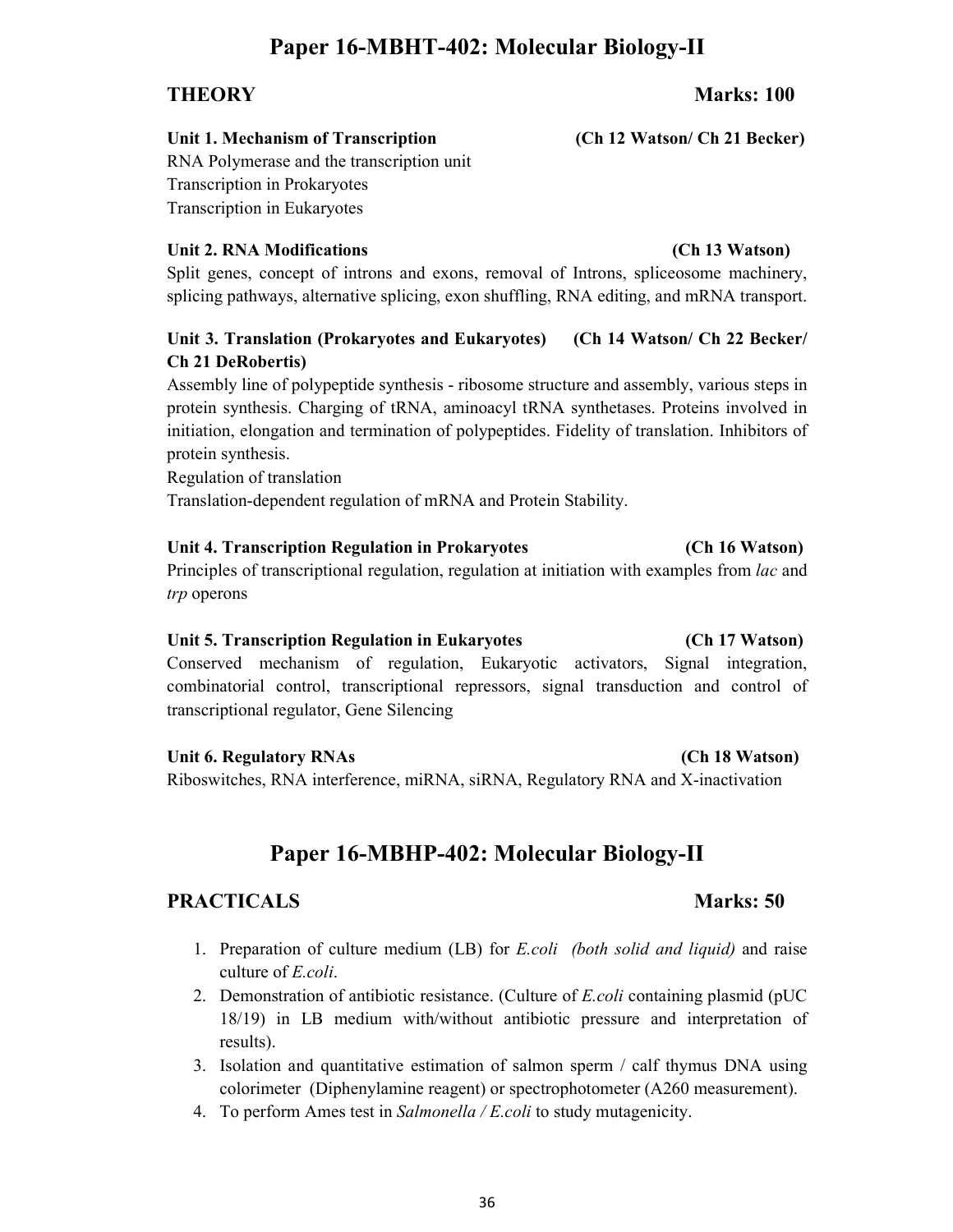#### **SUGGESTED BOOKS**

- 1. Karp, G. 2010 Cell and Molecular Biology: Concepts and Experiments.  $6<sup>th</sup>$  edition. John Wiley & Sons. Inc.
- 2. De Robertis, E.D.P. and De Robertis, E.M.F. 2006 Cell and Molecular Biology. 8<sup>th</sup> edition. Lippincott Williams and Wilkins, Philadelphia.
- 3. Becker, W.M., Kleinsmith, L.J., Hardin. J. and Bertoni, G. P. 2009 The World of the Cell. 7<sup>th</sup> edition. Pearson Benjamin Cummings Publishing, San Francisco.
- 4. Watson, J. D., Baker T.A., Bell, S. P., Gann, A., Levine, M., and Losick, R., 2008 Molecular Biology of the Gene  $(6<sup>th</sup>$  edition.). Cold Spring Harbour Lab. Press, Pearson Pub.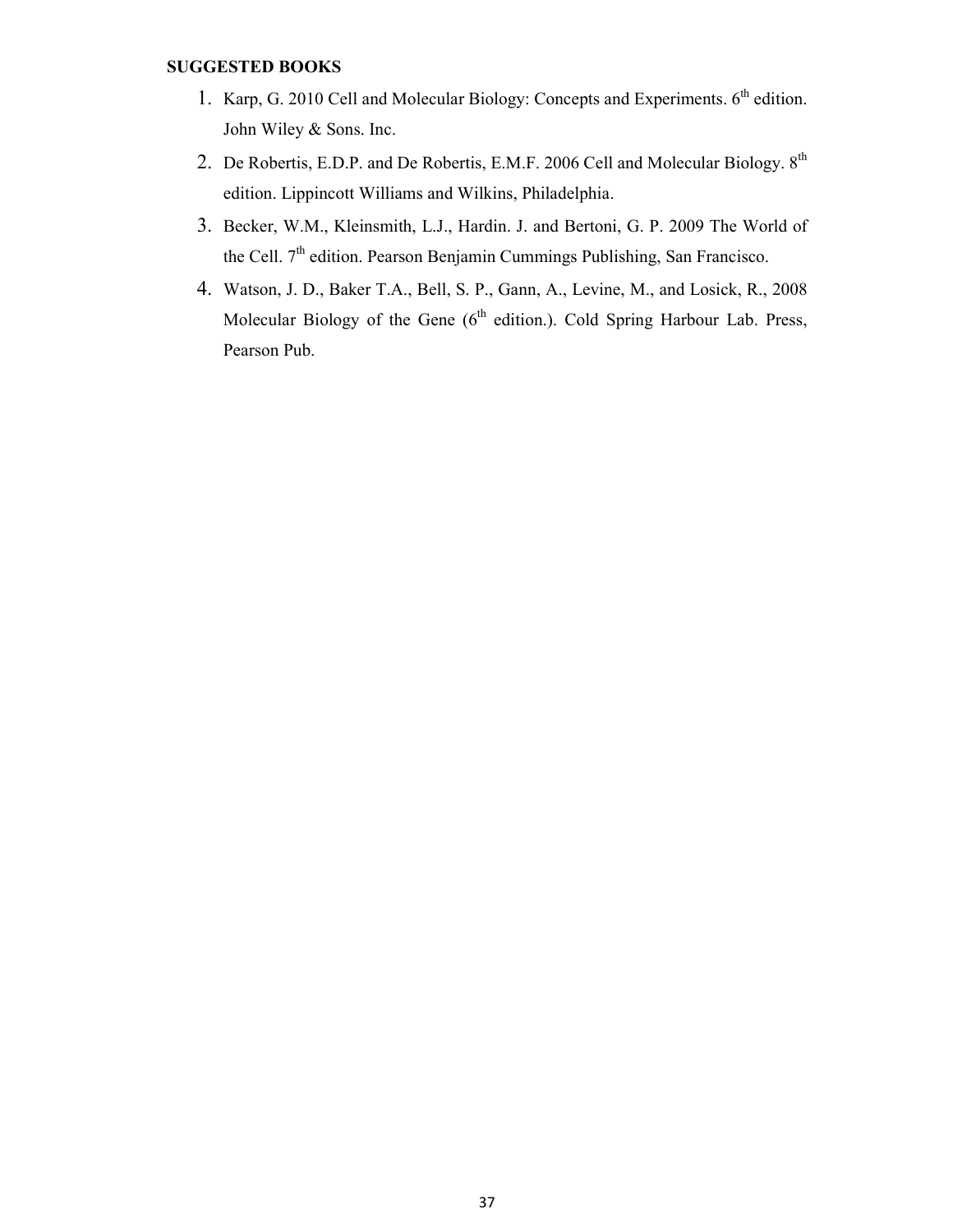## **Paper 17-BCHT-508: Membrane Biology**

## **THEORY Marks: 100**

- 1. **Introduction**: A historical perspective of different models of membranes , their characteristics with experimental basis of the model ( Langmuir trough experiment, freeze fracture technique, X- ray diffraction).
- 2. **Composition of Biomembranes** : Lipids, proteins( Integral, peripheral& lipid anchored) & Carbohydrates. Hydropathy plots & membrane Topology . Composition variation between membranes (Prokaryotic / Eukaryotic / neuronal, Membranes / Sub cellular compartments ).
- 3. **Model Membrane Systems** : Monolayers, Planar bilayer & Liposomes (synthesis and drug targeting tool) . Isolation & purification of membrane and membrane proteins, use of detergents, density gradient centrifugation etc., Criteria of membrane purification & enzyme markers.
- 4. **Membrane Structures**: Polymorphic structures of amphiphilic molecules( soaps, detergents ,lipids) in aqueous solutions : Micelles & Bilayers. Thermodynamic forces and other factors affecting the formation of different structures. Critical packing parameter.
- 5. **Asymmetry in Membranes:** Lipid and Protein Lateral and Transverse Asymmetry. Macro and micro domains in membranes, Specialized features of plasma membrane : Lipid rafts, Caveolae, Tight Junctions. Membrane Skeleton : Role in maintaining cell structure, and membrane asymmetry. Gates and fences model. RBC membrane as a model.
- 6. **Membrane Dynamics:** Lateral diffusion, Transverse / Flip Flop diffusion & rotational motion of lipids and proteins. Techniques used to study different motion of molecules in membranes: FRAP, FRET. Translational diffusion coefficient. Phase Transition studies of lipid bilayer. Transition temperature. Membrane fluidity. Factors affecting membrane fluidity : Composition, Temperature, salt /water stress, Anesthetics, Age, pH, Nutrition etc. Homeoviscous adaptation. Membrane fusion.
- 7. **Membrane transport:** Study of different transport systems ; their structure, thermodynamics (free energy change involved, electro chemical potential, membrane potential , Nerst equation) , kinetics regulators, Inhibitors / blockers biochemical function and significance. Simple diffusion , Facilitated diffusion : Passive transport ( Glucose transporter , anion transporter ) ; Active transport (P type ATPases V type ATPases, F type ATPases, Na<sup>+</sup>  $/H$ <sup>+</sup> symport systems). ABC family of transporters ( MDR ATPase family, CFTR ). Transport processes driven by light ( Bacteriorhodopsin, halorhodopsin ). Group translocation. Specialized membrane Pores : Porins in Gram –ve bacterial membranes ( E.coli OmpF, OmpC, LamB ) , Pore forming toxins (colicins ,α hemolysin, anthrax toxin protective antigen) and Aquaporins. Ion channels : Voltage gated ion channels ( $\overline{Na}^+$  / K<sup>+</sup> voltage gated ion channel), Ligand gated ion channels (Acetyl choline /  $IP_3$ / cGMP gated ion channel) , Leaky channels. Role of ion channels in nerve transmission & action potential propagation. Neurotransmitters : Acetyl choline, glutamate, & glycine (Metabolism ,& signaling with type of receptors). Ionophores : Carriers and channel forming ( valinomycin , gramicidin ).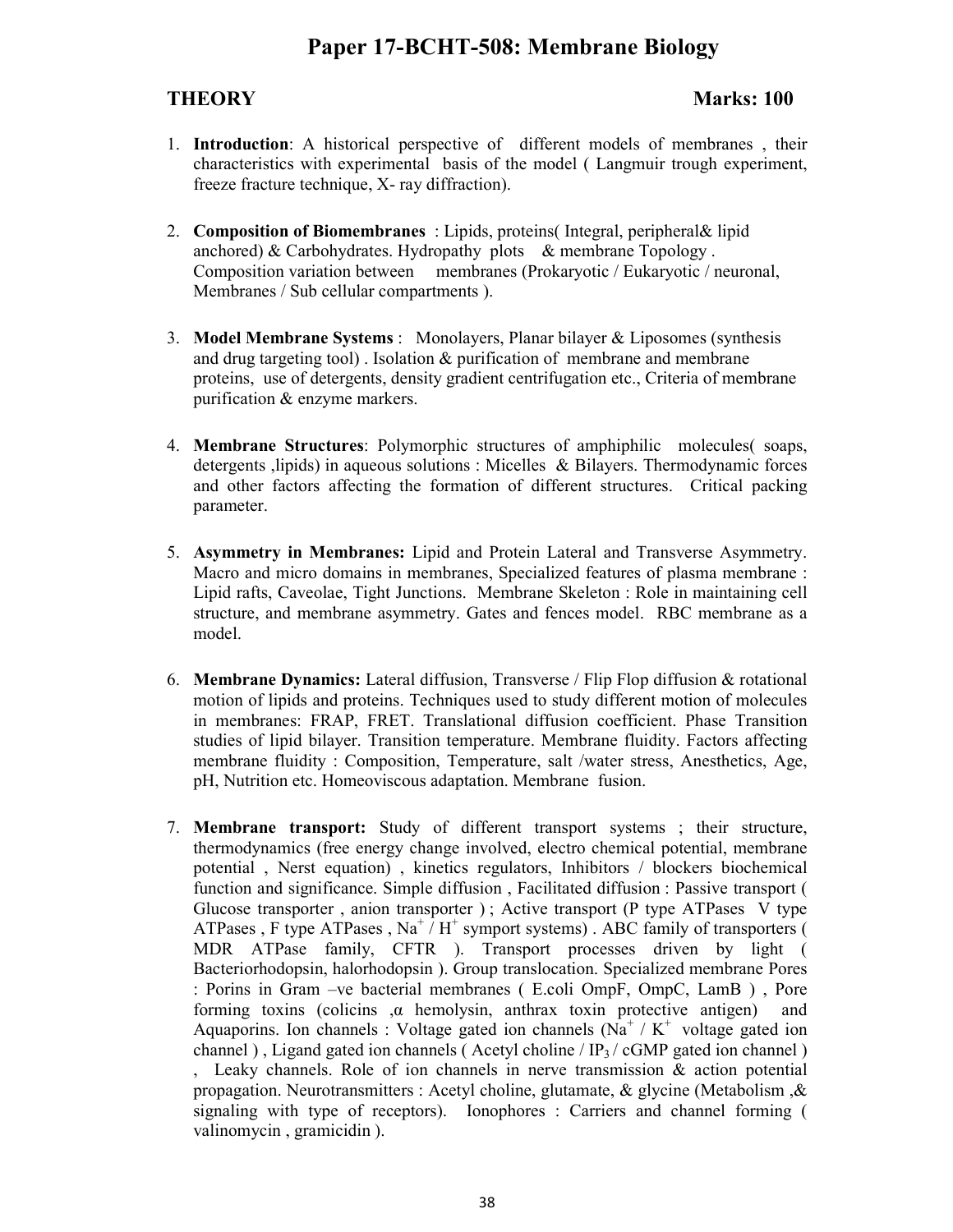## **Suggested Textbooks**

- 1. Nelson, D.L. and Cox, M. M.( 2005). Lehninger Principles of Biochemistry, W.H. Freeman & Com.
- 2. Voet, D. and Voet, J.G.( 2004) Biochemistry, John Wiley & Sons,Inc.
- 3. Darnell, J.,Lodish, H. and Baltimore, D.( 2008). Molecular Cell Biology, Scientific American Books.

## **Paper 17-BCHP-508: Membrane Biology**

- 1. RBC ghost cell preparation and separation of proteins by SDS PAGE
- 2. CMC of detergent and phospholipids.
- 3. Intestinal mobility of Histidine
- 4. Effect of detergents and other membrane active substances on Erythrocytes.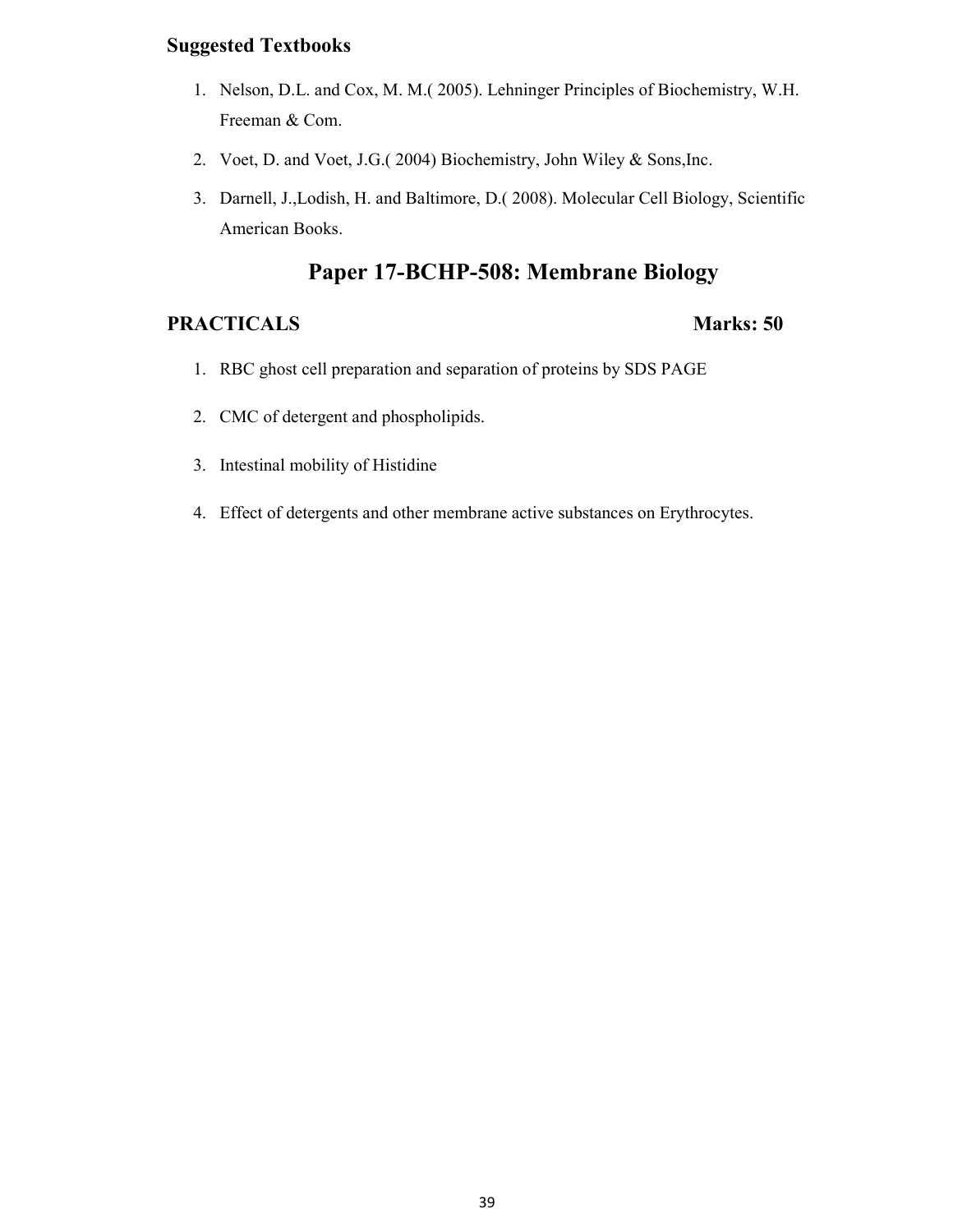## **Paper 18-BCHT-509: Hormone Biochemistry**

## **THEORY Marks: 100**

- **1. Introduction** History, endocrine glands, hormones as chemical messengers, stimulus for hormone release: change in homeostasis , sensory stimulus and others.
- **2. Cell signaling & Mechanism of Hormone action :** Receptor study , Binding affinity, specificity, Scatchard plot and purification. G protein linked receptor family ; Signal transduction pathways involving G- proteins, Adenyl cyclases,  $Ca^{2+}$ , Phosphoinositides, PI-3 Kinase, DAG, cAMP, cGMP, NO , Protein kinases (A,B,C,G), Phosphoprotein phosphatases & Phosphodiesterases. Receptor tyrosine kinase family- EGF receptor family, Insulin receptor family, & Cytokine/erythropoietin receptor family associated with non receptor Tyrosine kinase (Signal transduction pathways involving : SH2 proteins, ras, IRS-1 , Raf, MEK, MAP kinase, JAK-STAT pathway).
- **3. Intra-cellular Receptors** Steroid hormone receptors, Thyroid hormone receptors.Sensitisation & Desensitization of receptors; Short term regulation & Long term regulation. Drugs and Toxins affecting cell signaling : Cholera toxin, pertussis toxin, anthrax toxin, Bubonic Plague virulence, Forskolin, theophyllin, Phorbol esters, Seldenafil (Viagra).
- **4. Hormones-** Structures, Receptor type, Regulation of biosynthesis and release (including feed back mechanism). Physiological and Biochemical actions, & Pathophysiology ( hyper & hypo secretion).
- **5. Hypothalmic Hormones**: CRH, TRH, GnRH, PRL/PRIH, GHRH/GHRIH.
- **6. Pituitary Hormones** Anterior Pituitary hormones- Growth hormone, Prolactin, POMC peptide family, LH, FSH, TSH; Posterior Pituitary : Vasopressin, Oxytocin.
- **7. Endocrine disorders** : Gigantism, Acromegaly, dwarfs, pigmies; Pathophysiology: Diabetes insipidus. Thyroid Hormone (include biosynthesis) Goiter, Graves disease, Cretinism, Myxedema, Hashimoto's disease.
- **8. Hormones regulating Ca2+ Homeostasis**: PTH, Vit D, Calcitonin . Pathophysiology : Rickets, Osteomalacia, Osteoporosis.
- **9**. **Pancreatic Hormones:** Insulin, Glucagon, Diabetes type I & II .
- **10**. **GI tract Hormones :**Gastrin , Secretin, CCK, GIP, Ghrelin.
- **11. Hormones of Adrenal Cortex**: Aldosterone (renin angiotensin system) & cortisol. Pathophysiology: Addisons disease, Conn's syndrome, Cushings syndrome. Hormones of Adrenal Medulla, Epinephrine & norepinephrine.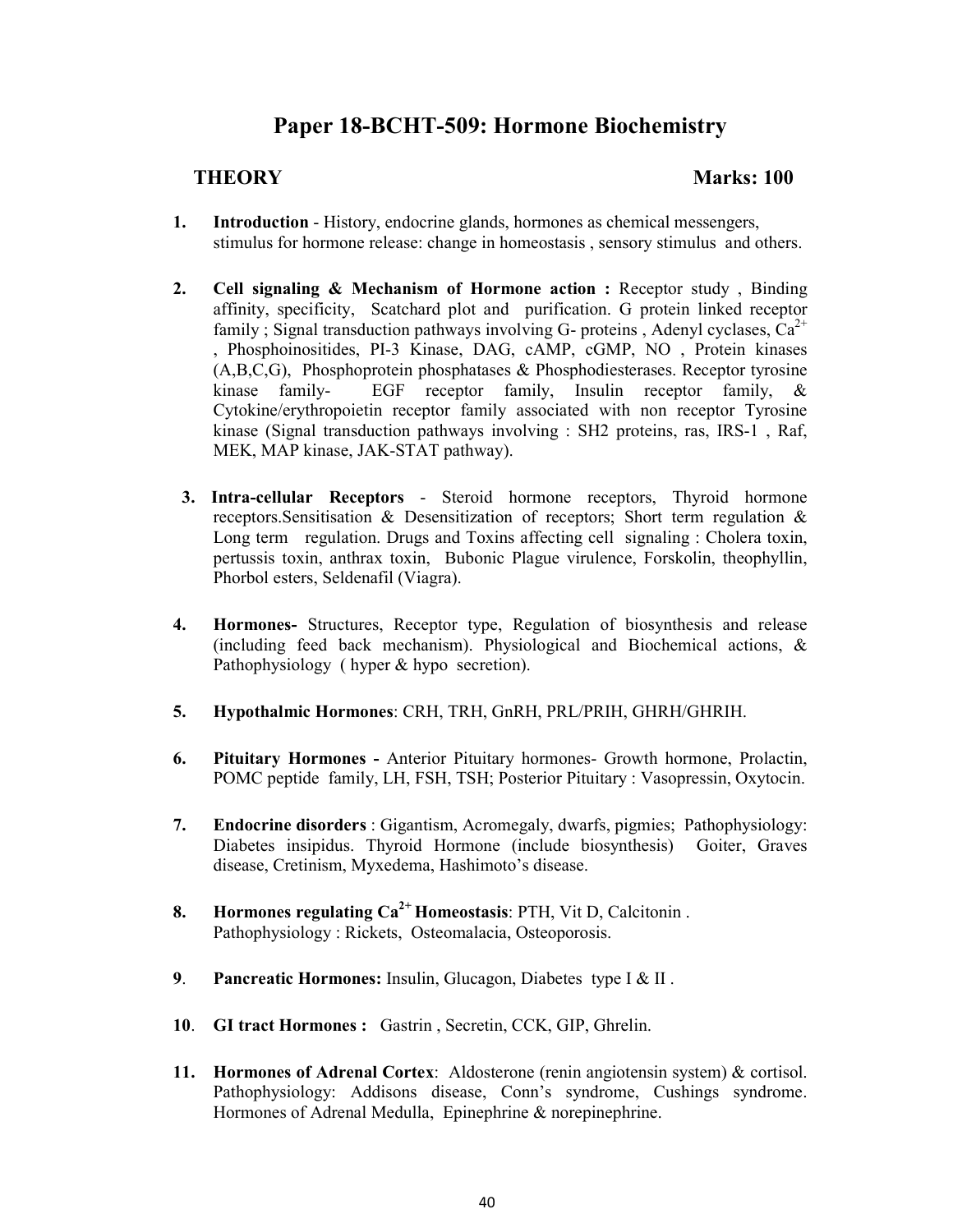- **12. Reproductive Hormones**: Male & female Sex hormones. Interplay of hormones during Reproductive cycle, Pregnancy, Parturition, & Lactation. Oral Contraception.
- **13. Other organs with endocrine function**: Heart (ANP), Kidney(erythropoietin), Liver(Angiotensinogen, IGF-1), Adipose tissue( Leptin, adiponectin). Pathophysiology : Obesity. Growth factors: PDGF, EGF, IGF-I,II , & NGF.

## **Suggested Textbooks**

- 1. Nelson, D.L. and Cox, M.M.( 2005). Lehninger Principles of Biochemistry, W.H. Freeman & Com
- 2. Widmaier, E.P.,Raff, H. and Strang, K.T.(2008).Vander,Sherman,Luciano's Human Physiology, McGraw- Hill Higher Education.
- 3. Darnell, J.,Lodish, H. and Baltimore, D.( 2008). Molecular Cell Biology, Scientific American Books.

## **Paper 18-BCHP-509: Hormone Biochemistry**

- 1. Lipid profile-TAG, Lipoproteins, Cholesterol
- 2. Glucose tolerance test
- 3. Vitamin D assay
- 4. Assay of estrogen
- 5. T3/T4 assay by ELISA
- **6.** Estimation of Calcium.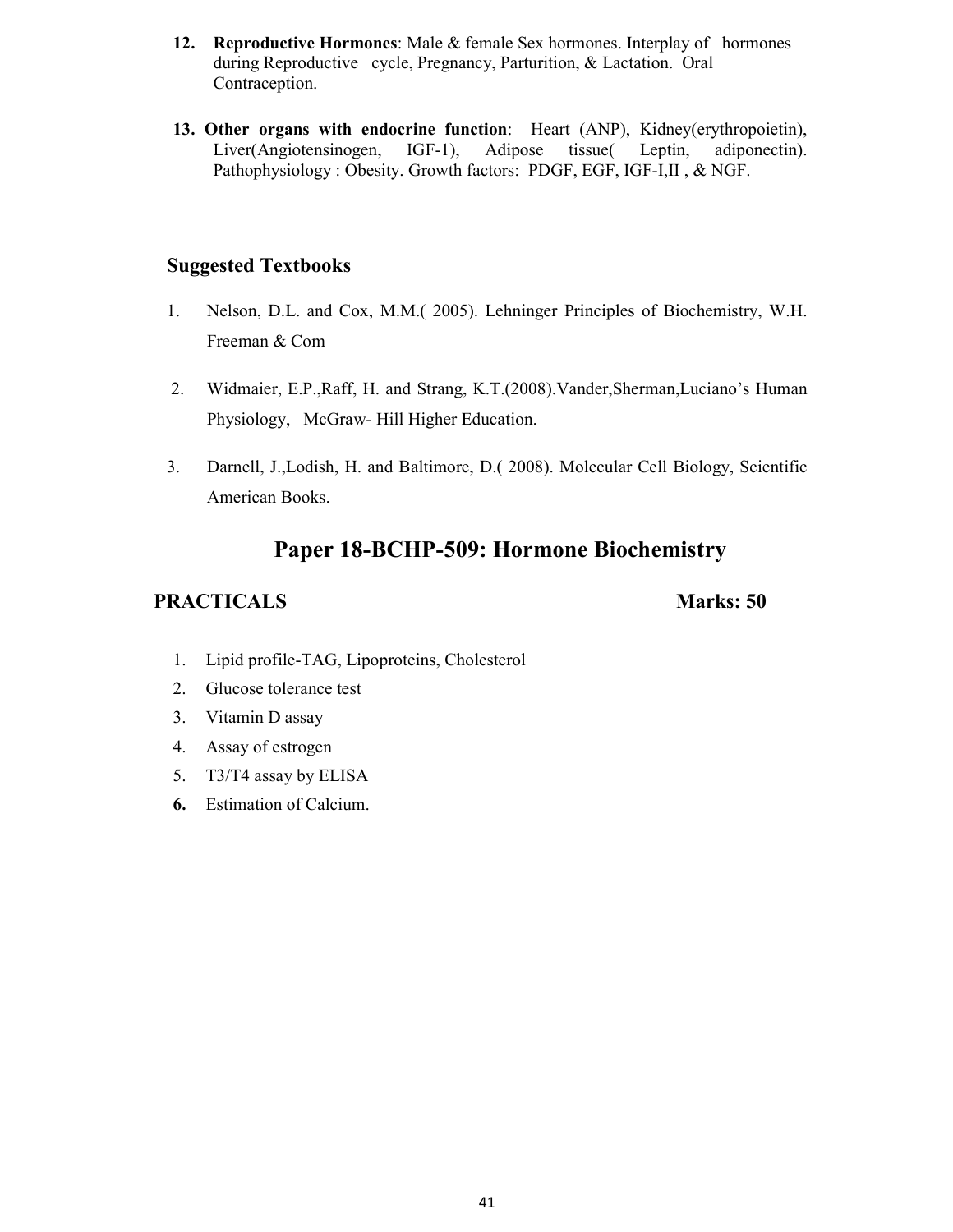## **Paper 19-BCHT-510: Immunology-I**

### **THEORY Marks: 100**

- 1. **Introduction**: Historical Perspective; early studies on humoral and cellular immunity.
- 2. **Cells and organs of the immune system**: cells of the immune system; hematopoiesis; HSC; hematopoietins and the role of stromal cells in blood cell formation; key characteristics, distribution and function(s) of lymphoid and myeloid cells; CD nomenclature; structure and function of primary and secondary lymphoid tissues and organs; lymphatic circulation.
- 3. **Innate immunity**: Non- immunological barriers; cells and soluble mediators of innate immunity; pattern recognition receptors (PRR)-soluble and cell surface and pathogen associated molecular patterns (PAMPS); induced innate response and acute phase proteins; acute inflammatory response; role of cell adhesion molecules, cytokines and chemokines in recruiting cells. Complement system, biological consequences of activation and complement regulatory proteins.
- 4. **Adaptive immunity**: salient features; clonal selection theory; collaboration between adaptive and innate immunity.

## **B-Cell Biology**

- (i) **Antibody structure**: structure of IgG, IgM, IgA, IgD & IgE; structure of the B-cell receptor (BCR) and co-receptor; immunoglobulin (Ig) fold and Ig super family; isotype, allotype and idiotype; characteristics of B-cell epitopes; epitope- paratope interactions; distribution and effector functions of Ig and cells expressing Fc- receptors.
- (ii) **B-cell development**: Antigen-independent phase of B-cell development; characteristics of the major stages of maturation  $\&$  important cell surface changes; B-1 and B-2 cells; and generation of central tolerance.
- (iii) **Receptor diversity**: Dreyer- Bennett model for the structure of Ig and its experimental demonstration; organization of Ig genes- kappa, lambda and heavy chain multi-gene families; mechanism of DNA rearrangement and the role of RAG recombinase, Tdt and DNA repair enzymes; immunoglobulin diversification mechanisms.
- (iv) **Humoral response**: Initiation in peripheral lymphoid organs and tissues; signals required for the activation of naïve B-cells; T-dependent proliferation, maturation, somatic hyper-mutation, class switching  $\&$  the formation of plasma and memory cells; role of activation induced deaminase (AID); peripheral tolerance; T-independent B-response; requirements for immunogenicity; haptens carriers and adjuvant.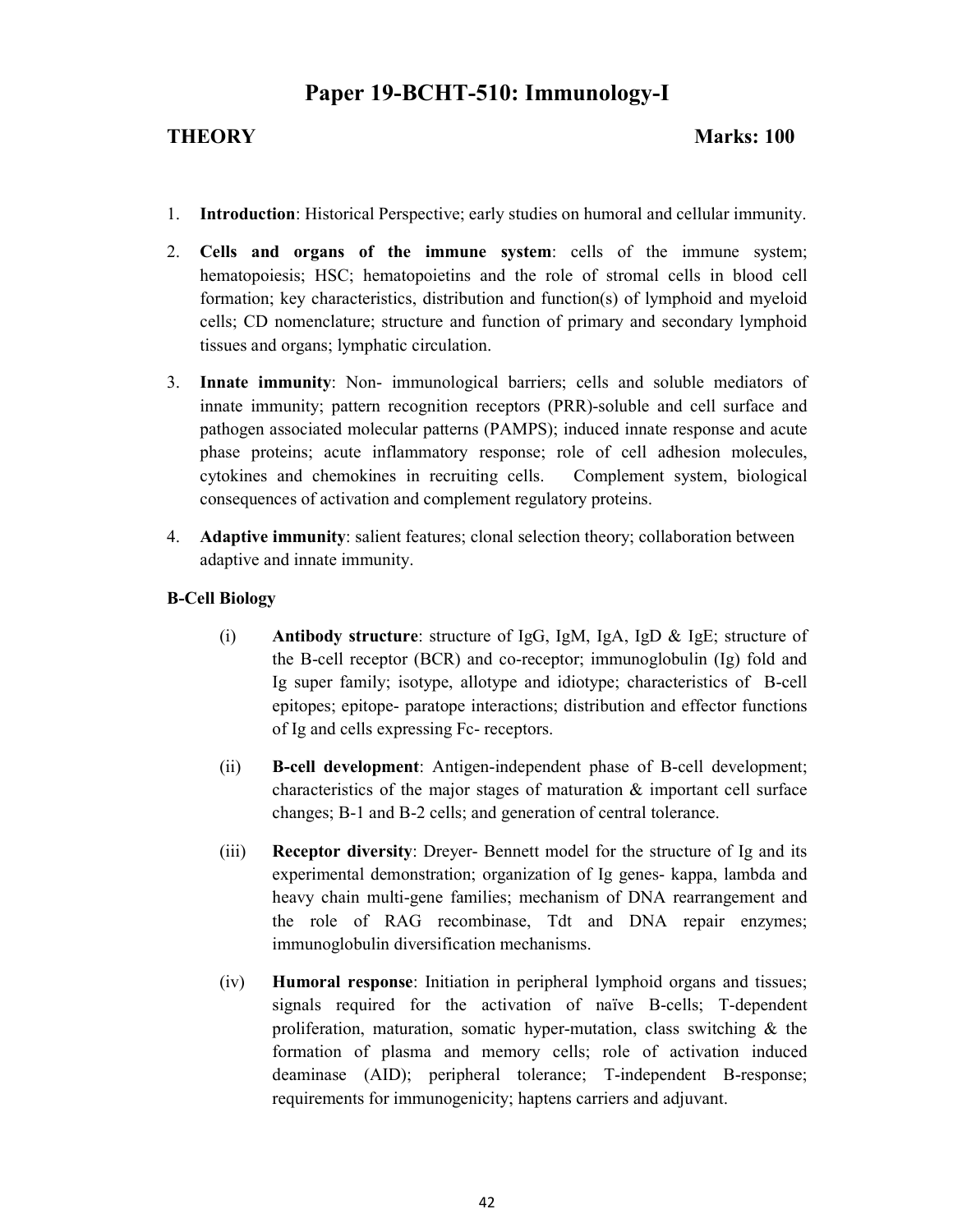## **T-Cell Biology**

T-cell development; structure of T-cell receptor (TCR) -  $\alpha\beta$  and  $\gamma\delta$  and coreceptors; positive and negative selection in the thymus; other mechanisms of tolerance induction; MHC restriction; MHC locus; structure, function and distribution of MHC glycoproteins; non-classical MHC proteins; characteristics of professional antigen presenting cells; pathways of antigen processing and presentation; T cell epitopes and cell mediated immune responses by different Tcell sub populations.

5. **Mucosal immune system**: organization and distinctive features; lymphocytes populations and their role; mucosal response to infection, regulation of the immune responses; oral tolerance.

## **Recommended textbooks**

- **1.** Kindt, T.J.,Goldsby, R.A. and Osborne, B.A.( 2007). Kuby Immunology, W.H. Freeman and Co, New York.
- **2.** Murphy, K.,Travers, P. and Walport, M.( 2008). Janeway's Immunobiology, Garland Science, Taylor and Francis Group, LLC.

## **Paper 19-BCHP-510: Immunology-I**

- 1 To isolate peripheral blood mononuclear cells (PBMC) from whole blood
- 2. Preparation of single cell suspension from spleen.
- 3. Viability and cell counting of peritoneal macrophages
- 4. Isolation of a IgG,IgA,IgM antibody using Ion Exchange chromatography.
- 5. Antibody-antigen reactions in gels-DID,SRID and immunoelectrophoresis.
- 6. Phagocytic activity of Macrophages.
- 7. Dissection of animal to visualize lymphoid system.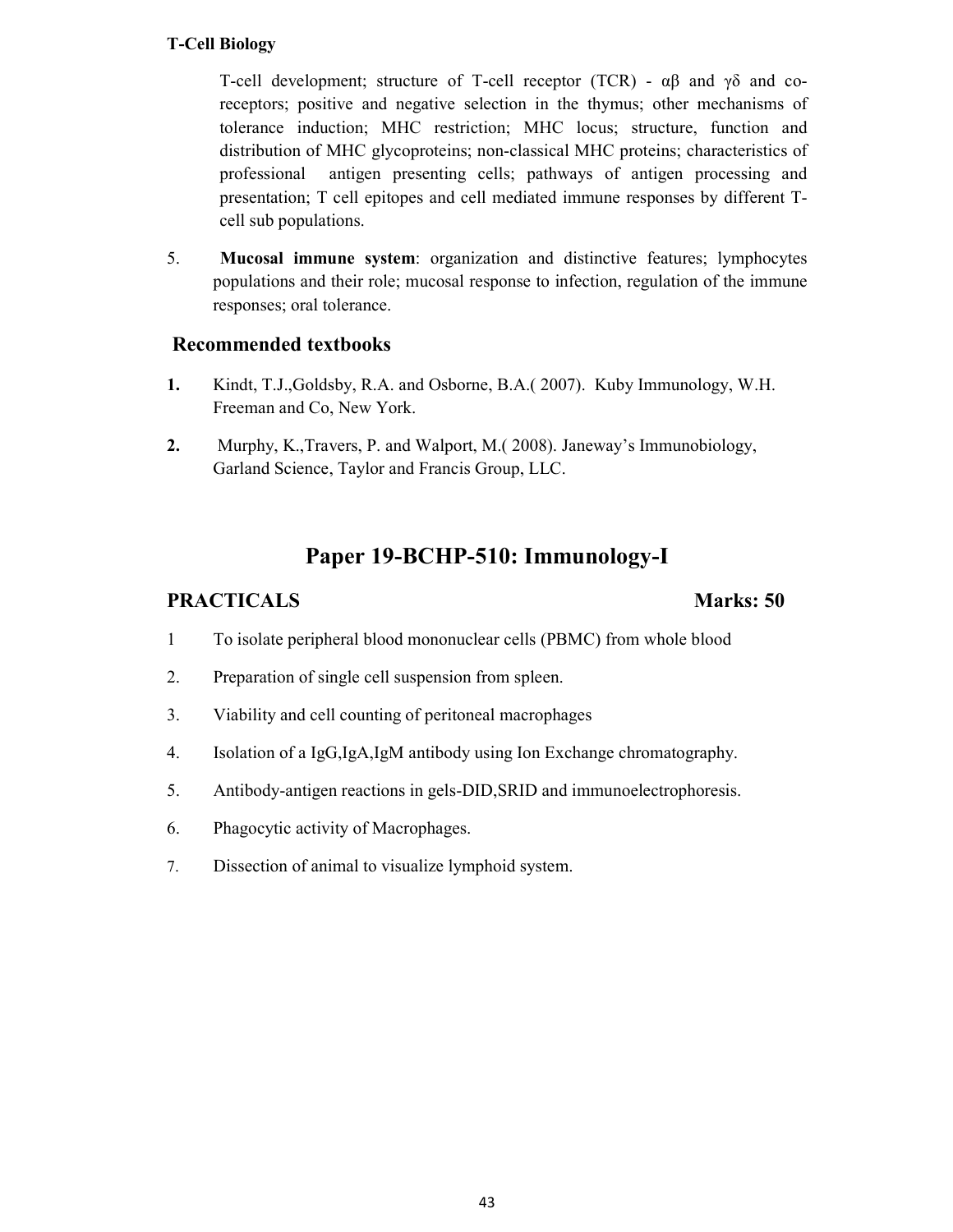## **Paper 20-GGHT-501: Genetics and Genomics-I**

### **Unit 1. Introduction to Genetics (Ch 1 Klug and Cummings)**

Mendel's work on transmission of traits, Genetic Variation, Molecular basis of Genetic Information.

### **Unit 2. Mitosis and Meiosis (Ch 2 Klug and Cummings)**

Interrelation between the cell structure and the genetics function, Mitosis, Meiosis (explaining Mendel's ratios).

**Unit 3. Mendelian Genetics and its Extension (Ch 3-4 Klug and Cummings)** Principles of Inheritance, Chromosome theory of inheritance, Laws of Probability, Pedigree analysis, Incomplete dominance and codominance, Multiple alleles, Lethal alleles, Epistasis, Pleiotropy, Environmental effects on phenotypic expression, sex linked inheritance.

## **Unit 4. Linkage, Crossing Over and Chromosomal Mapping (Ch 5 Klug and Cummings, Ch 7, Gardner)**

Linkage and crossing over, Cytological basis of crossing over, Molecular mechanism of crossing over, Recombination frequency as a measure of linkage intensity, two factor and three factor crosses, Interference and coincidence, Somatic cell genetics – an alternative approach to gene mapping.

### **Unit 5. Mutations (Ch 8 Klug and Cummings/ Ch 11 Gardner)**

Chromosomal Mutations: Deletion, Duplication, Inversion, Translocation, Aneuploidy and Polyploidy. Gene mutations: Induced versus Spontaneous mutations, Back versus Suppressor mutations, Molecular basis of Mutations in relation to UV light and chemical mutagens, Detection of mutations: CLB method, Attached X method, DNA repair mechanisms.

### Unit 6. Sex Determination **(Ch 7 Klug and Cummings)**

Chromosomal mechanisms, Environmental factors effecting sex determination, Barr bodies, Dosage compensation.

## **Unit 7. Extrachromosomal Inheritance (Ch 9 Klug and Cummings/ Ch 20 Gardner)**

Chloroplast mutation/Variegation in Four o' clock plant and *Chlymodomonas,*  Mitochondrial mutations in *Neurospora* and yeast, Maternal effects, Infective heredity-Kappa particles in *Paramecium.*

## **Unit 8. Quantitative Genetics (Ch 25 Klug and Cummings/ Ch 21, Gardner)**

44

Quantitative and multifactor inheritance, Transgressive variations, Heterosis.

## **THEORY Marks: 100**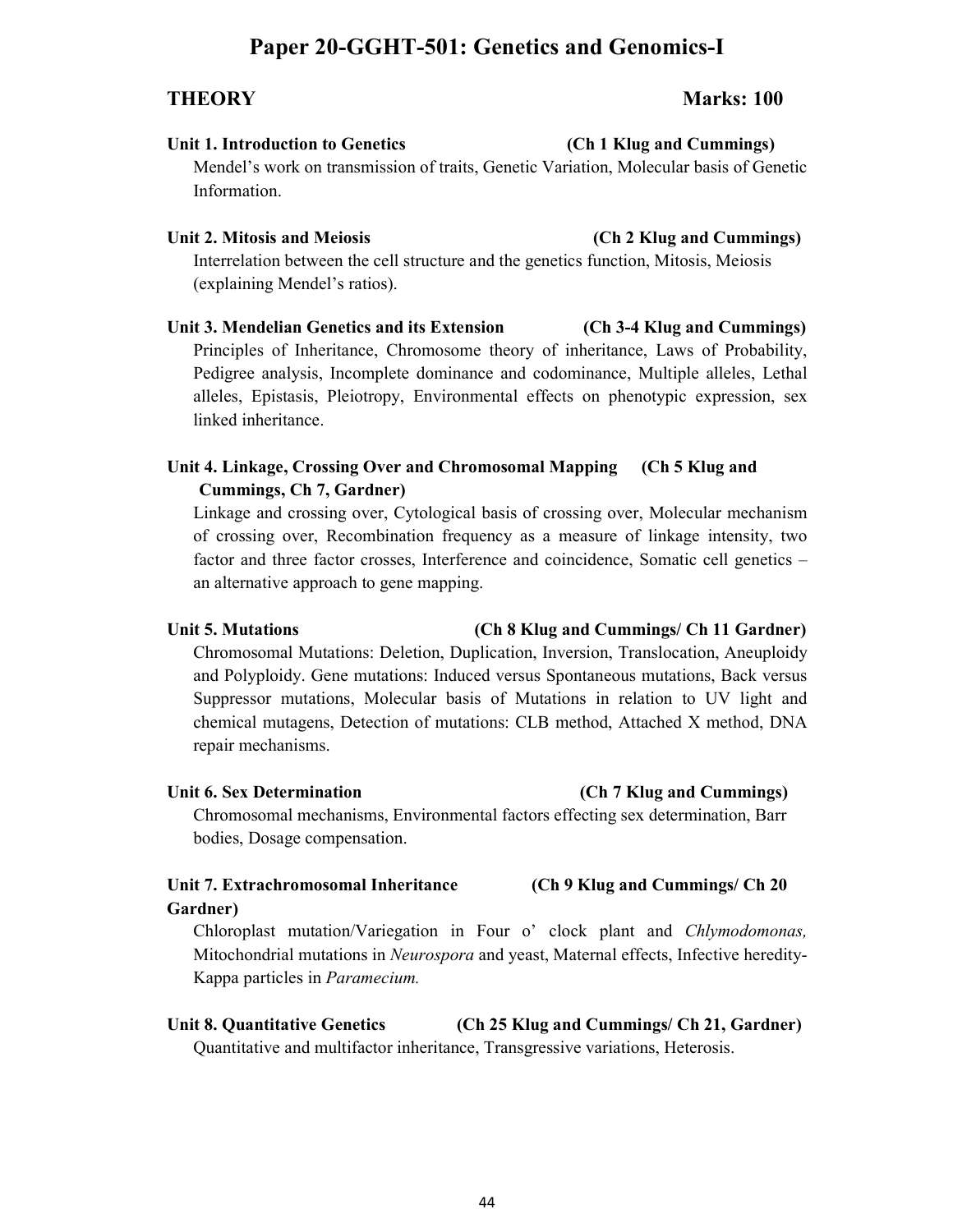## **Paper 20-GGHP-501: Genetics and Genomics-I**

## **PRACTICALS** Marks: 50

- 1. Mendelian laws and gene interaction using *Drosophila* crosses.
- 2. Chi-square and probability.
- 3. Study of Linkage, recombination, gene mapping using marker based data from *Drosophila*.
- 4. Study of Human and *Phlox/ Allium* Karyotype (normal and abnormal).
- 5. Pedigree analysis of some human inherited traits.
- 6. Study of Hardy-Weinberg Law using simulations (seeds).

## **SUGGESTED BOOKS**

- 1. Gardner, E.J., Simmons, M.J., Snustad, D.P. (2008). VIII ed. Principles of Genetics. Wiley India.
- 2. Snustad, D.P., Simmons, M.J. (2009). Principles of Genetics. V Edition. John Wiley and Sons Inc.
- 3. Klug, W.S., Cummings, M.R., Spencer, C.A. (2009). Concepts of Genetics. XI Edition. Benjamin Cummings.
- 4. Russell, P. J. (2009). *i*Genetics- A Molecular Approach. III Edition. Benjamin Cummings.
- 5. Glick, B.R., Pasternak, J.J. (2003). Molecular Biotechnology- Principles and Applications of recombinant DNA. ASM Press, Washington.
- 6. Pevsner, J. (2009). Bioinformatics and Functional Genomics. II Edition. John Wiley & Sons.
- 7. Griffiths, A.J.F., Wessler, S.R., Lewontin, R.C. and Carroll, S.B. IX Edition. Introduction to Genetic Analysis. W. H. Freeman and Co.

### **ADDITIONAL READINGS**

**Both students as well as teachers of genetics can further benefit from knowledge of following topics as given below-** 

- **Epigenetics-** http://www.nature.com/nrg/focus/epigenetics/index.html
- **Tetrad Analysis in fungi**
- **Centromere Mapping**
- **Cytogenetic Mapping**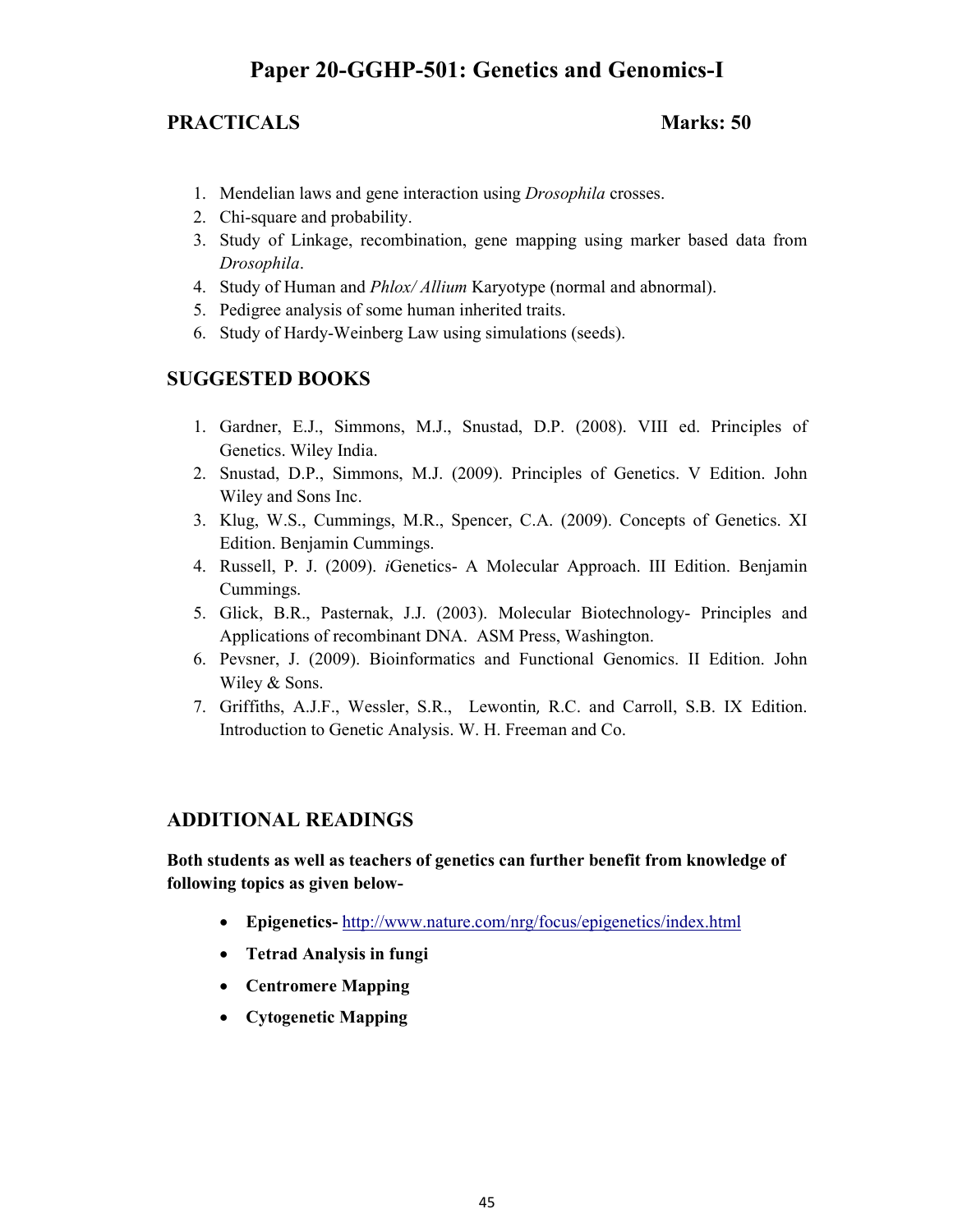## **Paper 21-BCHT-611: Molecular Physiology**

### **THEORY Marks: 100**

- **1. The body fluid compartments:** Intracellular, extracellular and interstitial fluid. Plasma as an extracellular fluid;plasma composition; plasma proteins; Blood cellular components; RBC; Hemostasis and molecular mechanism of Blood coagulation; Role of Vitamin K in coagulation; Anti coagulant and fibrinolytic systems. Anemias, Polycythemia, Haemophilia and Thrombosis.
- **2. The cardio vascular system:** Anatomy of heart; Physiology of the cardiac muscle; automacity of the cardiac muscle; Excitation contraction coupling; relationship between cardiac cycle, heart sound ventricular volumes and the ECG; Control of cardiac function and output.Physics of blood pressure, flow and resistance; the arterial system; the venous system; the microcirculation and mechanics of capillary fluid exchange; Control of blood flow to the tissues; Portal circulations.Arterial pressure and its regulation Hypertension,Congestive heart disease, atherosclerosis and Myocardial infarction.
- **3. Renal physiology:** Anatomy of the kidney and the nephron; Regulation of renal blood flow; Cell biology of the Bowmans capsule; physiology of glomerular filtration; GFR ; Tubular processing of the glomerular filtrate; Renal clearance; Assessment of kidney function. Regulation of urine volume and pH**.**Regulation of ECF electrolyte and water content,blood volume and long term blood pressure. Micturition reflex and voluntary control of micturition. Glomerular nephritis, renal failure, definition and use of dialysis and diuretics.
- **4. Respiration:** Organization of the pulmonary system; Mechanism of respiration; Pulmonary ventilation and related volumes; Pulmonary circulation. Principles of Gas exchange and transport; Regulation of respiration; Pulmonary edema and regulation of pleural fluid. Blood buffer systems, renal and pulmonary control of blood pH; Acidosis and Alkalosis. Hypoxia,hypercapnea, pulmonary distress, emphesema.
- **5.** Gastrointestinal and hepatic physiology: Histology of the gastrointe stinal tract; Propulsion and motility of food and digested material; Enteric reflexes; Secretory functions of the gastrointestinal tract; Digestion and absorption of macro and micronutrients.Peptic ulcer, Sprue, celiac disease, regurgitation, diarrhoea and constipation. Anatomy of the hepatic lobule; blood flow into the liver; Formation and secretion of bile; enterohepatic cycle; reticuloendothelial system; Metabolic importance of liver; Liver function tests. Jaundice and Liver cirrhosis.
- **6. Musculosketetal system :** Bone structure and formation. Physiology of muscle contraction in striated and nonstriated muscle.
- **7. Reproductive physiology:** Sex determination; development of female and male genital tracts; Spermatogenisis; capacitation of sperm; testis blood barrier; Physiology of female reproductive of placenta; the feto placental unit.
- **8. Neurophysiology:** Organization of the central nervous system; cells of the nervous system and anatomy and physiology of Blood Brain Barrier. Introduction to neural networks: central, autonomic and peripheral; the sensory and motor tracts; mechanism and importance of myelination. Sensory perception of Pain, temperature,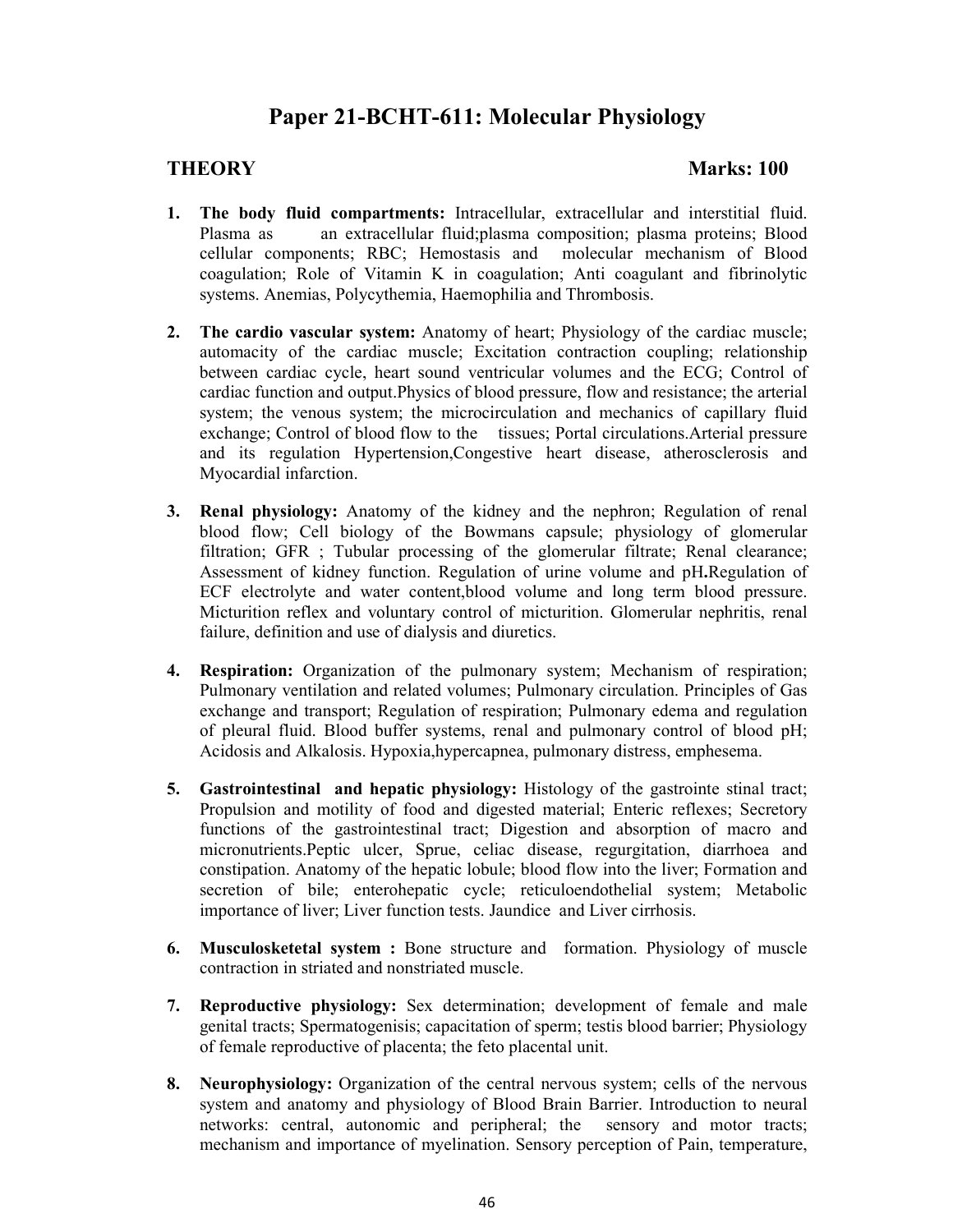touch and vision; Physiology of reflex action; The motor cortex; corticospinal tracts. Basic physiology and biochemistry of Learning and Memory

## **Suggested Textbooks**

- 1. Widmaler, E.P, Raff.H, Strang, K.T. (2008) Vander's Human Physiology 11<sup>th</sup> edition, McGraw Hill International Publications.
- 2. Fox, S.I. (2002)Human Physiology  $7<sup>th</sup>$  edition, McGraw Hill Publications.

## **Paper 21-BCHP-611: Molecular Physiology**

- 1. Separation of isoenzymes of LDH by electrophoresis
- 2. Liver function test
- 3. Creatine kinase for muscular function
- 4. Kidney function test
- 5. Estimation of Iron,Hb,Met Hb and Tranferrin Binding Protein
- 6. Complement fixation test.
- 7. Clotting time.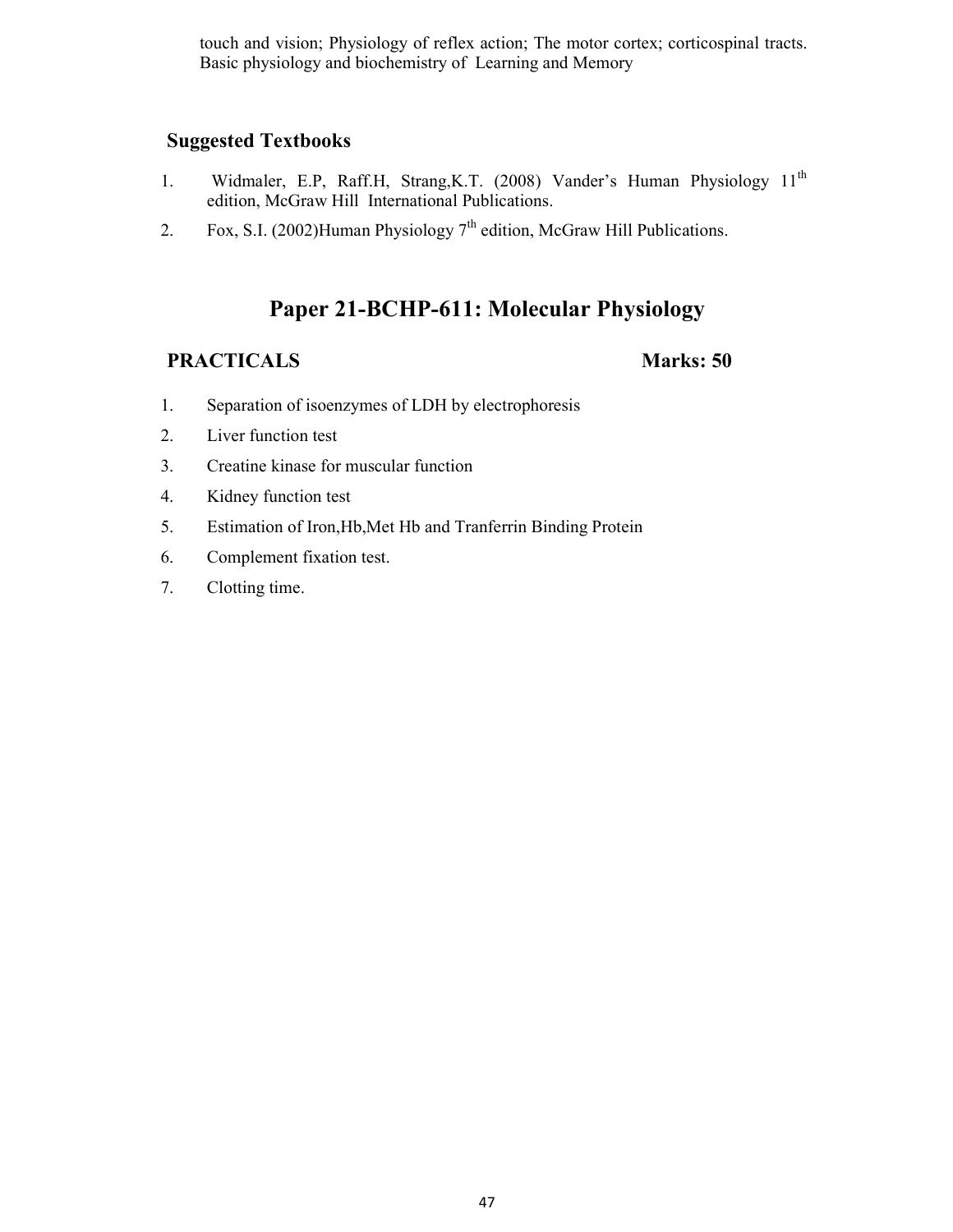## **Paper 22-BCHT-612: Recombinant DNA Technology**

### **THEORY Marks: 100**

- **1. Concept and emergence of r-DNA technology** : Basic techniques involved in rDNA technology. Restriction Enzymes, DNA methylation systems in E.coli, other enzymes used in cloning (DNA polymerases, RNA Polymerases, Reverse Transcriptase, Ligases, Taq polymerase etc.) Cloning vectors – Plasmids,  $\lambda$  bacteriophage based, M13 phage based, phagemids. High capacity vectors: Cosmids, yeast artificial chromosomes, bacterial artificial chromosomes, Covalent linkage of DNA fragments to vector molecules: Linkers, Adapters, homopolymer tailing. Generation of genomic and cDNA libraries (different methods of cDNA synthesis), Solid phase synthesis of DNA
- **2. Nucleic acid blotting**: Southern, Northern, Western, dot and slot blot.
- **3. Selection and screening of recombinant clones**: Probe preparation (radiolabelled and non radiolabelled) via nick translation, random priming etc. Guessmers and degenerate probes. Sequence dependent and independent screening, southern-western, colony and plaque hybridization, in situ chromosomal hybridization, chromosome walking, etc.).
- **4. Expression of cloned DNA** : Expression vectors (lac promoter, tryptophan promoter, Lambda cI promoter, arabinose promoter based) optimization of protein expression in heterologous systems(using upstream and downstream signals) Fusion proteins, In vitro translation systems. RNAi vectors.
- **5. DNA transactions in Microorganisms:** Cloning DNA/RNA in bacteria (Transformation, transduction and conjugation), methods of gene transfer into yeast (YIp, YEp, YCp, YRp, shuttle vectors) fungi, plant and animal host systems.
- **6. Characterization of cloned DNA** : Restriction mapping. DNA sequencing (dideoxy chain termination, chemical degradation, shotgun sequencing, contig assembly and pyrosequencing etc.) Polymerase Chain Reaction, VNTRs, DNA fingerprinting, SNPs, RFLPs.
- **7. Modification of cloned DNA** : Site directed mutagenesis, Protein engineering.
- **8. Comparative genomics:** analysis and comparison of size and complexity of genomes RNA level –expression profiling with microarrays, MPSS, Chromatin immunoprecipitation, protein level -yeast two hybrid system, yeast surface display, phage display loss of function Knock out ,knock down, antisense RNA and RNA i,
- **9. Human Genome Project : Progress, goals and issues**
- **10. Applications of recombinant DNA technology:** Production of recombinant proteins in bacterial and eukaryotic cells – Recombinant insulin, growth hormone, factor VIII, recombinant vaccines etc. Identification of genes responsible for human diseases, diagnostics, gene therapy. Genetically modified plants. Ethical, legal and social issues.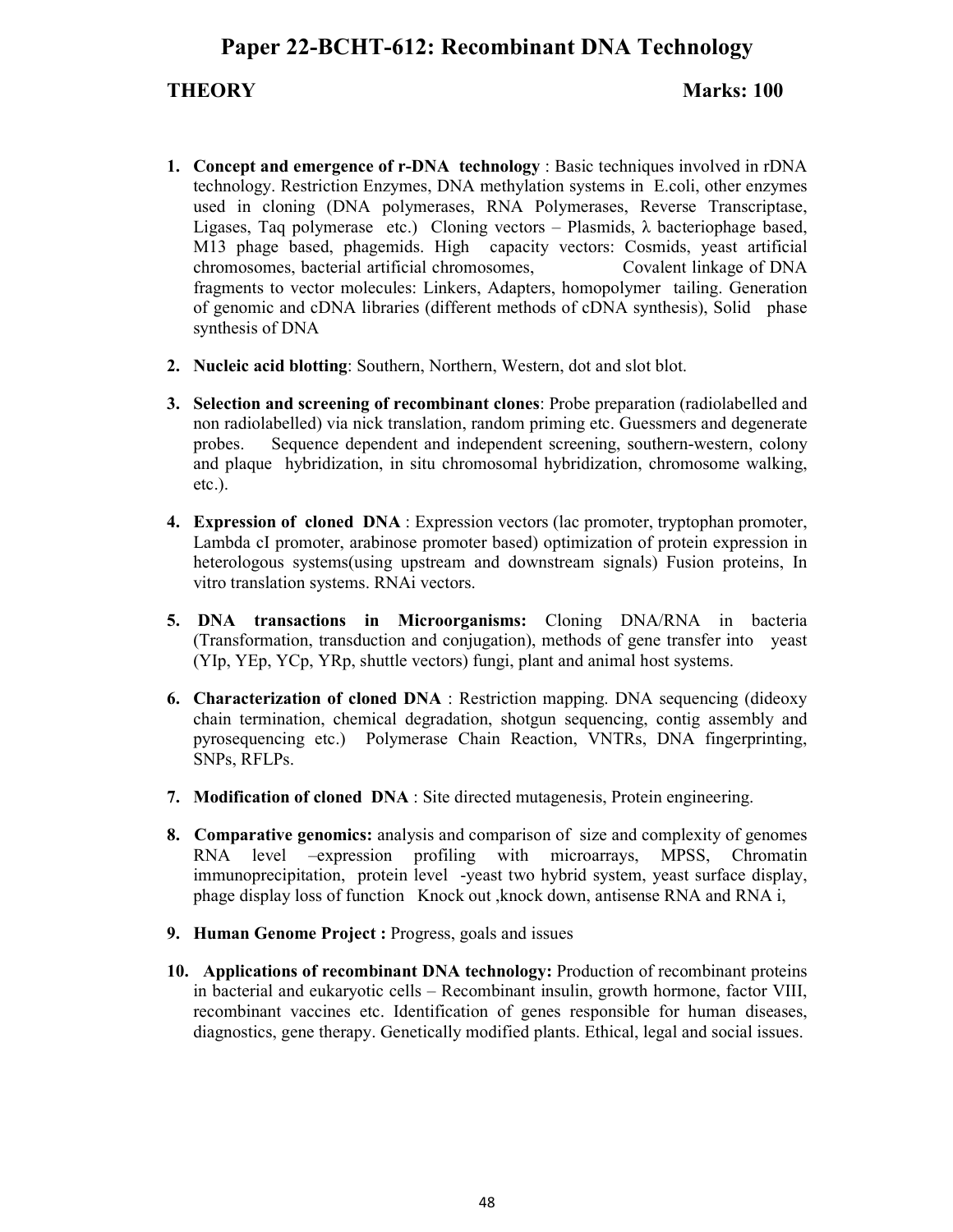## **Suggested Textbooks**

- 1. Glick, B.R. and Pasternak, J.J. (2003) Molecular Biotechnology: Principles and applications of recombinant DNA technology. Asm Press,Washington, USA.
- 2. Primrose, S.B. and Twyman. R.M. Principles of gene manipulation and genomics. Blackwell Publishing , MA, USA.
- 3. Sambrook, J. and Russell, D. (2001) Molecular cloning : a laboratory manual , 3<sup>rd</sup> Edition. Cold Spring Harbor Laboratory Press, New York.

# **Paper 22-BCHP-612: Recombinant DNA Technology**  PRACTICALS Marks: 50

- 1. Isolation of Plasmid DNA
- 2. Restriction enzyme digestion of plasmid DNA and size estimation of fragments.
- 3. Preparation of competent cells and transformation.
- 4. Designing of primers for any selected genes.
- 5. Demonstration of PCR technique.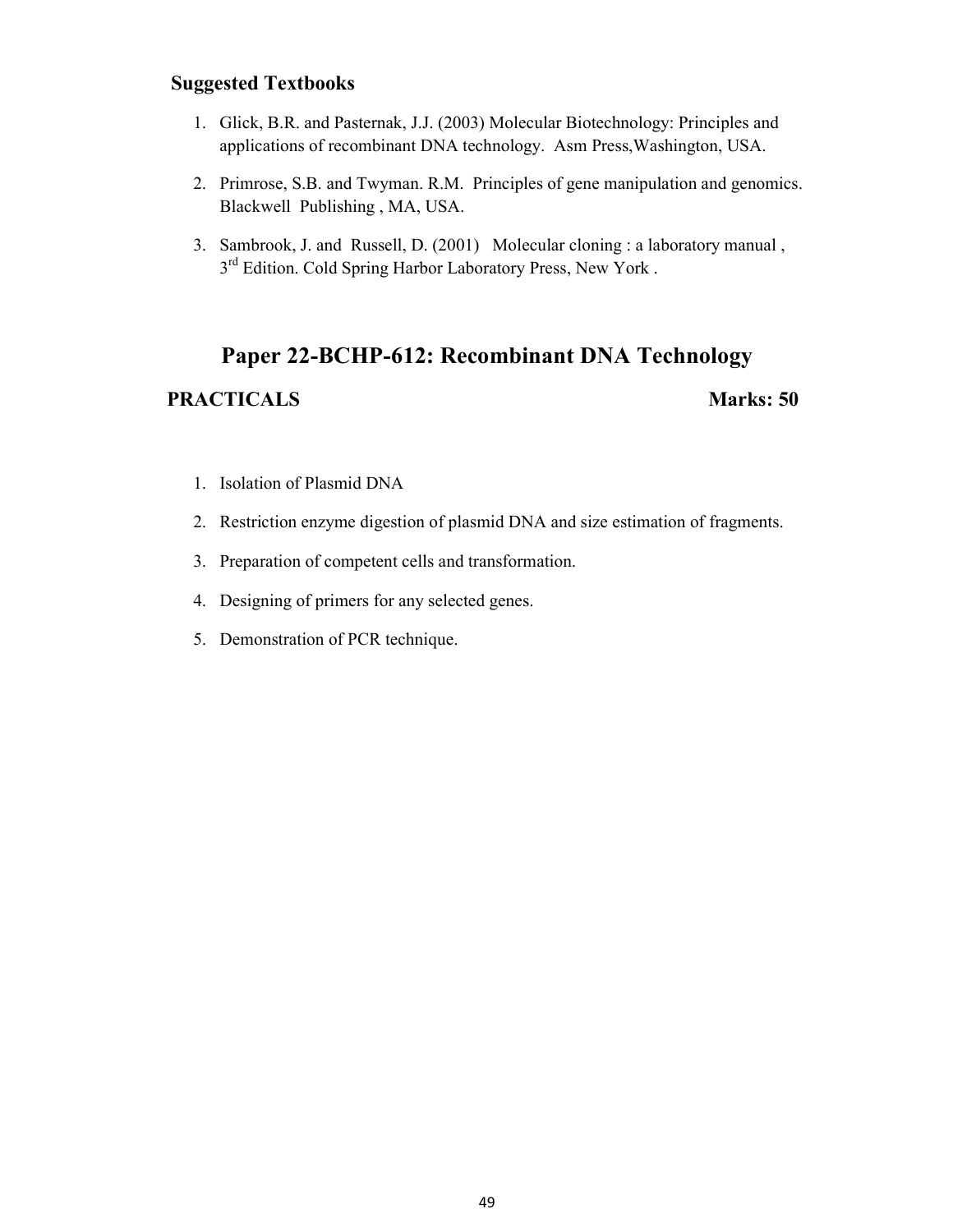## **Paper 23-BCHT-613: Immunology-II**

## **THEORY Marks: 100**

- **1. Techniques based on antigen- antibody interactions** inhibition; ELISA and variations of the basic technique; radioimmnoasay, RAST and RIST; complement fixation test; western blotting, immunoprecipitation and immunofluorescence; Hybridoma technology and their application.
- 2. **Hypersensitivity**: Gell and Coombs classification; representative examples of type I, II, III and IV hypersensitive reactions against innocuous antigens, auto antigens (wherever applicable) and potentially harmful antigens.
- 3. **Autoimmunity**: Organ specific and systemic autoimmune diseases; animal models for autoimmune disease; mechanisms for the induction of autoimmunity and treatment.
- **4. Immunodeficiency**: primary (humoral and cell mediated) and secondary immunodeficiency; treatment.
- **5. Immune response against major classes of pathogens**: bacteria (extracellular and intracellular); viruses (influenza); protozoan's (Plasmodium) and parasitic worms (helminthes); reemergence of some infectious diseases; **e**vasion and subversion of immune defenses: antigenic variation; immunosuppression; inappropriate immune responses; blocking antigen processing and presentation etc.
- 6. **Transplantation immunology**: typing of tissues; characteristics of graft rejection; major and minor histocompatability antigens; alloreactivity of T cells; immunosuppressive therapy; Graft Vs host disease (GVHD) and privileged sites.
- **7. Tumor immunology**: Introduction to malignant transformation of cells; tumor antigens; immune response against tumors; tumor evasion of immune system and cancer immunotherapy.

#### **8. Immunomodulation**

- (i) Immunosuppressive drugs: corticosteroids, cytotoxic drugs; cyclosporine and rapamycin.
- (ii) Vaccines: types of vaccines-live attenuated, inactivated organisms, toxoids, subunit vaccines, DNA vaccines and recombinant vector vaccines; requirements for an effective vaccine and recommended childhood vaccination schedules in India.
- (iii) Cytokines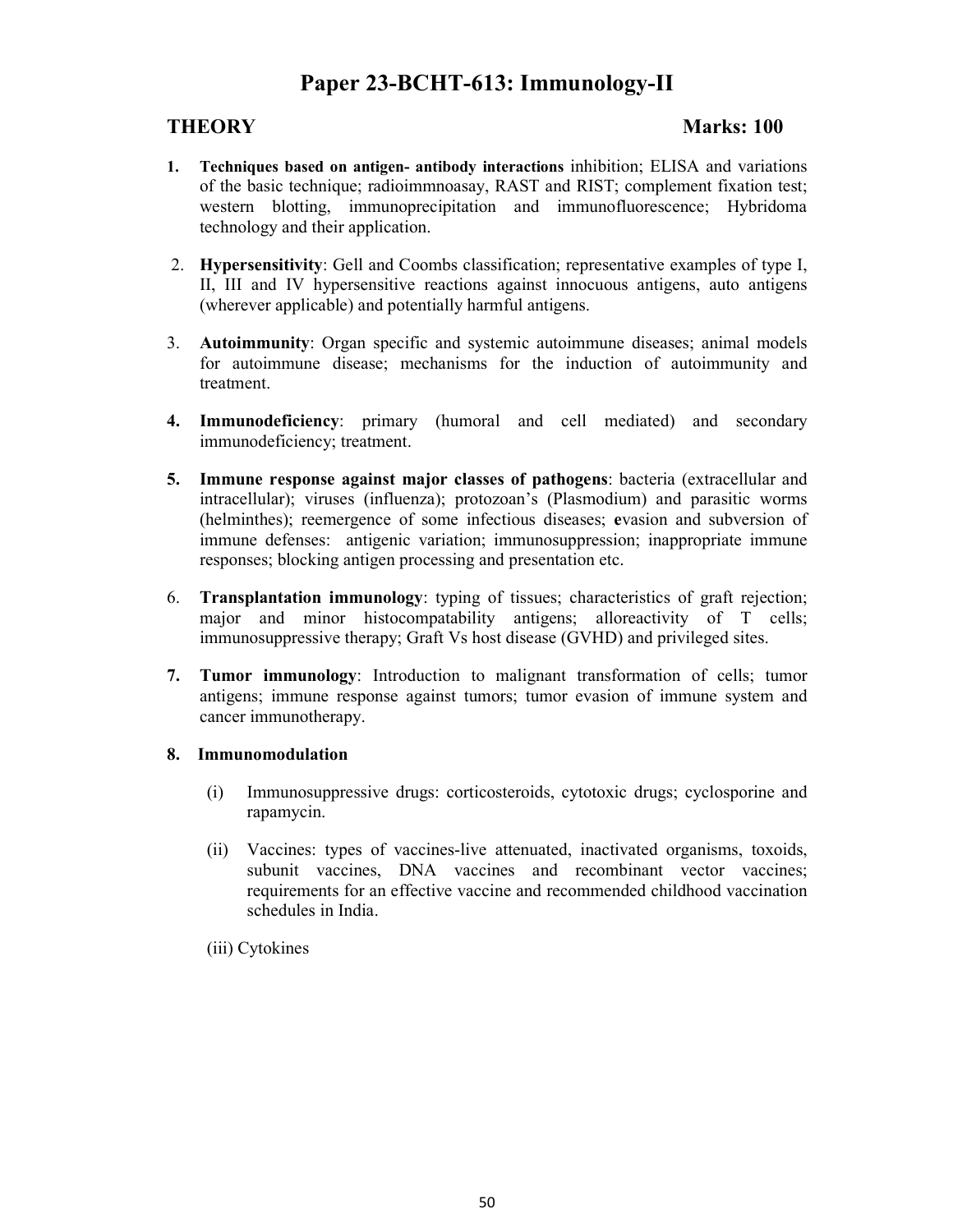## **Suggested Textbooks:**

- **1.** Kindt, T.J., Goldsby, R.A. and Osborne, B.A. ( 2007). Kuby Immunology, W.H. Freeman and Co, New York.
- **2.** Murphy, K, Travers, P. and Walport, M. ( 2008). Janeway's Immunobiology, Garland Science, Taylor and Francis Group, LLC

## **Paper 23-BCHP-613: Immunology-II**

## **PRACTICALS** Marks: 50

- **1.** SDS electrophoresis and Western Blotting
- 2. Enzyme-linked Immunosorbent assay ( ELISA)
- 3. Dot Blot

.

4. Cytotoxic Assay-LDH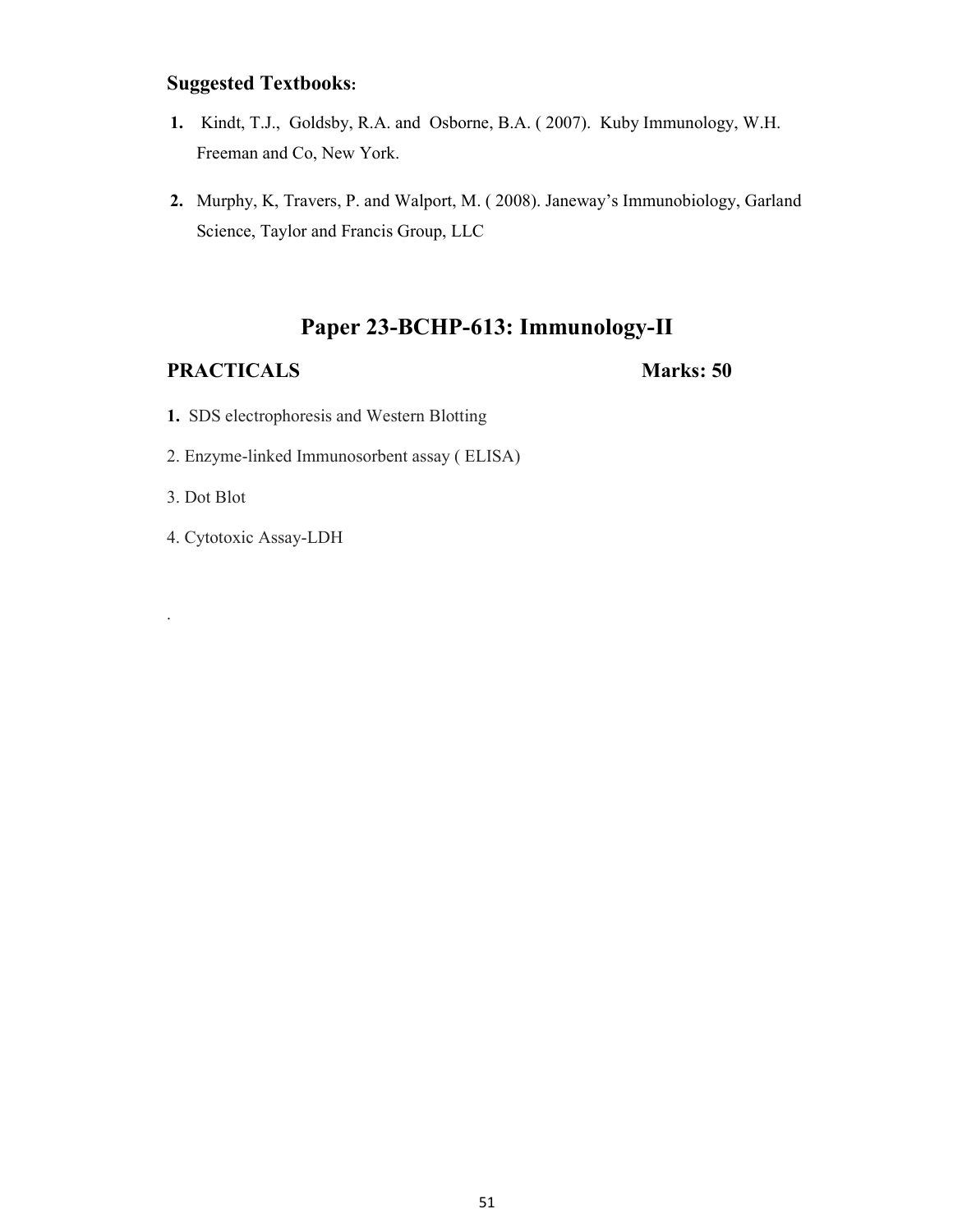## **Paper 24-GGHT-602: Genetics and Genomics-II**

**THEORY Marks: 100** 

**Unit 1. Genetic Analysis and Mapping in Bacteria and Bacteriophages (Ch 6, Klug and Cummings/ Ch 5, Griffith** *et al.***)** 

Conjugation; Transformation; Transduction, Recombination.

**Unit 2. Genome Dynamics-Transposable genetic elements, Eukaryotic Viruses (Ch 22, Klug and Cummings/ Ch 14, Griffith** *et al.***)**

Prokaryotic transposable elements- IS elements, Composite transposons, Tn-3 elements; Eukaryotic transposable elements- Ac-Ds system in maize and P elements in *Drosophila*; Uses of transposons; Eukaryotic Viruses.

#### **Unit 3. Developmental Genetics and Model System (Ch 19, Klug and Cummings***)*

Study of model systems in developmental genetics- *Drosophila melanogaster Sachharomyces cerevisiae, Caenorhabditis elegans, Arabidopsis thaliana,* and *Xenopus laevis*.

**Unit 4. Genomics, Bioinformatics and Proteomics (Ch 21, Klug and Cummings/Ch 8-9, Russell/ Ch2, 3, 4 Ghosh, Z. and Mallick,V.)**

Genomes of bacteria, *Drosophila* and Humans*;* Human genome project; Evolution and Comparative Genomics.

Introduction to Bioinformatics, Gene and protein databases; Sequence similarity and alignment; Gene feature identification.

Gene Annotation and analysis of transcription and translation; Post-translational analysis- Protein interaction.

#### **Unit 5. Genomic Analysis- Dissection of Gene Function (Ch 23, Klug and Cummings)**

Genetic analysis using mutations, forward genetics, genomics, reverse genetics, RNAi, functional genomics and system biology.

#### **Unit 6. Population Genetics (Ch 27, Klug and Cummings)**

Allele frequencies, Genotype frequencies, Hardy-Weinberg Law, role of natural selection, mutation, genetic drift.

Genetic variation and Speciation.

#### **Unit 7. Evolutionary Genetics (Ch 28, Klug and Cummings)**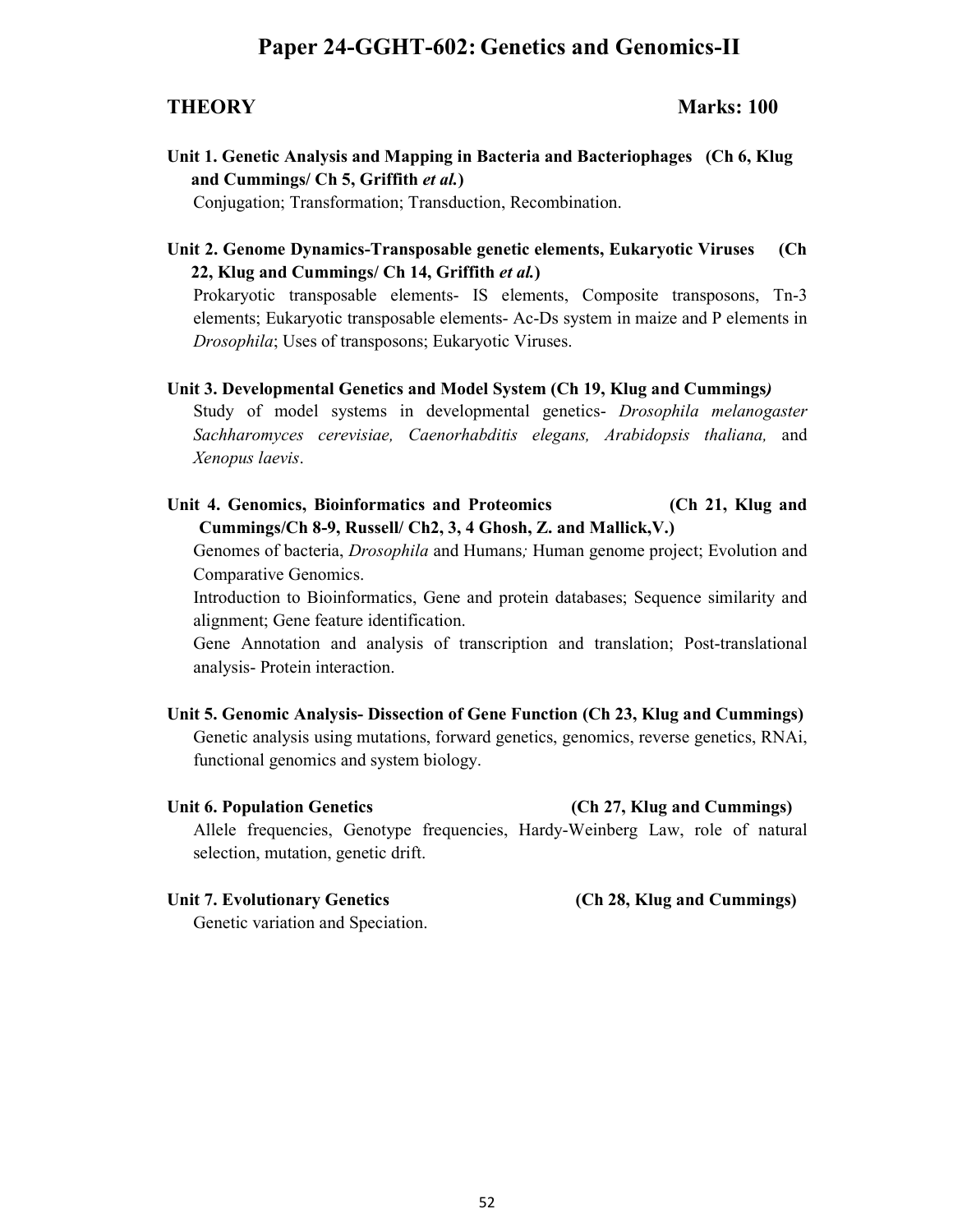## **Paper 24-GGHP-602: Genetics and Genomics-II**

## **PRACTICALS** Marks: 50

- 1. Genomic DNA isolation from *E.coli* (without plasmid*)*.
- 2. Restriction enzyme digestion of genomic DNA from *E.coli*.
- 3. Isolation of plasmid DNA and genomic DNA together from *E.coli*. and restriction enzyme digestion.
- 4. Restriction enzyme digestion (*EcoR*I) of genomic and plasmid DNA (obtained from Expt.3).
- 5. Estimation of size of a DNA fragment after electrophoresis using DNA markers.
- 6. Construction of Restriction digestion maps from data provided.
- 7. Demonstration of DNA fingerprinting.

### **SUGGESTED BOOKS**

- 1. Gardner, E.J., Simmons, M.J., Snustad, D.P. 2006 Principles of Genetics. 8<sup>th</sup> edition John Wiley & Sons.
- 2. Snustad, D.P., Simmons, M.J. 2009 Principles of Genetics.  $5<sup>th</sup>$  edition. John Wiley and Sons Inc.
- 3. Klug, W.S., Cummings, M.R., Spencer, C.A. 2009 Concepts of Genetics. 9<sup>th</sup> Edition. Benjamin Cummings.
- 4. Russell, P. J. 2009 Genetics- A Molecular Approach. 3rd edition. Benjamin Cummings.
- 5. Glick, B.R., Pasternak, J.J. 2003 Molecular Biotechnology- Principles and Applications of recombinant DNA. ASM Press, Washington.
- 6. Pevsner, J. 2009 Bioinformatics and Functional Genomics. 2nd edition. John Wiley & Sons.
- 7. Griffiths, A.J.F., Wessler, S.R., Lewontin, R.C. and Carroll, S.B. 9th Edition. Introduction to Genetic Analysis.
- 8. Ghosh, Z. and Mallick,V. 2008 Bioinformatics-Principles and Applications. Oxford Univ. Press